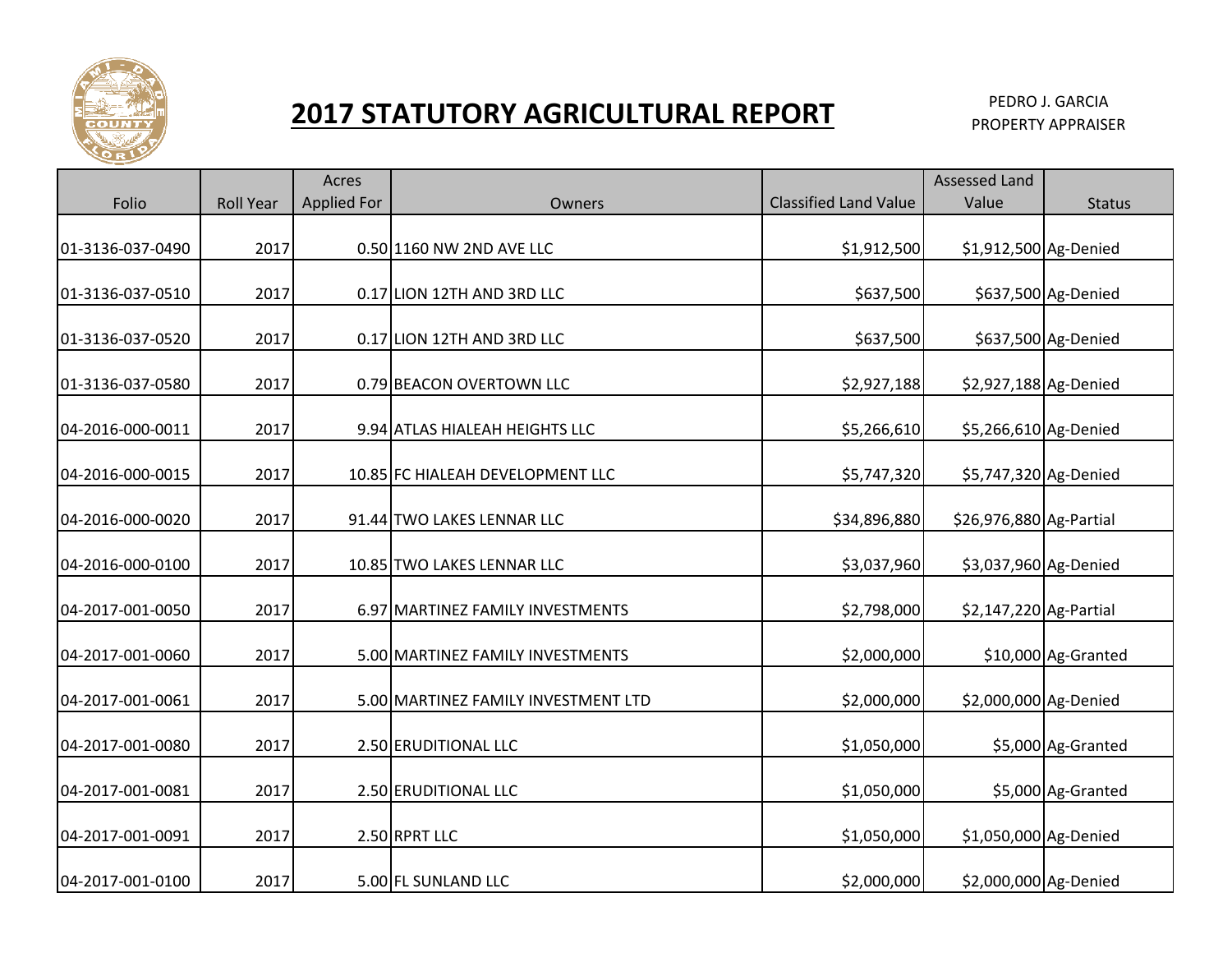| 04-2017-001-0111 | 2017 | 5.00 FL SUNLAND LLC              | \$2,000,000  | \$2,000,000 Ag-Denied   |                        |
|------------------|------|----------------------------------|--------------|-------------------------|------------------------|
| 04-2017-001-0130 | 2017 | 6.97 FROM ABOVE INVESTMENTS LLC  | \$2,788,000  | \$2,354,180 Ag-Partial  |                        |
| 10-7812-000-0180 | 2017 | 1.69 GERARDO GONZALEZ            | \$132,300    |                         | \$24,975 Ag-Partial    |
| 10-7918-000-0082 | 2017 | 3.00 HOMFARMLAND LLC             | \$1,306,800  |                         | \$6,600 Ag-Granted     |
| 10-7918-000-0091 | 2017 | 6.23 HOMFARMLAND LLC             | \$2,713,720  |                         | \$1,222,828 Ag-Granted |
| 10-7921-001-0180 | 2017 | 3.20 MICHAEL LATTERNER TRS       | \$192,600    |                         | \$32,494 Ag-Partial    |
| 10-7921-001-0181 | 2017 | 24.20 MICHAEL LATTERNER TRS OF   | \$1,452,000  |                         | \$232,420 Ag-Partial   |
| 10-7921-001-0185 | 2017 | 11.34 MICHAEL LATTERNER TRS      | \$680,280    |                         | \$98,350 Ag-Partial    |
| 10-7921-001-0230 | 2017 | 13.94 MICHAEL LATTERNER TRS      | \$2,125,140  | \$1,202,694 Ag-Partial  |                        |
| 10-7921-001-0231 | 2017 | 5.71 MICHAEL LATTERNER TRS       | \$6,376,182  |                         | \$22,840 Ag-Partial    |
| 16-7825-002-2250 | 2017 | 2.56 GGH 35 LLC                  | \$154,800    |                         | \$5,676 Ag-Granted     |
| 16-7825-002-2590 | 2017 | 3.11 GGH 35 LLC                  | \$186,600    |                         | \$98,744 Ag-Partial    |
| 20-5001-053-0060 | 2017 | 1.00 PINECREST LOT 6 LLC         | \$1,003,094  | \$1,003,094 Ag-Denied   |                        |
| 27-2033-001-0300 | 2017 | 8.40 CAROL ENTERPRISES CORP      | \$3,017,995  | $$1,515,641$ Ag-Partial |                        |
| 30-2009-001-0010 | 2017 | 4.95 ATLAS HIALEAH 1031, LLC     | \$1,138,500  |                         | \$139,860 Ag-Partial   |
| 30-2009-001-0015 | 2017 | 22.43 ATLAS HIALEAH 1031, LLC    | \$5,159,590  | \$1,583,866 Ag-Partial  |                        |
| 30-2009-001-0170 | 2017 | 78.38 INTERNATIONAL ATLANTIC LLC | \$10,242,843 | \$8,312,643 Ag-Partial  |                        |
| 30-2009-001-0200 | 2017 | 6.45 INTERNATIONAL ATLANTIC LLC  | \$1,684,464  | \$1,684,464 Ag-Denied   |                        |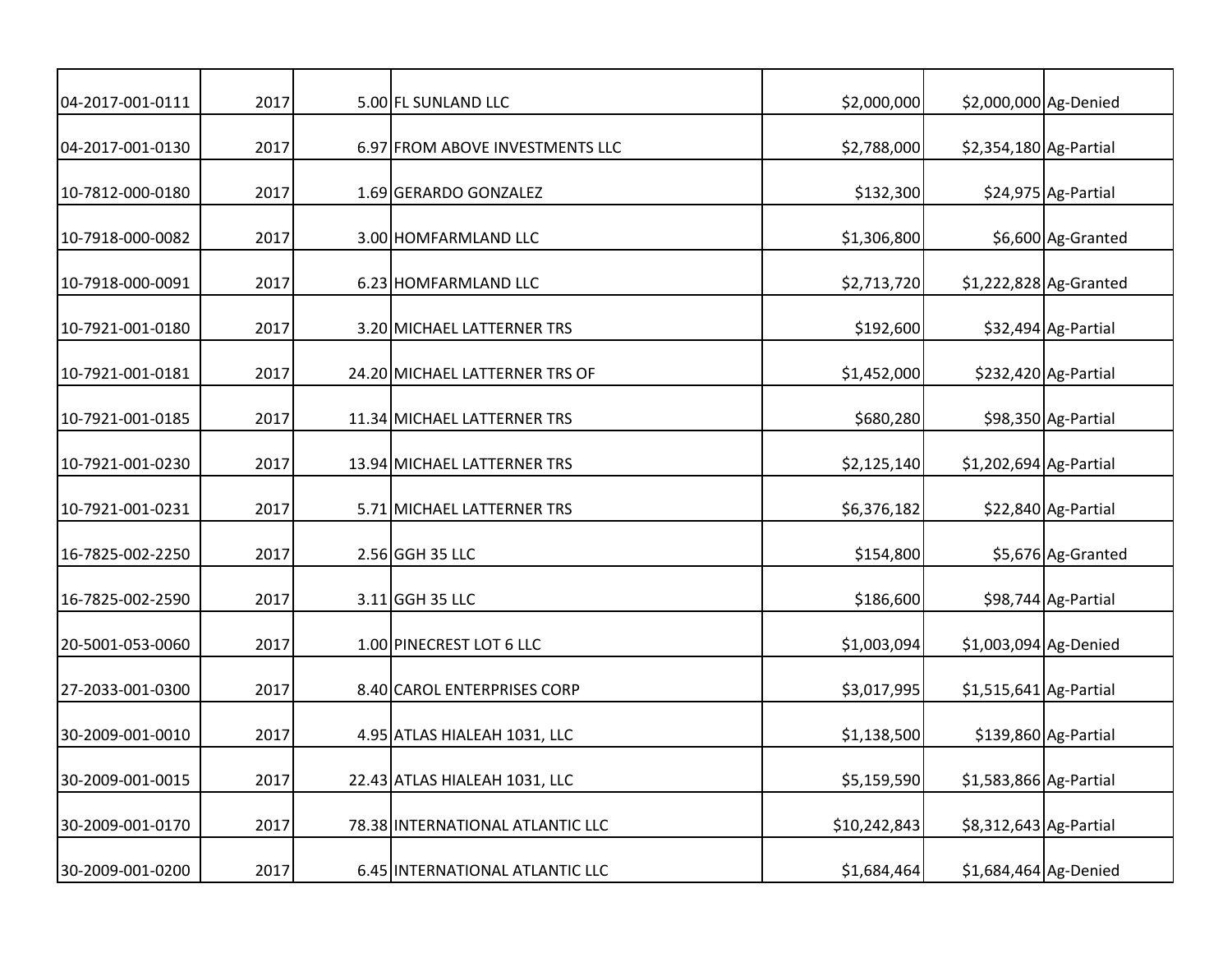| 30-2009-001-0290 | 2017 | 10.00 INTERNATIONAL ATLANTIC LLC   | \$2,613,600 | \$1,965,200 Ag-Partial |                      |
|------------------|------|------------------------------------|-------------|------------------------|----------------------|
| 30-2009-001-0320 | 2017 | 7.07 INTERNATIONAL ATLANTIC LLC    | \$1,914,025 |                        | \$551,014 Ag-Partial |
| 30-2009-001-0412 | 2017 | 9.00 IRVING FRIEDMAN TR            | \$2,320,872 | \$2,320,872 Ag-Denied  |                      |
| 30-2019-001-0261 | 2017 | 6.68 ULISES FERNANDEZ              | \$233,835   |                        | \$233,835 Ag-Denied  |
| 30-2019-001-0270 | 2017 | 5.00 ULISES FERNANDEZ              | \$175,000   |                        | \$175,000 Ag-Denied  |
| 30-2019-001-0510 | 2017 | 14.03 ULISES FERNANDEZ             | \$631,440   |                        | \$631,440 Ag-Denied  |
| 30-2019-001-0550 | 2017 | 10.00 ULISES FERNANDEZ             | \$450,000   |                        | \$450,000 Ag-Denied  |
| 30-2911-001-0241 | 2017 | 10.00 GARMANSO 182 LLC             | \$741,750   |                        | \$741,750 Ag-Denied  |
| 30-2911-001-0252 | 2017 | 4.87 WEST DADE NURSERIES LLC       | \$365,250   |                        | \$90,900 Ag-Granted  |
| 30-2911-001-0280 | 2017 | 9.44 SAPPHIRE NURSERIES LLC        | \$708,000   |                        | \$169,485 Ag-Partial |
| 30-2911-001-0282 | 2017 | 5.00 SAPPHIRE NURSERIES LLC        | \$375,000   |                        | \$15,368 Ag-Partial  |
| 30-2911-001-0330 | 2017 | 5.00 M D FLA INVESTMENTS LLC       | \$375,000   |                        | \$375,000 Ag-Denied  |
| 30-2911-002-0110 | 2017 | 10.00 JACQUELINE M HERNANDEZ TRS   | \$750,000   |                        | \$189,988 Ag-Partial |
| 30-2913-001-0060 | 2017 | 0.00 VECELLIO & GROGAN INC         | \$1,075,500 |                        | \$801,750 Ag-Granted |
| 30-2913-001-0081 | 2017 | 0.00 DIAMOND NURSERIES LLC         | \$375,000   |                        | \$375,000 Ag-Denied  |
| 30-2913-001-0394 | 2017 | 1.00 PYV PROPERTY HOLDINGS LLC     | \$65,000    |                        | \$65,000 Ag-Denied   |
| 30-2913-001-0625 | 2017 | 1.00 MIAMI DADE RE INVESTMENTS LLC | \$65,000    |                        | \$2,060 Ag-Granted   |
| 30-2913-001-0626 | 2017 | 0.73 MIAMI DADE RE INVESTMENTS LLC | \$47,450    |                        | \$1,480 Ag-Granted   |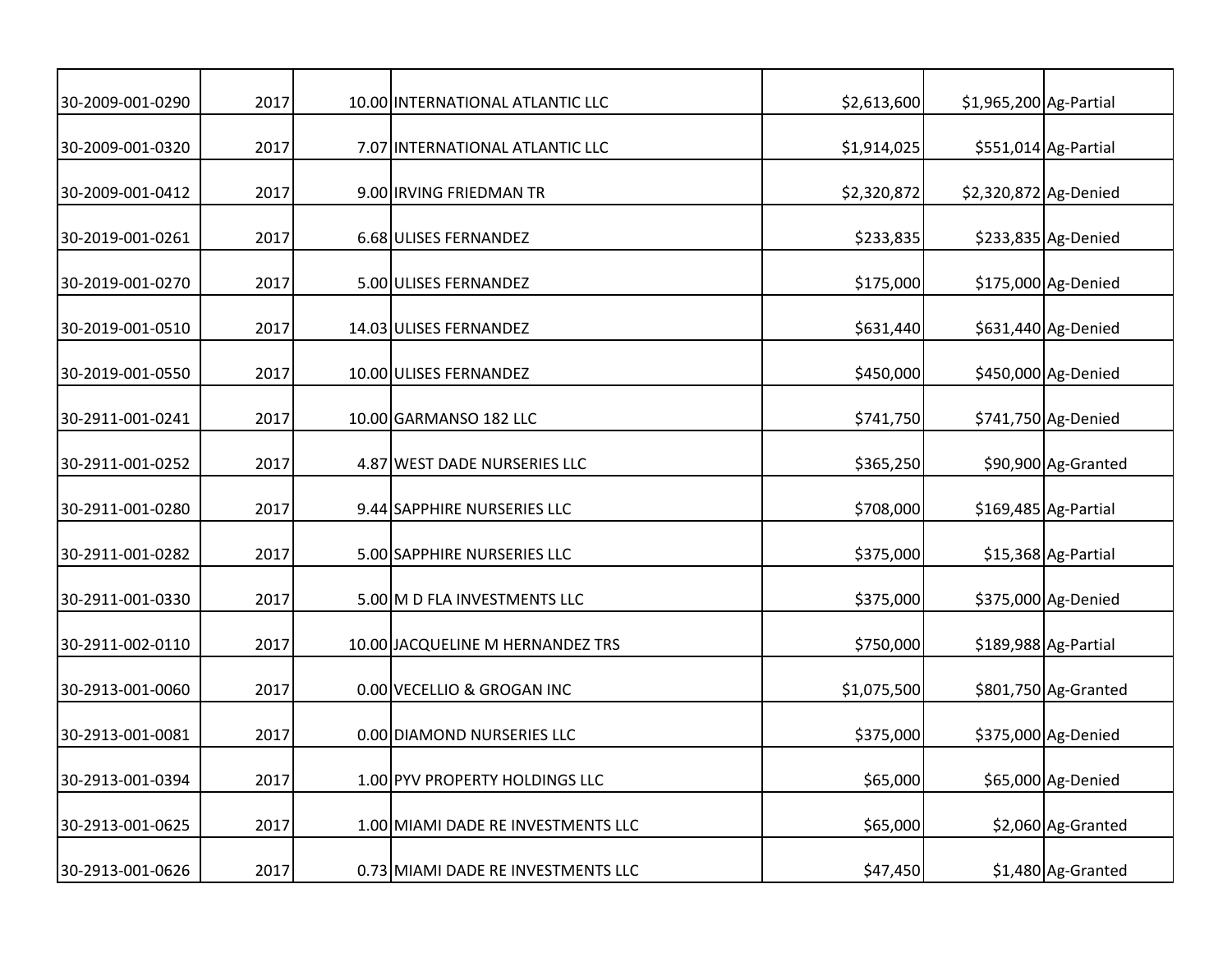| 30-2913-001-0637 | 2017 | 1.93 NORGES RODRIGUEZ CASTILLO         | \$60,125    |                       | \$60,125 Ag-Denied   |
|------------------|------|----------------------------------------|-------------|-----------------------|----------------------|
| 30-3015-001-0350 | 2017 | 4.50 FLORIDA POWER & LIGHT CO          | \$2,887,500 | \$2,887,500 Ag-Denied |                      |
| 30-3936-000-0010 | 2017 | 10.00 CIMABIAN INCORPORATED            | \$2,221,560 | \$2,221,560 Ag-Denied |                      |
| 30-3936-000-0016 | 2017 | 0.00 AMB CODINA BEACON LAKES LLC       | \$2,272,088 | \$2,272,088 Ag-Denied |                      |
| 30-3936-000-0018 | 2017 | 2.50 CIMABIAN CORP                     | \$740,520   |                       | \$740,520 Ag-Denied  |
| 30-3936-000-0021 | 2017 | 0.00 AMB CODINA BEACON LAKES LLC       | \$2,286,900 | \$2,286,900 Ag-Denied |                      |
| 30-3936-000-0026 | 2017 | 5.00 CIMABIAN CORPORATION              | \$1,481,040 | \$1,481,040 Ag-Denied |                      |
| 30-3936-000-0027 | 2017 | 2.50 CIMABIAN INCORPORATED             | \$740,520   |                       | \$740,520 Ag-Denied  |
| 30-4029-001-0800 | 2017 | 0.50 MANUEL A CANO TRS                 | \$393,008   |                       | \$224,858 Ag-Granted |
| 30-4029-002-0360 | 2017 | 1.15 FLORIDA POWER & LIGHT CO          | \$150,000   |                       | \$150,000 Ag-Denied  |
| 30-4901-001-0373 | 2017 | 0.82 ALAIN KHALIL & CHARLES KHALIL     | \$353,004   |                       | $$57,175$ Ag-Partial |
| 30-4914-001-0870 | 2017 | 1.11 MILLOS THREE STARS ENTERPRISE INC | \$582,750   |                       | \$582,750 Ag-Denied  |
| 30-4924-001-0940 | 2017 | 2.81 MORENO ENTERPRISES LLC            | \$702,500   |                       | \$702,500 Ag-Denied  |
| 30-4924-001-1120 | 2017 | 2.81 DAYSE ONTNEDA                     | \$702,500   |                       | \$702,500 Ag-Denied  |
| 30-4924-001-1171 | 2017 | 1.00 YOSVEL GUERRA                     | \$318,500   |                       | \$179,300 Ag-Partial |
| 30-4924-001-1180 | 2017 | 1.00 IAMWEME LLC                       | \$395,500   |                       | \$239,755 Ag-Partial |
| 30-4924-001-2100 | 2017 | 4.64 BRIAN A CHARLTON                  | \$928,000   |                       | \$783,517 Ag-Partial |
| 30-4924-001-2210 | 2017 | 3.00 HERIBERTO ERNESTO MARTINEZ        | \$928,000   |                       | \$928,000 Ag-Denied  |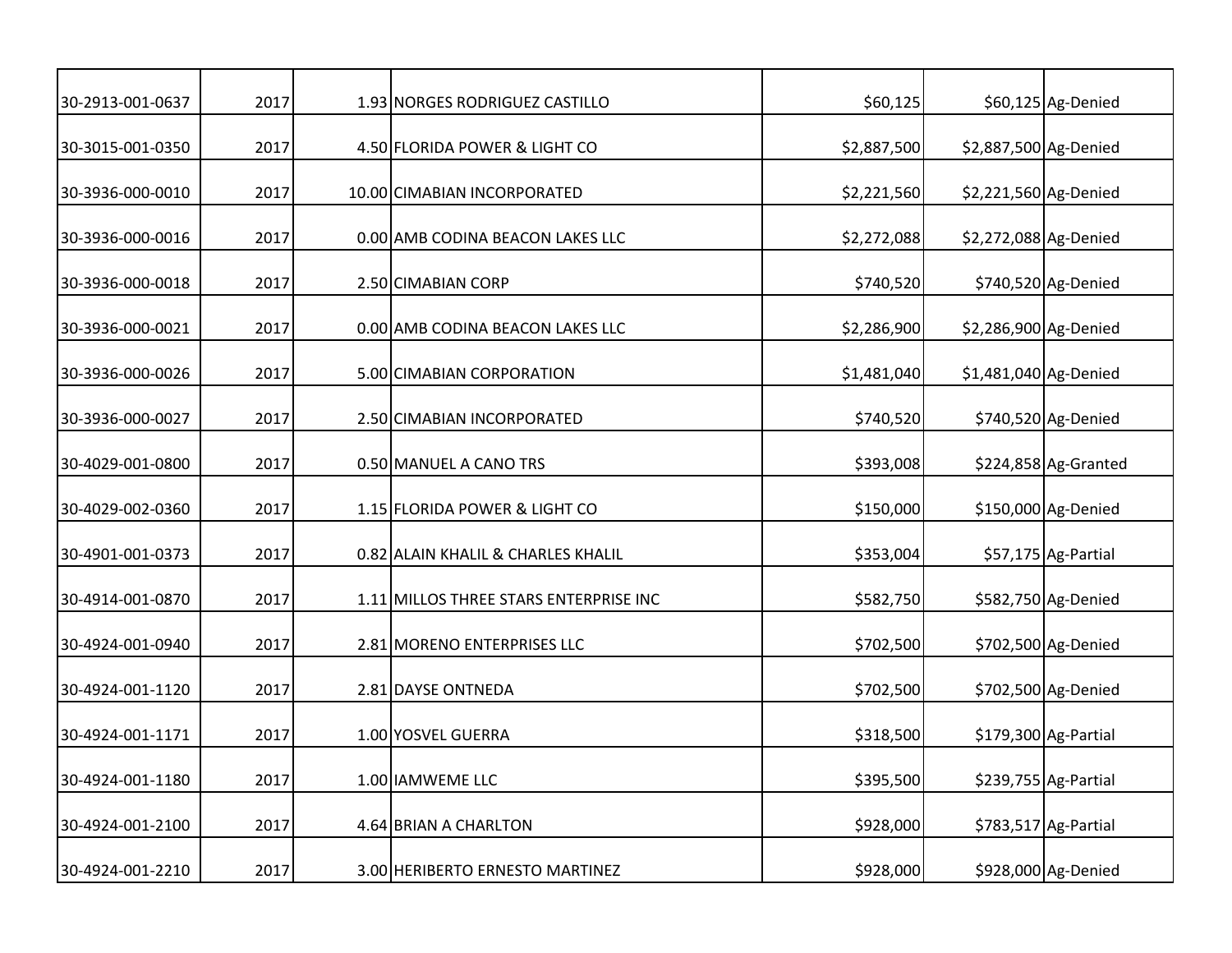| 30-4924-001-2251 | 2017 | 2.00 PABLO MIGUEL LOPEZ              | \$634,925   |                       | \$366,325 Ag-Partial  |
|------------------|------|--------------------------------------|-------------|-----------------------|-----------------------|
| 30-4924-001-2331 | 2017 | 2.00 GERALD DELATOUR                 | \$675,000   |                       | \$370,575 Ag-Partial  |
| 30-4924-001-2390 | 2017 | 2.50 ANNEKE NAPP                     | \$522,500   |                       | \$522,500 Ag-Denied   |
| 30-4925-000-0180 | 2017 | 1.48 ELIZABETH KORTH TRS             | \$370,000   |                       | \$370,000 Ag-Denied   |
| 30-4925-000-0242 | 2017 | 1.16 DOLPHIN HOLDING INVESTMENT CORP | \$406,000   |                       | \$406,000 Ag-Denied   |
| 30-4925-000-0300 | 2017 | 5.05 PETES BACKYARD LLC              | \$892,000   |                       | \$801,794 Ag-Partial  |
| 30-4925-000-0430 | 2017 | 4.00 JESSE WILLIAMS INC              | \$910,000   |                       | \$910,000 Ag-Denied   |
| 30-4925-000-0490 | 2017 | 2.70 FAUSTO ALVAREZ                  | \$517,500   |                       | \$212,460 Ag-Partial  |
| 30-4925-000-0491 | 2017 | 1.25 JOSE ALVAREZ                    | \$406,000   |                       | $$117,160$ Ag-Partial |
| 30-4925-000-0494 | 2017 | 2.00 POTRERO INVESTMENTS LLC         | \$500,000   |                       | \$500,000 Ag-Denied   |
| 30-4925-000-0510 | 2017 | 4.87 ALESSANDRIA INC                 | \$974,000   |                       | \$9,740 Ag-Granted    |
| 30-4925-000-0640 | 2017 | 1.13 DANTE REAL ESTATE LLC           | \$395,500   |                       | \$395,500 Ag-Denied   |
| 30-4925-000-0641 | 2017 | 1.13 DANTE REAL ESTATE LLC           | \$395,500   |                       | \$395,500 Ag-Denied   |
| 30-4925-000-0750 | 2017 | 4.97 MARIA I REYES                   | \$994,000   |                       | \$421,780 Ag-Partial  |
| 30-4925-000-0810 | 2017 | 10.08 ROYAL EQUESTRIAN CLUB INC      | \$2,016,000 | \$2,016,000 Ag-Denied |                       |
| 30-4925-000-0901 | 2017 | 4.81 ROGER VELAZQUEZ                 | \$1,008,000 | \$1,008,000 Ag-Denied |                       |
| 30-5009-000-1210 | 2017 | 1.20 LUIS A BETALLELUZ               | \$527,076   |                       | \$160,300 Ag-Partial  |
| 30-5028-008-0750 | 2017 | 0.24 FRAZIER GRANDISON               | \$90,620    |                       | \$90,620 Ag-Denied    |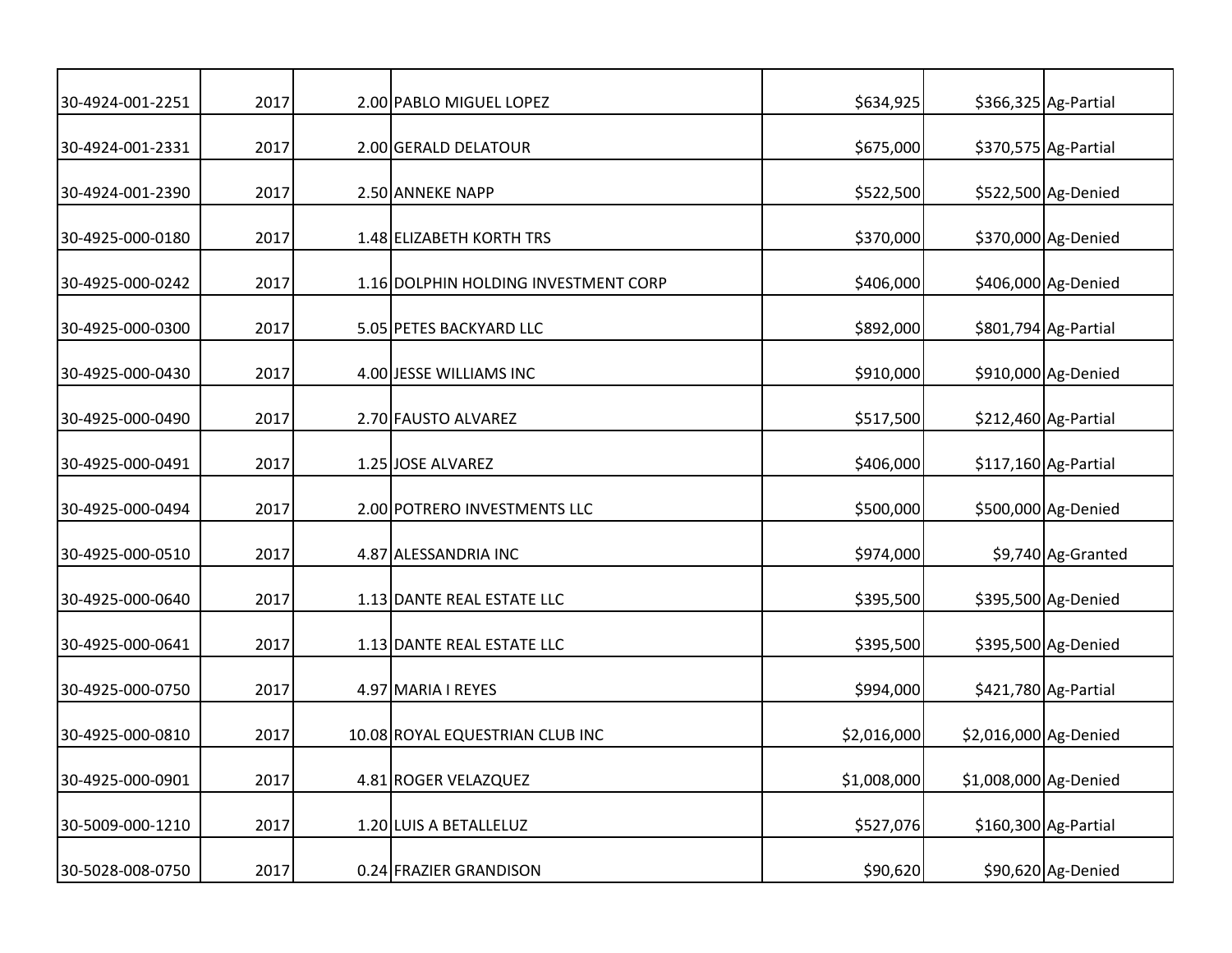| 30-5801-000-0011 | 2017 | 4.00 PERCY PALMA &W                    | \$285,600    |                        | \$111,200 Ag-Partial |
|------------------|------|----------------------------------------|--------------|------------------------|----------------------|
| 30-5812-000-0012 | 2017 | 4.26 ORLANDO DIAZ TRS                  | \$260,400    |                        | \$46,098 Ag-Partial  |
| 30-5812-000-0025 | 2017 | 4.25 ARNEL SANTOS                      | \$255,000    |                        | \$66,400 Ag-Partial  |
| 30-5813-000-0020 | 2017 | 465.00 FLORIDA POWER AND LIGHT COMPANY | \$12,804,302 | \$12,804,302 Ag-Denied |                      |
| 30-5813-000-0470 | 2017 | 5.00 GODSPEED LLC                      | \$225,000    |                        | \$225,000 Ag-Denied  |
| 30-5814-000-0063 | 2017 | 2.50 ARIEL GOMEZ                       | \$50,000     |                        | \$28,470 Ag-Partial  |
| 30-5814-000-0130 | 2017 | 3.50 OSCAR J CRUZ                      | \$86,760     |                        | \$86,760 Ag-Denied   |
| 30-5814-000-0200 | 2017 | 5.00 GONZALO J JORRIN                  | \$100,000    |                        | \$100,000 Ag-Denied  |
| 30-5814-000-0240 | 2017 | 5.00 JAVIER SANCHEZ                    | \$100,000    |                        | \$35,194 Ag-Partial  |
| 30-5814-000-0290 | 2017 | 5.00 VERANAL LLC                       | \$100,000    |                        | \$20,900 Ag-Partial  |
| 30-5815-000-0232 | 2017 | 2.50 JANET PULIDO                      | \$50,000     |                        | \$50,000 Ag-Denied   |
| 30-5815-000-0320 | 2017 | 4.20 MACE RANCHES AT THE               | \$84,000     |                        | \$84,000 Ag-Denied   |
| 30-5815-000-0640 | 2017 | 25.00 FLORIDA POWER & LIGHT CO         | \$200,056    |                        | \$200,056 Ag-Denied  |
| 30-5815-000-0641 | 2017 | 7.00 FLORIDA POWER & LIGHT CO          | \$28,760     |                        | \$28,760 Ag-Denied   |
| 30-5815-000-0642 | 2017 | 7.50 FLORIDA POWER & LIGHT CO          | \$60,000     |                        | \$60,000 Ag-Denied   |
| 30-5815-000-1100 | 2017 | 5.00 FRANK SILVA                       | \$94,800     |                        | \$57,242 Ag-Partial  |
| 30-5815-000-1150 | 2017 | 5.00 ANTONIA LUGO LUGO                 | \$100,000    |                        | \$24,170 Ag-Partial  |
| 30-5815-000-1610 | 2017 | 5.00 JULIO R FELIPE                    | \$100,000    |                        | \$10,000 Ag-Granted  |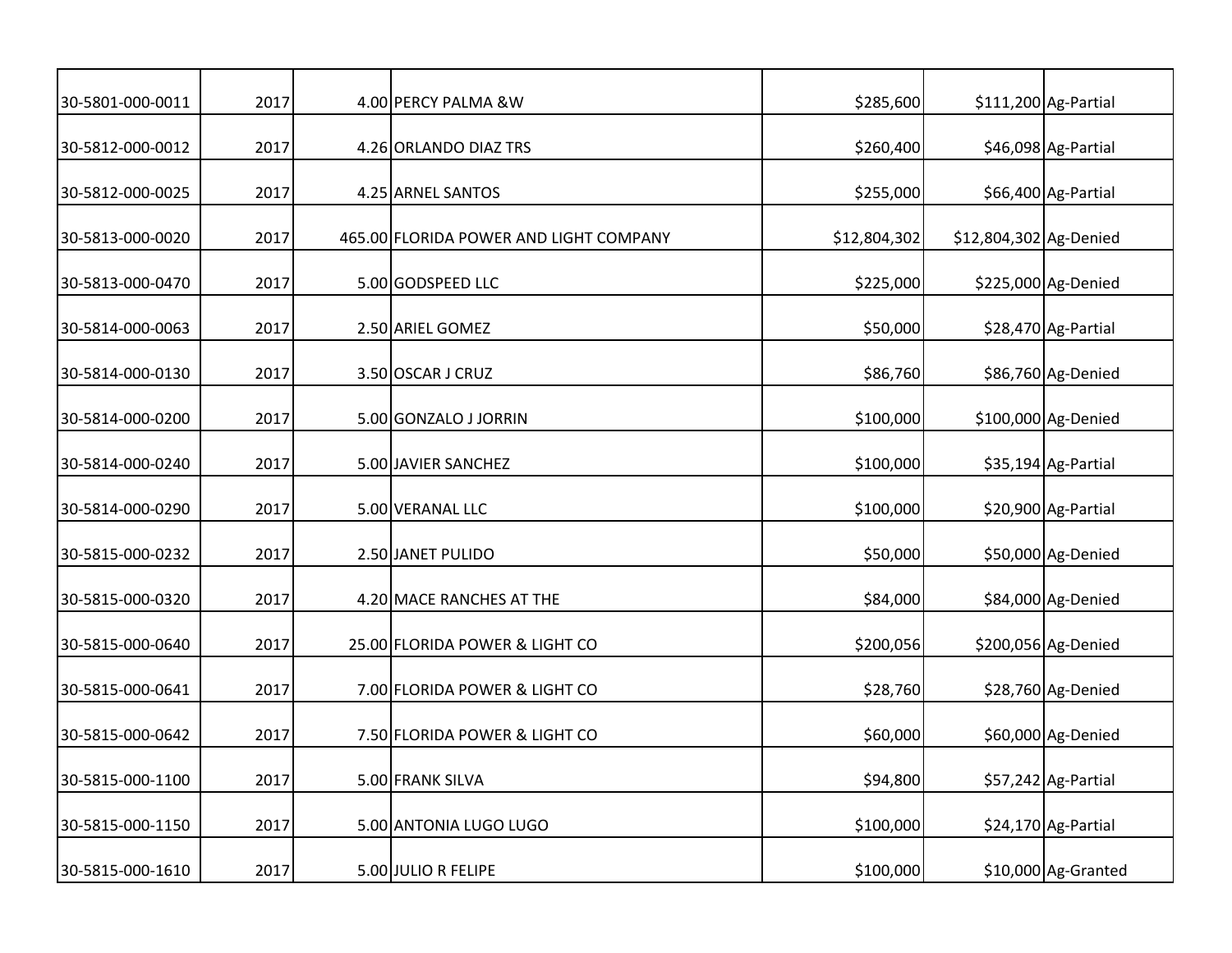| 30-5822-000-0011 | 2017 | 39.00 FLORIDA POWER & LIGHT CO     | \$317,576   | \$317,576 Ag-Denied  |
|------------------|------|------------------------------------|-------------|----------------------|
| 30-5822-000-0014 | 2017 | 4.34 JOSE R DIAZ                   | \$86,800    | \$86,800 Ag-Denied   |
| 30-5822-000-0023 | 2017 | 5.00 SONIA L SOTO                  | \$94,000    | \$94,000 Ag-Denied   |
| 30-5822-000-0082 | 2017 | 2.50 DRAGON FRUIT NATURE FARMS LLC | \$10,000    | \$10,000 Ag-Denied   |
| 30-5822-000-0110 | 2017 | 4.00 INVERSIONES FERRER & JACOME   | \$100,000   | \$100,000 Ag-Denied  |
| 30-5822-000-0360 | 2017 | 5.00 GREENLAND US INC              | \$100,000   | \$86,798 Ag-Partial  |
| 30-5822-000-0370 | 2017 | 2.50 ALEJOS FARM                   | \$50,000    | \$50,000 Ag-Denied   |
| 30-5822-000-0701 | 2017 | 2.50 JULIO R SERRANO               | \$50,000    | \$12,020 Ag-Partial  |
| 30-5823-000-0010 | 2017 | 110.93 NICOLE DE SOUSA FRANCO      | \$1,648,950 | \$263,832 Ag-Granted |
| 30-5823-000-0022 | 2017 | 5.00 CINCO JOTAS INC               | \$90,000    | \$90,000 Ag-Denied   |
| 30-5823-000-0026 | 2017 | 5.00 CINCO JOTAS INC               | \$90,000    | \$90,000 Ag-Denied   |
| 30-5823-000-0028 | 2017 | 4.70 CINCO JOTAS INC               | \$84,564    | \$84,564 Ag-Denied   |
| 30-5823-000-0030 | 2017 | 4.70 CINCO JOTAS INC               | \$84,564    | \$84,564 Ag-Denied   |
| 30-5823-000-0031 | 2017 | 4.70 CINCO JOTAS INC               | \$84,564    | \$84,564 Ag-Denied   |
| 30-5823-000-0032 | 2017 | 4.20 CINCO JOTAS INC               | \$75,564    | \$75,564 Ag-Denied   |
| 30-5823-000-0033 | 2017 | 4.74 CINCO JOTAS INC               | \$85,230    | \$85,230 Ag-Denied   |
| 30-5823-000-0034 | 2017 | 4.74 CINCO JOTAS INC               | \$85,230    | \$85,230 Ag-Denied   |
| 30-5823-000-0112 | 2017 | 5.00 YRG FARMS LLC                 | \$99,000    | \$45,975 Ag-Partial  |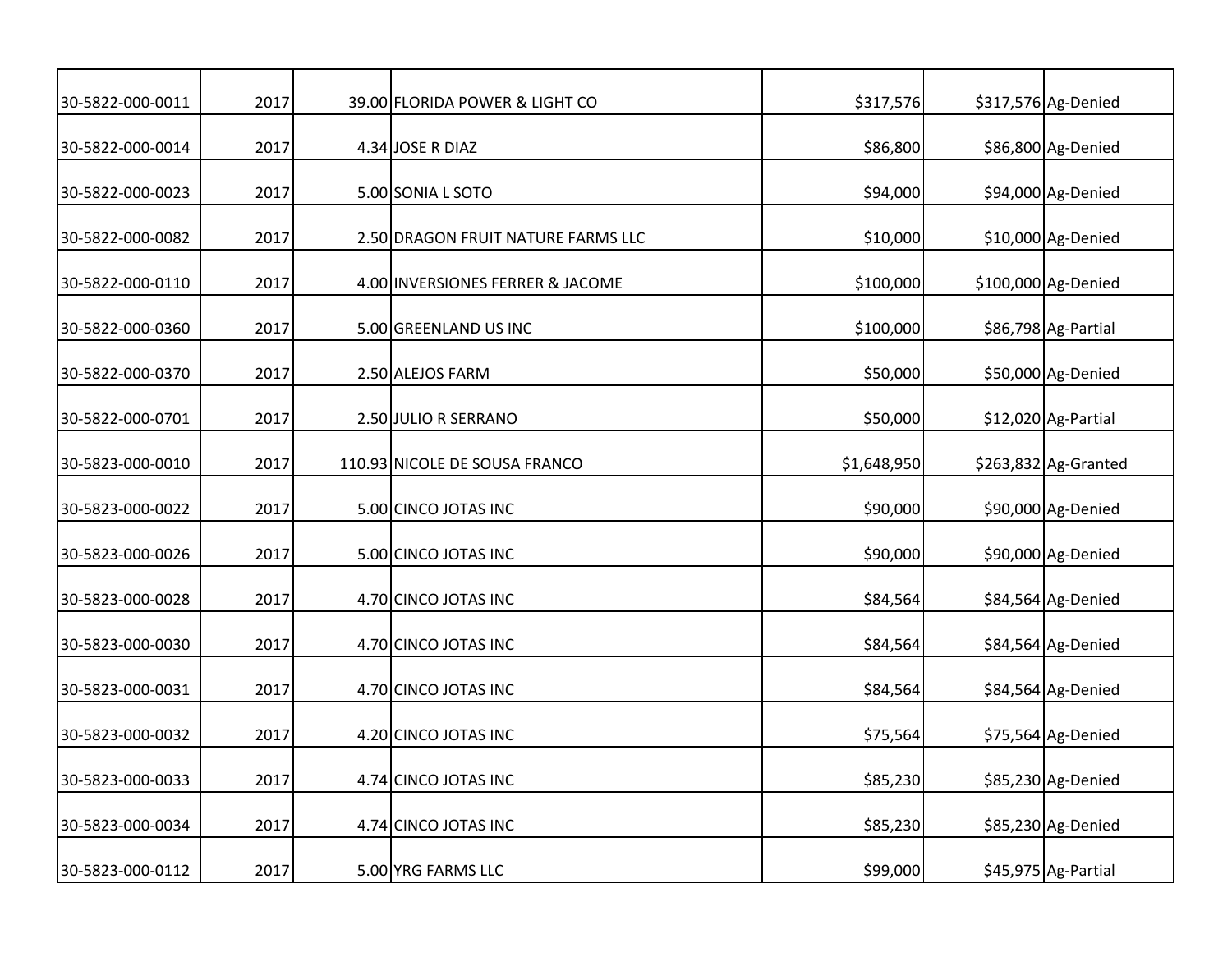| 30-5823-000-0113 | 2017 | 10.00 MARTA TRUJILLO MEANA             | \$180,000 | \$102,965 Ag-Partial |
|------------------|------|----------------------------------------|-----------|----------------------|
| 30-5823-000-0114 | 2017 | 10.00 YRG FARMS LLC                    | \$180,000 | \$61,270 Ag-Partial  |
| 30-5823-000-0116 | 2017 | 5.00 YRG FARMS LLC                     | \$99,000  | \$12,375 Ag-Granted  |
| 30-5823-000-0470 | 2017 | 3.00 LAUREN MARIE FAXAS                | \$50,000  | \$50,000 Ag-Denied   |
| 30-5823-000-0790 | 2017 | 5.00 MIGUEL RAMOS JTRS                 | \$96,200  | \$59,600 Ag-Partial  |
| 30-5823-000-0960 | 2017 | 5.00 AN PRODUCES LLC                   | \$100,000 | \$100,000 Ag-Denied  |
| 30-5824-000-0040 | 2017 | 9.70 NESTOR J ROLON CORDERO            | \$339,360 | \$109,910 Ag-Partial |
| 30-5824-000-0056 | 2017 | 4.81 CENTURY INVESTORS LLC             | \$216,450 | \$11,544 Ag-Granted  |
| 30-5824-000-0062 | 2017 | 4.80 SAINT CLAIRE PROPERTY INVESTMENTS | \$216,450 | \$11,544 Ag-Granted  |
| 30-5824-000-0073 | 2017 | 5.00 ROLANDO SANCHEZ JTRS              | \$213,030 | \$11,835 Ag-Granted  |
| 30-5824-000-0086 | 2017 | 4.81 YOEL BOBCAT SERVICES INC          | \$216,450 | \$64,799 Ag-Partial  |
| 30-5824-000-0093 | 2017 | 5.00 JOVAN PARRA                       | \$216,450 | \$11,544 Ag-Granted  |
| 30-5825-000-0430 | 2017 | 5.00 EMILIA MOLINA LE                  | \$225,000 | \$225,000 Ag-Denied  |
| 30-5825-000-0470 | 2017 | 5.00 ALEXANDER RODRIGUEZ HERRERA       | \$250,000 | \$250,000 Ag-Denied  |
| 30-5825-000-0620 | 2017 | 6.25 CHRISTAPHER A BRADLEY             | \$281,250 | \$281,250 Ag-Denied  |
| 30-5826-000-0018 | 2017 | 5.00 MARJORIE CHANG                    | \$225,000 | \$112,340 Ag-Partial |
| 30-5826-000-0042 | 2017 | 2.50 MARTY GARDEN LLC                  | \$50,000  | \$50,000 Ag-Denied   |
| 30-5826-000-0250 | 2017 | 1.87 JESUS M JIMENO                    | \$46,000  | \$12,340 Ag-Granted  |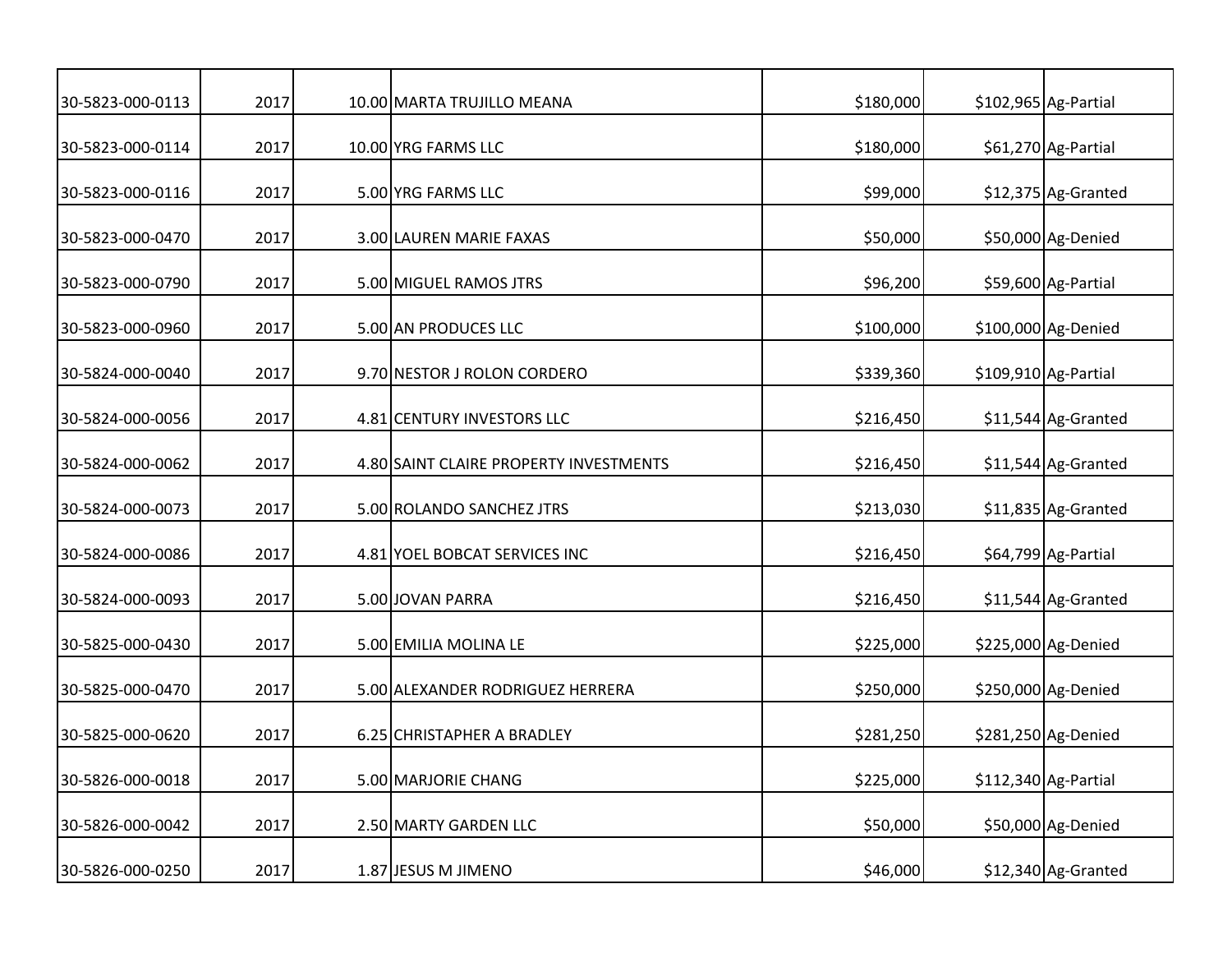| 30-5826-000-0540 | 2017 | 3.00 APPLIED BUSINESS SERVICES LLC | \$50,000  | \$14,419 Ag-Partial |
|------------------|------|------------------------------------|-----------|---------------------|
| 30-5826-000-0560 | 2017 | 3.00 APPLIED BUSINESS SERVICES LLC | \$50,000  | \$25,206 Ag-Partial |
| 30-5827-000-0120 | 2017 | 20.00 TROPICAL FRUITS LLC          | \$360,000 | \$50,000 Ag-Granted |
| 30-5827-000-0190 | 2017 | 5.00 YRG FARMS LLC                 | \$100,000 | \$34,352 Ag-Partial |
| 30-5827-000-0210 | 2017 | 5.00 YRG FARMS LLC                 | \$100,000 | \$12,000 Ag-Granted |
| 30-5827-000-0580 | 2017 | 5.00 OCTAVIO J PEDROSO             | \$50,000  | \$50,000 Ag-Denied  |
| 30-5827-000-0590 | 2017 | 5.00 ABREU FARMS LLC               | \$50,000  | \$50,000 Ag-Denied  |
| 30-5827-000-1540 | 2017 | 10.00 CASTELLANOS FARMS LLC        | \$180,000 | \$33,060 Ag-Partial |
| 30-5827-000-2120 | 2017 | 2.31 JESUS ABREU                   | \$46,200  | \$46,200 Ag-Denied  |
| 30-5827-000-2380 | 2017 | 2.50 JAV PROPERTIES INC            | \$50,000  | \$50,000 Ag-Denied  |
| 30-5828-000-0380 | 2017 | 4.00 PROFILE REALTY INC TRS        | \$100,000 | \$100,000 Ag-Denied |
| 30-5828-000-3831 | 2017 | 1.50 SANCHEZ CONSTRUCTION INC      | \$2,960   | \$2,960 Ag-Denied   |
| 30-5828-000-4080 | 2017 | 1.36 ALEJANDRO DONCEL MARSAN       | \$27,200  | \$16,164 Ag-Partial |
| 30-5828-000-4111 | 2017 | 1.82 DASVIEL MARTINEZ              | \$36,400  | \$3,640 Ag-Granted  |
| 30-5828-000-4120 | 2017 | 2.72 ESMILDO CLARO                 | \$54,400  | \$54,400 Ag-Denied  |
| 30-5828-000-4460 | 2017 | 4.70 EBENEZER FARM LLC             | \$100,000 | \$100,000 Ag-Denied |
| 30-5828-000-4470 | 2017 | 2.30 EBENEZER FARM LLC             | \$50,000  | \$50,000 Ag-Denied  |
| 30-5828-000-4560 | 2017 | 2.50 ALSIR RAHAMAN & W KALLAWATTIE | \$50,000  | \$37,792 Ag-Partial |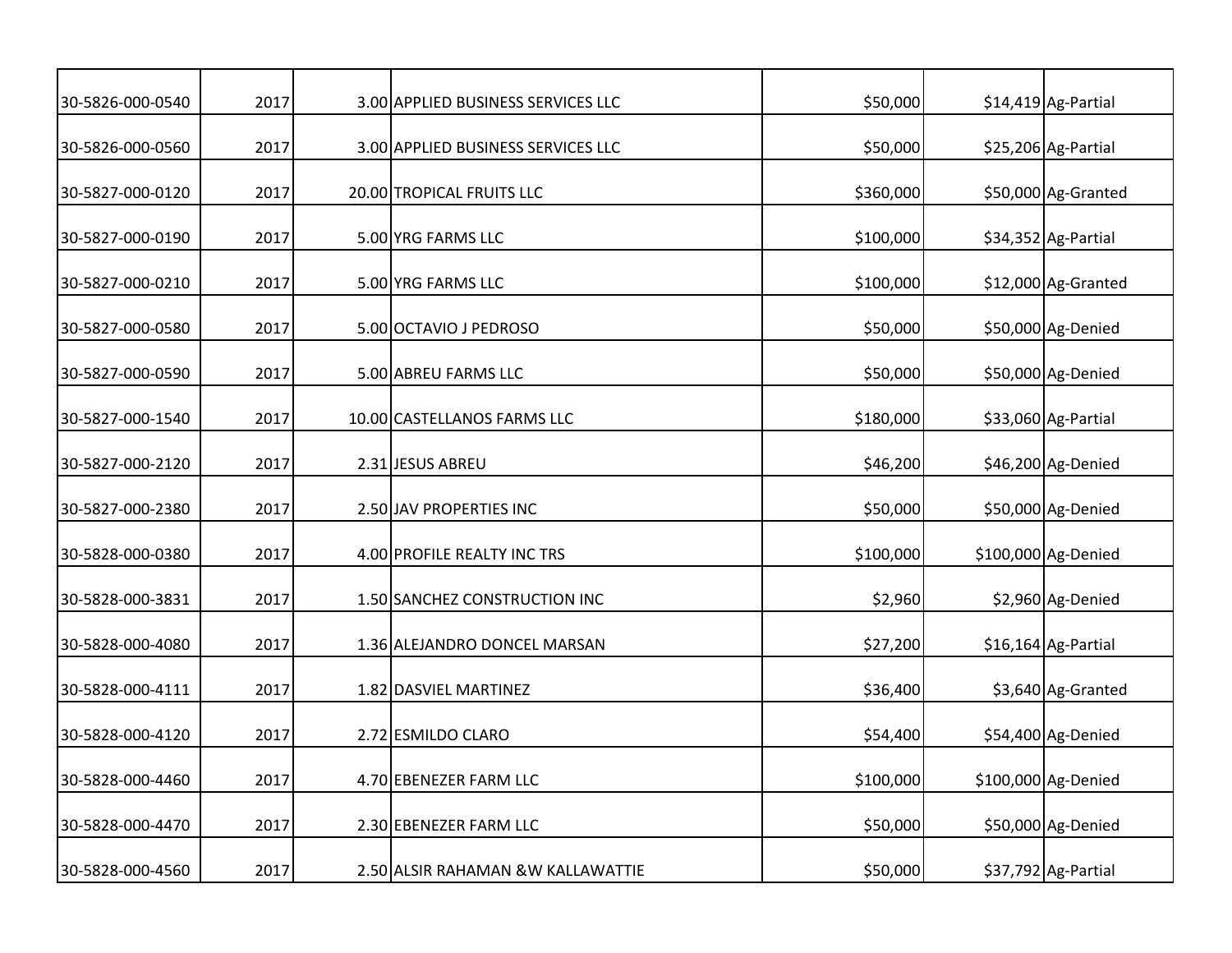| 30-5828-000-4730 | 2017 | 6.00 GLADYS CARBONELL               | \$120,000 | \$120,000 Ag-Denied  |
|------------------|------|-------------------------------------|-----------|----------------------|
| 30-5828-000-4900 | 2017 | 2.23 ANTONIO MARTINEZ               | \$44,600  | \$33,050 Ag-Partial  |
| 30-5828-000-4960 | 2017 | 3.22 DEES INVESTMENTS LLC           | \$67,400  | \$11,050 Ag-Granted  |
| 30-5834-000-0013 | 2017 | 4.75 MHR GROUP LLC TRS              | \$213,660 | \$213,660 Ag-Denied  |
| 30-5834-000-0018 | 2017 | 6.78 19701 SW 184 ST LLC            | \$305,100 | \$27,150 Ag-Partial  |
| 30-5834-000-0025 | 2017 | 7.75 20301 SW 184 ST LLC            | \$330,750 | \$87,225 Ag-Partial  |
| 30-5834-000-0080 | 2017 | 15.00 OMAR VAZQUEZ                  | \$400,866 | \$272,741 Ag-Partial |
| 30-5835-000-0029 | 2017 | 5.00 YOLAINE DOMINGUEZ GOMEZ        | \$225,000 | \$225,000 Ag-Denied  |
| 30-5835-000-0032 | 2017 | 5.00 ERIC ZURITA                    | \$225,000 | \$225,000 Ag-Denied  |
| 30-5835-000-0042 | 2017 | 5.00 JUAN A ZAMORA                  | \$225,000 | \$12,500 Ag-Granted  |
| 30-5835-000-0043 | 2017 | 5.00 ERIC ZURITA                    | \$225,000 | \$225,000 Ag-Denied  |
| 30-5835-000-0044 | 2017 | 5.00 ERIC ZURITA                    | \$225,000 | \$225,000 Ag-Denied  |
| 30-5835-000-0045 | 2017 | 5.00 YOEL SERRANO GARCIA            | \$225,000 | \$225,000 Ag-Denied  |
| 30-5835-000-0132 | 2017 | 5.00 ERIC ZURITA                    | \$225,000 | \$225,000 Ag-Denied  |
| 30-5835-000-0133 | 2017 | 5.00 ERIC ZURITA                    | \$225,000 | \$225,000 Ag-Denied  |
| 30-5835-000-0134 | 2017 | 5.00 ELIS MENDEZ AND YAREIMI TAMAYO | \$225,000 | \$10,765 Ag-Granted  |
| 30-5835-000-0142 | 2017 | 5.11 OSCARS RANCH INC               | \$229,950 | \$229,950 Ag-Denied  |
| 30-5835-000-0143 | 2017 | 5.11 OSCARS RANCH INC               | \$229,950 | \$229,950 Ag-Denied  |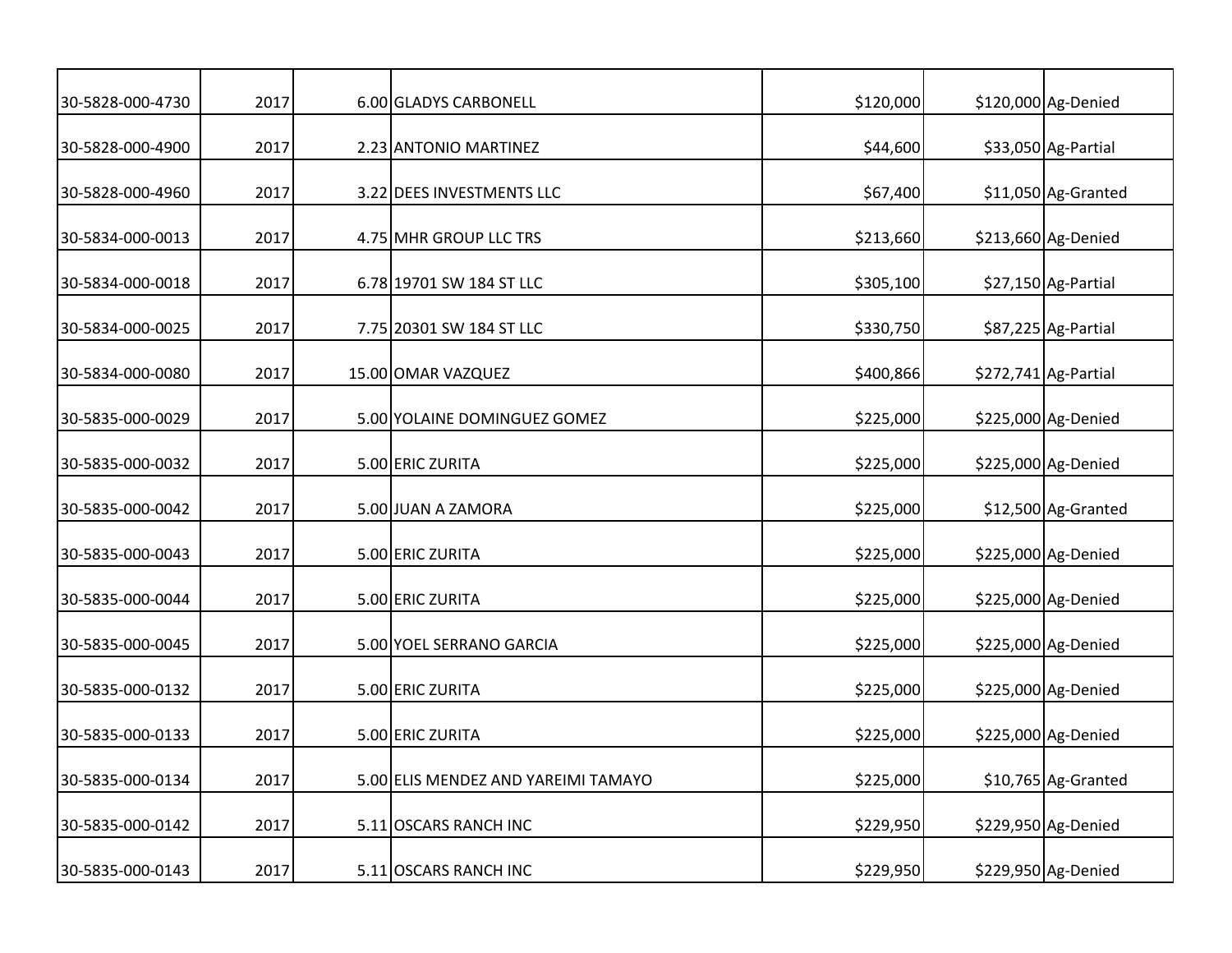| 30-5835-000-0145 | 2017 | 5.00 NORBERTO SAULEDA                  | \$231,840   |                        | \$231,840 Ag-Denied |
|------------------|------|----------------------------------------|-------------|------------------------|---------------------|
| 30-5835-000-0148 | 2017 | 5.11 OSCARS RANCH INC                  | \$229,950   |                        | \$229,950 Ag-Denied |
| 30-5835-000-0160 | 2017 | 5.12 JOSE DE LOS SANTOS & W CARIDAD    | \$230,355   |                        | \$230,355 Ag-Denied |
| 30-5836-000-0040 | 2017 | 5.00 EL LAGO ESCONDIDO REV LIVING TRS  | \$387,565   |                        | \$387,565 Ag-Denied |
| 30-5836-000-0840 | 2017 | 10.00 NICOLE DE SOUSA FRANCO           | \$450,000   |                        | \$33,484 Ag-Granted |
| 30-5836-002-0080 | 2017 | 2.34 FRANK FERNANDEZ                   | \$105,300   |                        | \$105,300 Ag-Denied |
| 30-5901-024-0190 | 2017 | 0.21 GERMAN A LUNA                     | \$158,508   |                        | \$158,508 Ag-Denied |
| 30-5902-050-0010 | 2017 | 5.00 BAPTIST HOSPITAL OF MIAMI INC     | \$3,833,280 | \$3,221,875 Ag-Partial |                     |
| 30-5906-000-0024 | 2017 | 9.96 ML PROPERTIES AND INVESTMENTS LLC | \$328,680   |                        | \$328,680 Ag-Denied |
| 30-5906-000-0029 | 2017 | 8.00 KROME MINING PARTNERS             | \$280,000   |                        | \$280,000 Ag-Denied |
| 30-5917-000-0061 | 2017 | 9.92 WEST MIAMI DEVELOPMENT CORP       | \$396,640   |                        | \$396,640 Ag-Denied |
| 30-5929-000-0040 | 2017 | 20.00 MLL THREE LLC                    | \$700,000   |                        | \$48,000 Ag-Granted |
| 30-5929-000-0800 | 2017 | 10.00 HILDA ROGER                      | \$450,000   |                        | \$24,000 Ag-Granted |
| 30-5930-000-0010 | 2017 | 5.00 JLK FIVE LLC                      | \$225,000   |                        | \$12,000 Ag-Granted |
| 30-5930-000-0170 | 2017 | 10.00 MLL TWO LLC                      | \$450,000   |                        | \$24,000 Ag-Granted |
| 30-5930-000-0640 | 2017 | 10.36 HILDA H ROGER                    | \$466,200   |                        | \$466,200 Ag-Denied |
| 30-5930-000-1340 | 2017 | 2.50 MARIA YESENIA VELOSO              | \$114,750   |                        | \$36,692 Ag-Partial |
| 30-5930-000-1560 | 2017 | 1.20 ALBERTO RODRIGUEZ & W JUANA       | \$87,750    |                        | \$47,375 Ag-Partial |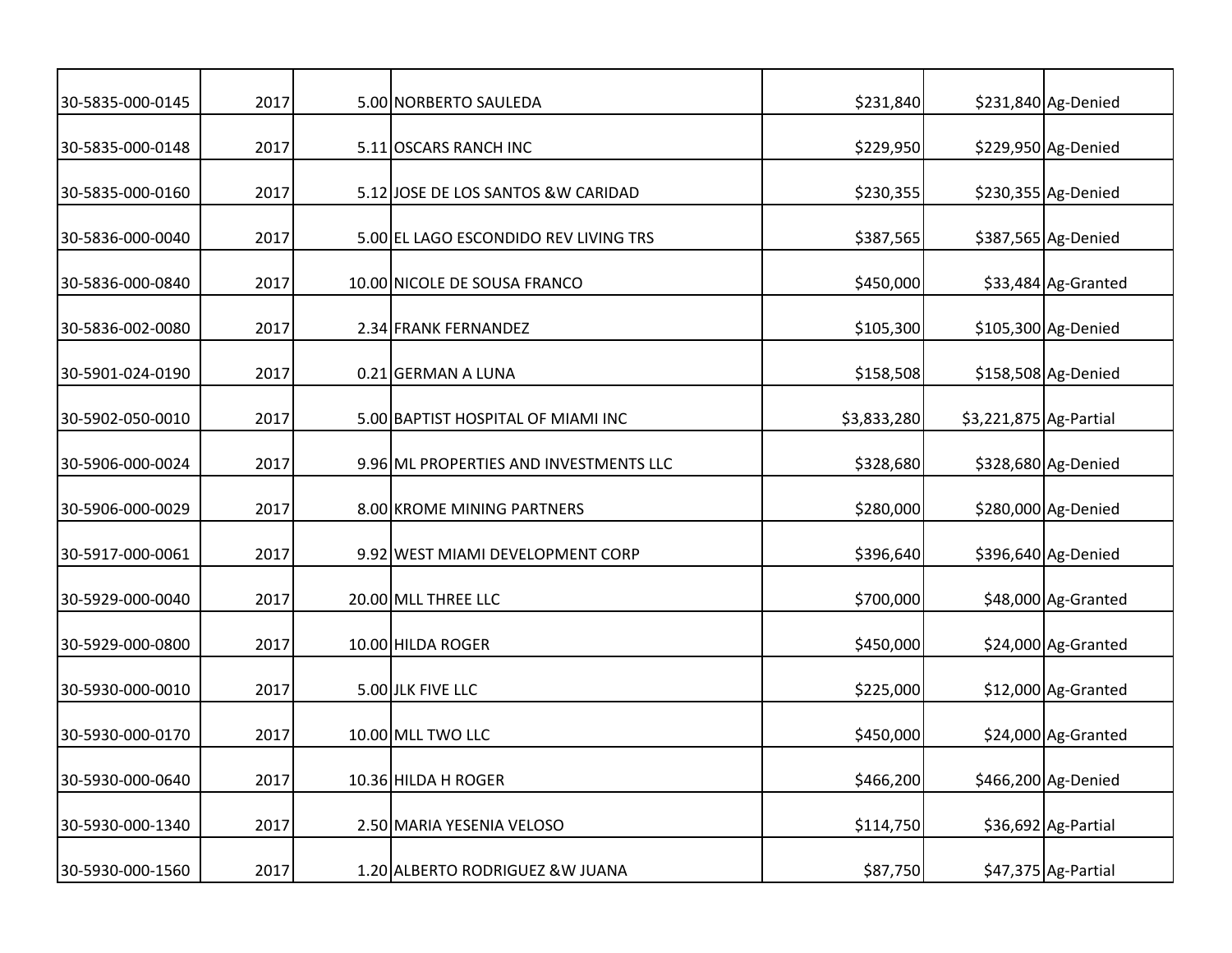| 30-5930-000-1820 | 2017 | 1.26 BERTA VALDES LE               | \$78,625  | \$63,145 Ag-Partial  |
|------------------|------|------------------------------------|-----------|----------------------|
| 30-5930-000-1940 | 2017 | 4.76 TENNI67 LLC                   | \$214,200 | \$79,050 Ag-Partial  |
| 30-5930-000-2230 | 2017 | 2.60 ELSA FLORENTINA F RODRIGUEZ   | \$116,550 | \$6,475 Ag-Granted   |
| 30-5930-000-2260 | 2017 | 2.59 BAO CAPITAL RESOURCE INC      | \$116,550 | \$90,625 Ag-Partial  |
| 30-5931-000-0070 | 2017 | 2.31 ALEXANDER G ZYNE TRS          | \$103,950 | \$5,544 Ag-Granted   |
| 30-5932-000-0030 | 2017 | 11.38 TC MC AVOCADO LLC            | \$369,850 | \$28,450 Ag-Granted  |
| 30-5932-000-4290 | 2017 | 1.40 MOHD A SHEHADEH               | \$87,750  | \$24,228 Ag-Partial  |
| 30-5932-001-0100 | 2017 | 5.30 PABLO ANDRADE TRS             | \$198,750 | \$198,750 Ag-Denied  |
| 30-5932-001-0140 | 2017 | 10.50 HILDA H ROGER                | \$341,250 | \$25,200 Ag-Granted  |
| 30-5932-002-0041 | 2017 | 5.00 TOMAS GONZALEZ & W AURORA     | \$187,500 | \$12,500 Ag-Granted  |
| 30-6020-000-0040 | 2017 | 10.00 MOFONGO HOLDINGS LLC         | \$280,000 | \$22,000 Ag-Granted  |
| 30-6020-000-0200 | 2017 | 10.00 MOFONGO HOLDINGS LLC         | \$550,000 | \$108,592 Ag-Partial |
| 30-6029-000-0180 | 2017 | 5.00 MICHAEL C CHOW                | \$200,000 | \$12,000 Ag-Granted  |
| 30-6029-000-0220 | 2017 | 15.29 MICHAEL C CHOW               | \$458,760 | \$36,701 Ag-Granted  |
| 30-6030-001-0150 | 2017 | 1.14 DUNN BROTHERS FARMS INC       | \$198,800 | \$2,510 Ag-Granted   |
| 30-6801-000-0060 | 2017 | 0.92 LAURA NUARQUEZ TRS            | \$50,765  | \$3,600 Ag-Granted   |
| 30-6801-000-0075 | 2017 | 10.00 V A PROPERTY INVESTMENTS INC | \$400,000 | \$39,000 Ag-Granted  |
| 30-6801-000-0085 | 2017 | 5.00 VA PROPERTY INVESTMENTS INC   | \$250,000 | \$19,500 Ag-Granted  |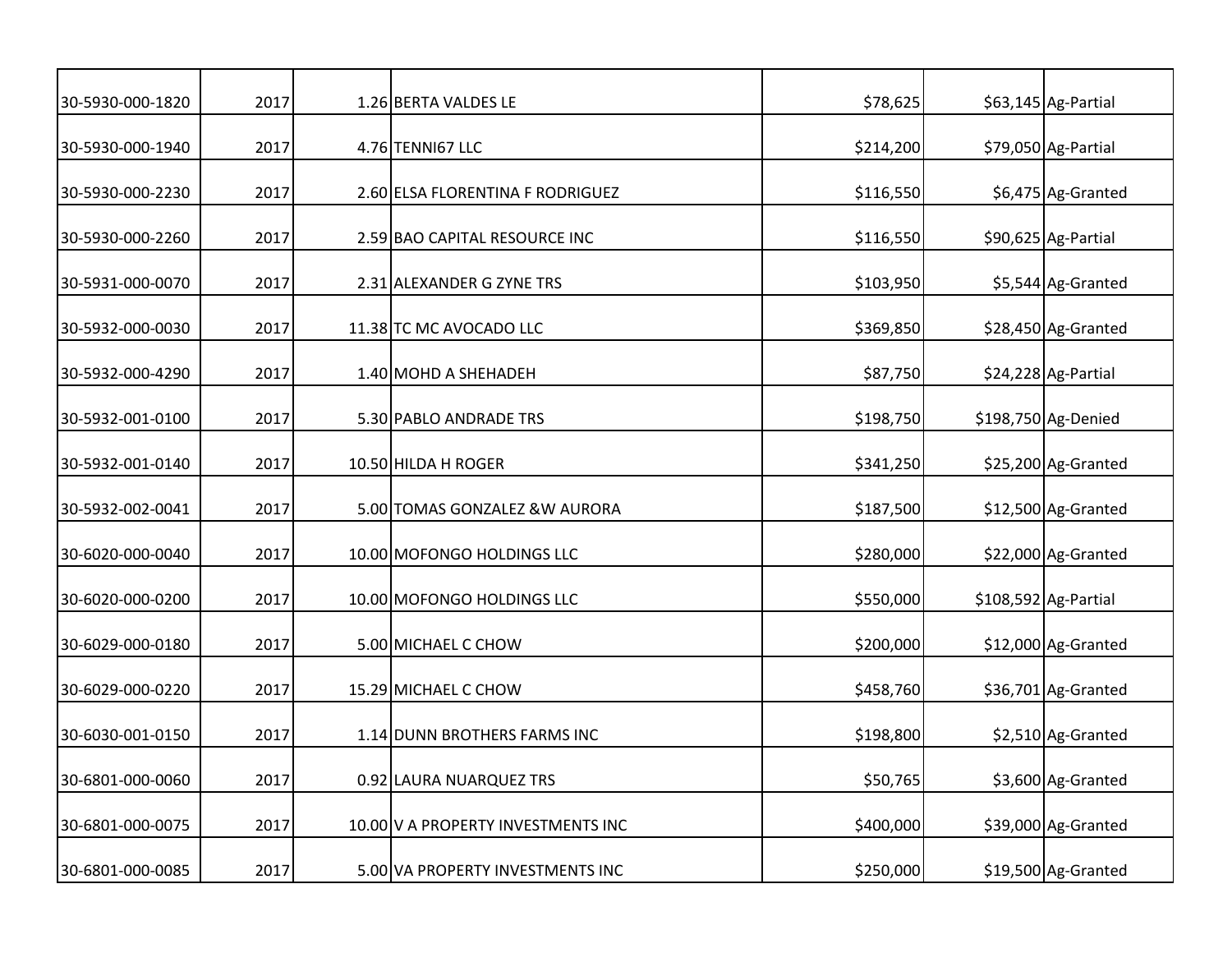| 30-6801-000-0122 | 2017 | 5.00 VERAS NURSERY INC                | \$250,000 | \$19,500 Ag-Granted   |
|------------------|------|---------------------------------------|-----------|-----------------------|
| 30-6801-000-0200 | 2017 | 9.30 ORNAMENTAL PLANTS AND LINERS INC | \$465,100 | \$22,325 Ag-Granted   |
| 30-6802-000-0120 | 2017 | 5.00 EL MAMEYAR CORPORATION           | \$225,000 | \$34,296 Ag-Partial   |
| 30-6802-000-0134 | 2017 | 2.50 33177MY FATHERS HOME LLC         | \$103,500 | \$27,500 Ag-Partial   |
| 30-6802-000-0141 | 2017 | 2.10 MICHAEL BARRERA                  | \$105,000 | \$105,000 Ag-Denied   |
| 30-6802-000-0143 | 2017 | 2.50 FRANCISCO J GUERRA               | \$125,000 | $$123,670$ Ag-Granted |
| 30-6802-000-0164 | 2017 | 2.21 ROSA BATISTA                     | \$110,500 | \$39,250 Ag-Partial   |
| 30-6802-000-0214 | 2017 | 4.88 GUILLERMO VEGA                   | \$219,600 | \$120,677 Ag-Partial  |
| 30-6802-000-0215 | 2017 | 4.00 ERNIE SARDINA                    | \$219,600 | \$83,600 Ag-Partial   |
| 30-6802-000-0216 | 2017 | 2.56 VIDAL MACHIN                     | \$219,600 | \$109,830 Ag-Partial  |
| 30-6802-000-0219 | 2017 | 5.15 JOEL ESPINOSA & YENNY PORTILLO   | \$231,705 | \$75,305 Ag-Partial   |
| 30-6802-000-0800 | 2017 | 2.38 CONTAINER NURSERY LLC            | \$119,000 | \$24,034 Ag-Partial   |
| 30-6803-000-0042 | 2017 | 6.00 JOEL E SANCHEZ & W IMER M        | \$175,050 | \$175,050 Ag-Denied   |
| 30-6803-000-0066 | 2017 | 1.50 MICHAEL WANEK                    | \$145,425 | \$92,925 Ag-Partial   |
| 30-6803-000-0073 | 2017 | 1.53 REDLAND 33 LLC                   | \$84,150  | \$5,967 Ag-Granted    |
| 30-6803-000-0074 | 2017 | 2.56 OCTAVIO A DOMINGUEZ              | \$134,400 | \$6,400 Ag-Granted    |
| 30-6803-000-0170 | 2017 | 2.26 ELIZABETH MATOS                  | \$118,650 | \$108,650 Ag-Partial  |
| 30-6803-000-0210 | 2017 | 2.38 ARIEL J SOCARRAS LE              | \$124,950 | \$36,950 Ag-Partial   |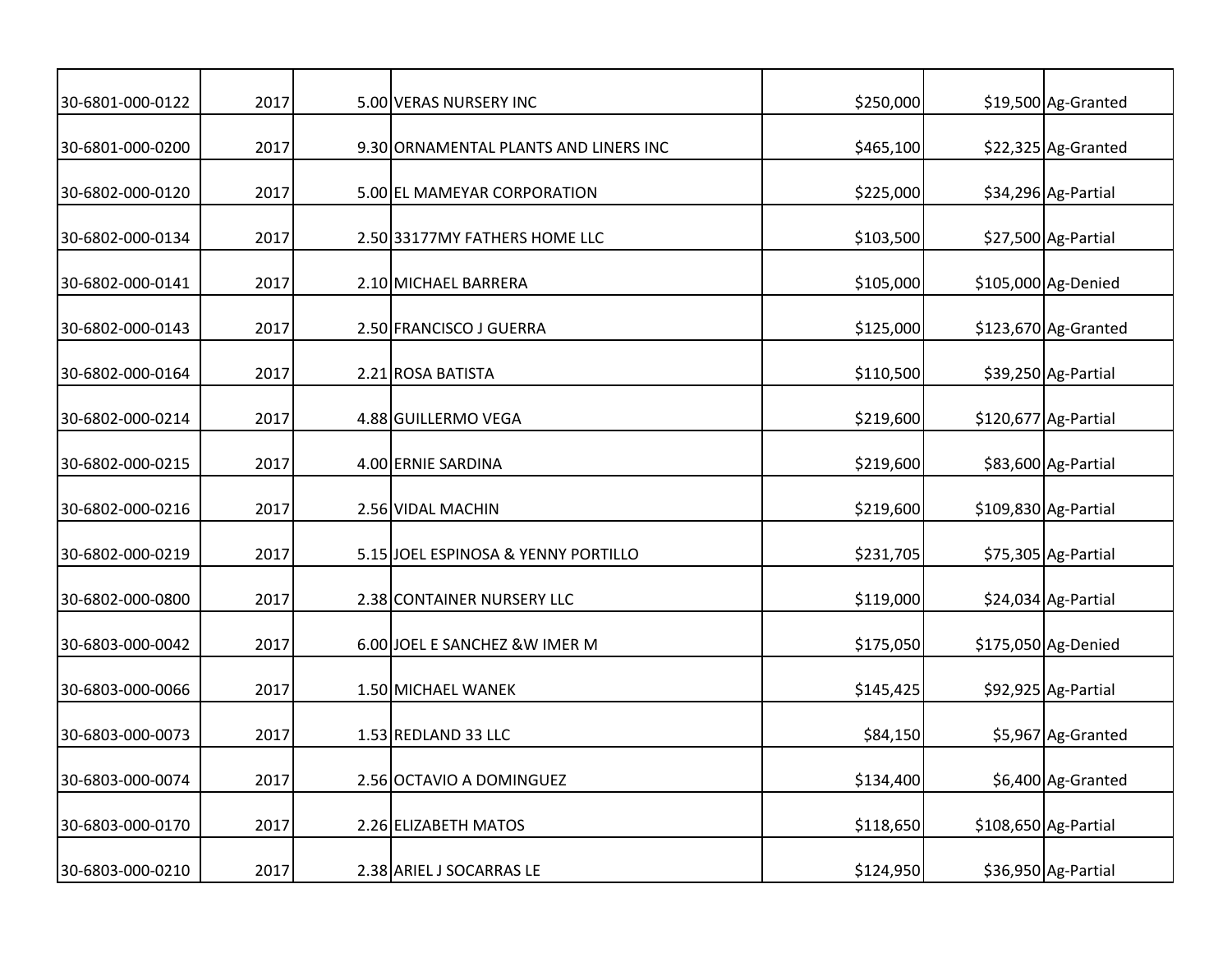| 30-6803-000-0220 | 2017 | 1.75 JESUS A SANCHEZ MARTINEZ      | \$115,500 | \$28,000 Ag-Granted  |
|------------------|------|------------------------------------|-----------|----------------------|
| 30-6803-000-0390 | 2017 | 4.12 REDLAND 33 LLC                | \$185,400 | \$129,093 Ag-Partial |
| 30-6803-000-0400 | 2017 | 2.56 CARLOS B RODRIGUEZ & W OLGA   | \$134,400 | \$23,400 Ag-Partial  |
| 30-6803-000-1370 | 2017 | 5.13 PABLO GONZALEZ                | \$230,670 | \$11,972 Ag-Partial  |
| 30-6803-000-1710 | 2017 | 2.10 ISMARI ZAILA                  | \$110,250 | \$65,250 Ag-Partial  |
| 30-6803-000-2330 | 2017 | 2.52 EDUARDO VANDAMAS              | \$132,300 | \$6,300 Ag-Granted   |
| 30-6803-000-2380 | 2017 | 2.50 SANTY FERNANDEZ               | \$124,950 | \$124,950 Ag-Denied  |
| 30-6803-000-2521 | 2017 | 4.36 NICOLE DE SOUSA FRANCO        | \$196,200 | \$150,832 Ag-Partial |
| 30-6803-000-2550 | 2017 | 4.88 NICOLE DE SOUSA FRANCO        | \$219,600 | \$36,850 Ag-Partial  |
| 30-6803-000-3680 | 2017 | 1.29 HECTOR ALAYN FONSECA MARTINEZ | \$58,275  | \$58,275 Ag-Denied   |
| 30-6803-000-3770 | 2017 | 4.80 JUAN RODRIGUEZ                | \$216,900 | \$216,900 Ag-Denied  |
| 30-6809-000-0390 | 2017 | 3.58 LIONEL REYES                  | \$179,100 | \$179,100 Ag-Denied  |
| 30-6809-000-0690 | 2017 | 2.24 JUAN ALBERTO ZAMORA           | \$112,000 | \$5,600 Ag-Granted   |
| 30-6809-000-0710 | 2017 | 2.24 JUAN ALBERTO ZAMORA           | \$112,000 | \$16,525 Ag-Partial  |
| 30-6809-000-2020 | 2017 | 8.57 ROSA M FERRADAS               | \$257,100 | \$33,423 Ag-Granted  |
| 30-6810-000-0120 | 2017 | 2.36 JOSE L MEDINA                 | \$94,400  | \$5,192 Ag-Granted   |
| 30-6810-000-0181 | 2017 | 0.00 MORAIMA NUNEZ                 | \$59,400  | \$59,400 Ag-Denied   |
| 30-6810-000-0230 | 2017 | 1.50 PABLO ARGUELLO                | \$96,800  | \$35,675 Ag-Partial  |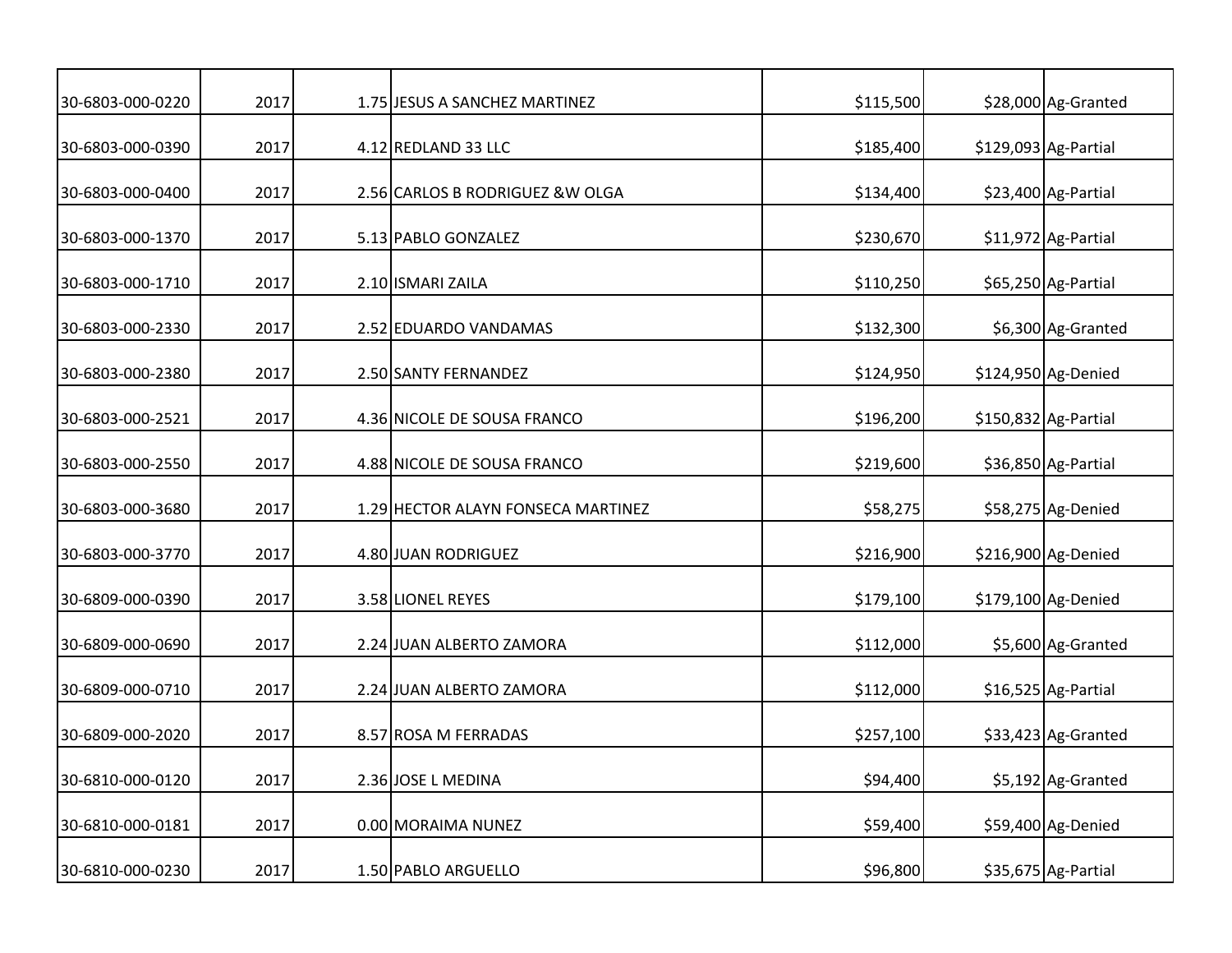| 30-6810-000-0330 | 2017 | 7.20 CUBELLES DEVELOPMENT TRUST LLC | \$216,000 | \$18,000 Ag-Granted  |
|------------------|------|-------------------------------------|-----------|----------------------|
| 30-6810-000-0651 | 2017 | 1.12 LANDKE HOLDINGS LLC            | \$50,400  | \$50,400 Ag-Denied   |
| 30-6810-000-0653 | 2017 | 1.24 AMIGOS NURSERY INC             | \$55,800  | \$24,564 Ag-Partial  |
| 30-6810-000-0654 | 2017 | 1.24 AMIGOS NURSERY INC             | \$55,800  | \$29,907 Ag-Partial  |
| 30-6810-000-0655 | 2017 | 1.24 AMIGOS NURSERY INC             | \$55,800  | \$4,836 Ag-Granted   |
| 30-6810-000-0670 | 2017 | 6.21 LANDKE HOLDINGS LLC            | \$186,300 | \$108,000 Ag-Partial |
| 30-6810-000-0720 | 2017 | 10.00 LANDKE HOLDINGS LLC           | \$250,000 | \$39,000 Ag-Granted  |
| 30-6810-000-0740 | 2017 | 6.59 LANDKE HOLDINGS LLC            | \$197,700 | \$25,701 Ag-Granted  |
| 30-6810-000-0870 | 2017 | 5.00 CIFUENTES LANDSCAPING INC      | \$150,000 | \$12,500 Ag-Granted  |
| 30-6810-000-0950 | 2017 | 5.70 ISLAY SUAREZ                   | \$172,050 | \$29,152 Ag-Partial  |
| 30-6810-000-0965 | 2017 | 4.00 AIDA J AGUIAR                  | \$136,500 | \$82,050 Ag-Partial  |
| 30-6810-000-1990 | 2017 | 2.33 AYLSWORTH & ALYSWORTH LLP TRS  | \$93,200  | \$93,200 Ag-Denied   |
| 30-6810-000-2120 | 2017 | 2.39 IRENE RIVERO                   | \$95,600  | \$9,321 Ag-Granted   |
| 30-6811-000-0112 | 2017 | 1.00 SEBASTIAN J MATACENA           | \$77,000  | \$62,690 Ag-Partial  |
| 30-6811-000-0340 | 2017 | 1.26 JORGE RODRIGUEZ                | \$69,300  | \$3,150 Ag-Granted   |
| 30-6811-000-1870 | 2017 | 1.28 DIOSDENIS RAMIREZ              | \$70,400  | \$70,400 Ag-Denied   |
| 30-6811-000-1940 | 2017 | 1.28 MARIA I REYES                  | \$70,400  | \$70,400 Ag-Denied   |
| 30-6811-000-3090 | 2017 | 1.34 GLADYS JOVELLAR                | \$73,700  | \$49,025 Ag-Partial  |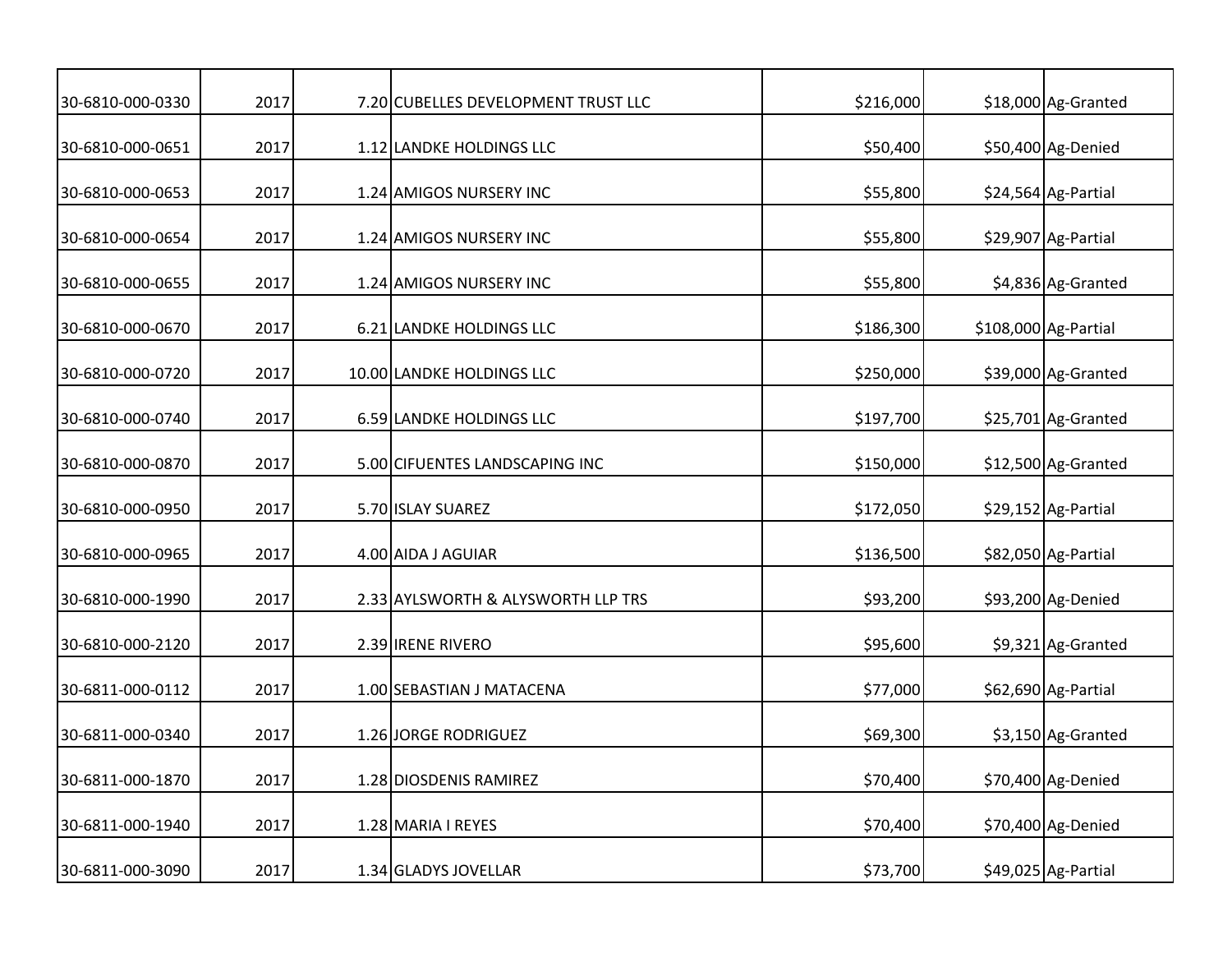| 30-6811-000-3110 | 2017 | 1.27 MAXIMINO MELO           | \$69,850  | \$69,850 Ag-Denied  |
|------------------|------|------------------------------|-----------|---------------------|
| 30-6811-000-3170 | 2017 | 1.27 MARLON ALBERTO SELVA    | \$69,850  | \$69,850 Ag-Denied  |
| 30-6811-000-3230 | 2017 | 0.50 JORGE A RODRIGUEZ & W   | \$69,850  | \$47,275 Ag-Partial |
| 30-6811-000-3300 | 2017 | 0.30 GLORIVET LISCANO        | \$69,850  | \$53,950 Ag-Granted |
| 30-6811-000-3420 | 2017 | 1.26 RUDY LOPEZ LOPEZ        | \$69,300  | \$36,225 Ag-Partial |
| 30-6812-000-0103 | 2017 | 1.50 GINGER Y KRENZ TRS      | \$82,500  | \$73,490 Ag-Partial |
| 30-6812-000-0270 | 2017 | 1.28 BELKIS MARGARITA AGUILA | \$89,600  | \$89,600 Ag-Denied  |
| 30-6812-000-0550 | 2017 | 1.40 NELSON GOMEZ            | \$77,000  | \$49,700 Ag-Partial |
| 30-6813-000-0201 | 2017 | 2.50 MARIE ARIANNE OUBINA    | \$125,000 | \$21,450 Ag-Partial |
| 30-6813-000-0261 | 2017 | 12.00 CANDY PATEL            | \$274,593 | \$33,189 Ag-Partial |
| 30-6813-000-0268 | 2017 | 1.00 PABLO A GONZALEZ LE     | \$52,200  | \$52,200 Ag-Denied  |
| 30-6813-000-0274 | 2017 | 0.90 EVERARDO ANTONIO RUBIO  | \$54,000  | \$1,980 Ag-Granted  |
| 30-6813-000-0286 | 2017 | 0.91 LAZARO JESUS BLANCO     | \$54,600  | \$54,600 Ag-Denied  |
| 30-6813-000-0303 | 2017 | 0.80 D AND DC INSURANCE      | \$48,000  | \$31,900 Ag-Partial |
| 30-6813-000-0305 | 2017 | 0.91 ANDREW CHATTERTON       | \$54,600  | \$54,600 Ag-Denied  |
| 30-6813-000-0393 | 2017 | 0.88 ARMANDO FARINAS         | \$52,800  | \$2,188 Ag-Granted  |
| 30-6813-001-0030 | 2017 | 12.72 THANG Q DANG           | \$795,300 | \$30,528 Ag-Granted |
| 30-6813-003-0160 | 2017 | 0.15 THANG Q DANG            | \$5,250   | \$360 Ag-Granted    |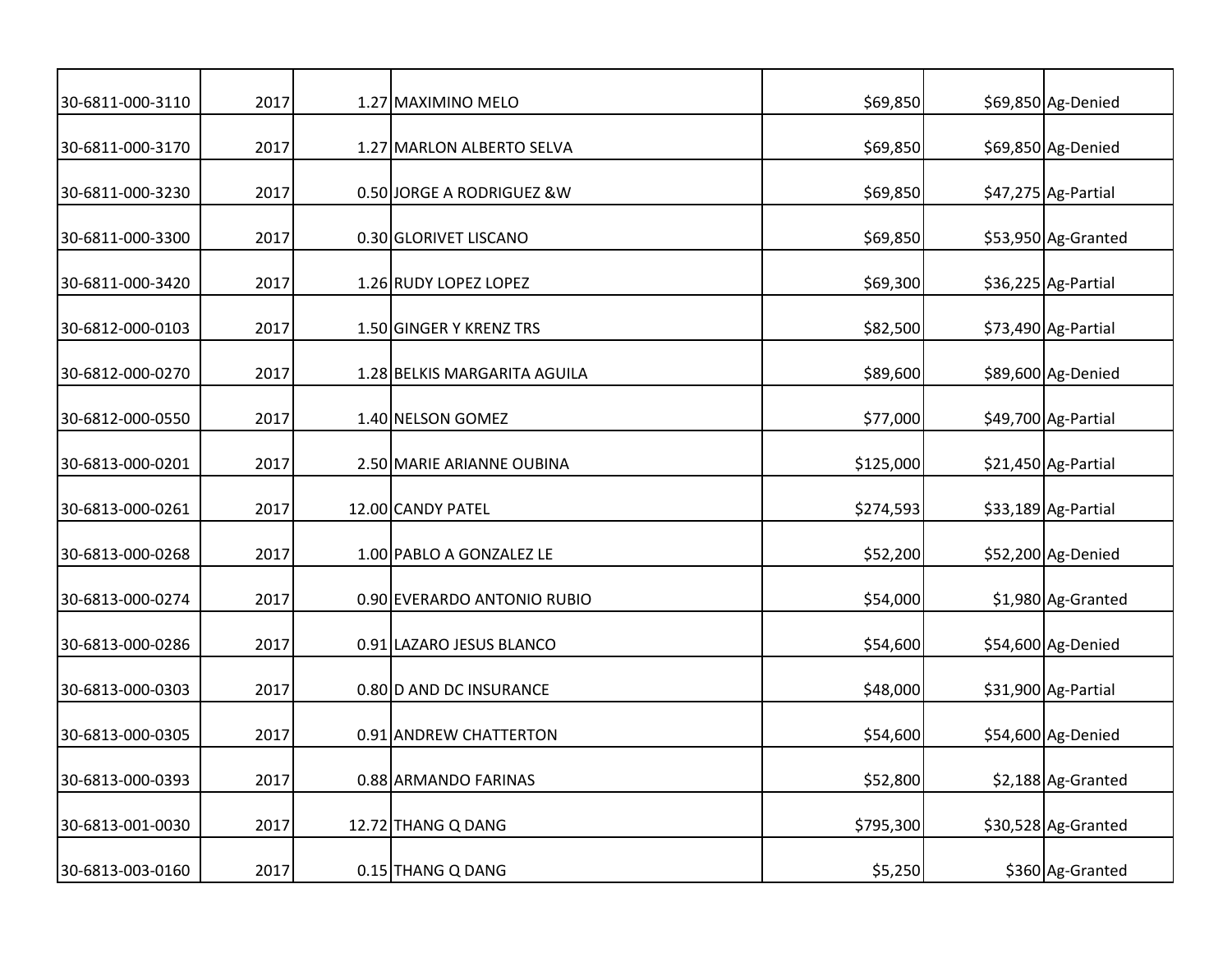| 30-6813-003-0170 | 2017 | 0.16 THANG Q DANG                | \$9,600   | \$384 Ag-Granted    |
|------------------|------|----------------------------------|-----------|---------------------|
| 30-6813-003-0180 | 2017 | 0.15 THANG Q DANG                | \$5,250   | \$360 Ag-Granted    |
| 30-6813-003-0190 | 2017 | 0.16 THANG Q DANG                | \$9,600   | \$384 Ag-Granted    |
| 30-6813-003-0200 | 2017 | 0.16 THANG Q DANG                | \$5,600   | \$384 Ag-Granted    |
| 30-6813-003-0210 | 2017 | 0.16 THANG Q DANG                | \$5,600   | \$384 Ag-Granted    |
| 30-6813-003-0220 | 2017 | 0.16 THANG Q DANG                | \$5,600   | \$384 Ag-Granted    |
| 30-6813-003-0230 | 2017 | 0.16 THANG Q DANG                | \$5,600   | \$384 Ag-Granted    |
| 30-6813-010-0130 | 2017 | 1.00 WILLIAM C EDWARDS           | \$72,880  | \$16,228 Ag-Partial |
| 30-6813-010-0140 | 2017 | 1.00 WILLIAM C EDWARDS           | \$72,880  | \$21,652 Ag-Partial |
| 30-6814-000-0011 | 2017 | 1.00 YORLENI ABREU               | \$99,000  | \$75,805 Ag-Partial |
| 30-6814-000-0035 | 2017 | 0.30 DENISE RODRIGUEZ            | \$51,150  | \$35,400 Ag-Granted |
| 30-6814-000-0079 | 2017 | 9.51 ISAEL VELIZ                 | \$380,400 | \$69,900 Ag-Partial |
| 30-6814-000-0291 | 2017 | 2.00 LYNNE SARGEANT              | \$95,150  | \$95,150 Ag-Denied  |
| 30-6814-000-0500 | 2017 | 4.20 RUBEN DAVILA                | \$180,000 | \$58,620 Ag-Partial |
| 30-6815-000-0010 | 2017 | 10.00 FRANK CABRERA PEREZ        | \$361,550 | \$68,150 Ag-Partial |
| 30-6815-000-0070 | 2017 | 4.50 CURRENT OWNER               | \$180,000 | \$46,875 Ag-Partial |
| 30-6815-000-0091 | 2017 | 4.04 AARON MICHAEL ROBERT FLODIN | \$200,000 | \$48,500 Ag-Granted |
| 30-6815-000-0145 | 2017 | 5.00 BRENNY ENTERPRISES INC      | \$200,000 | \$12,500 Ag-Granted |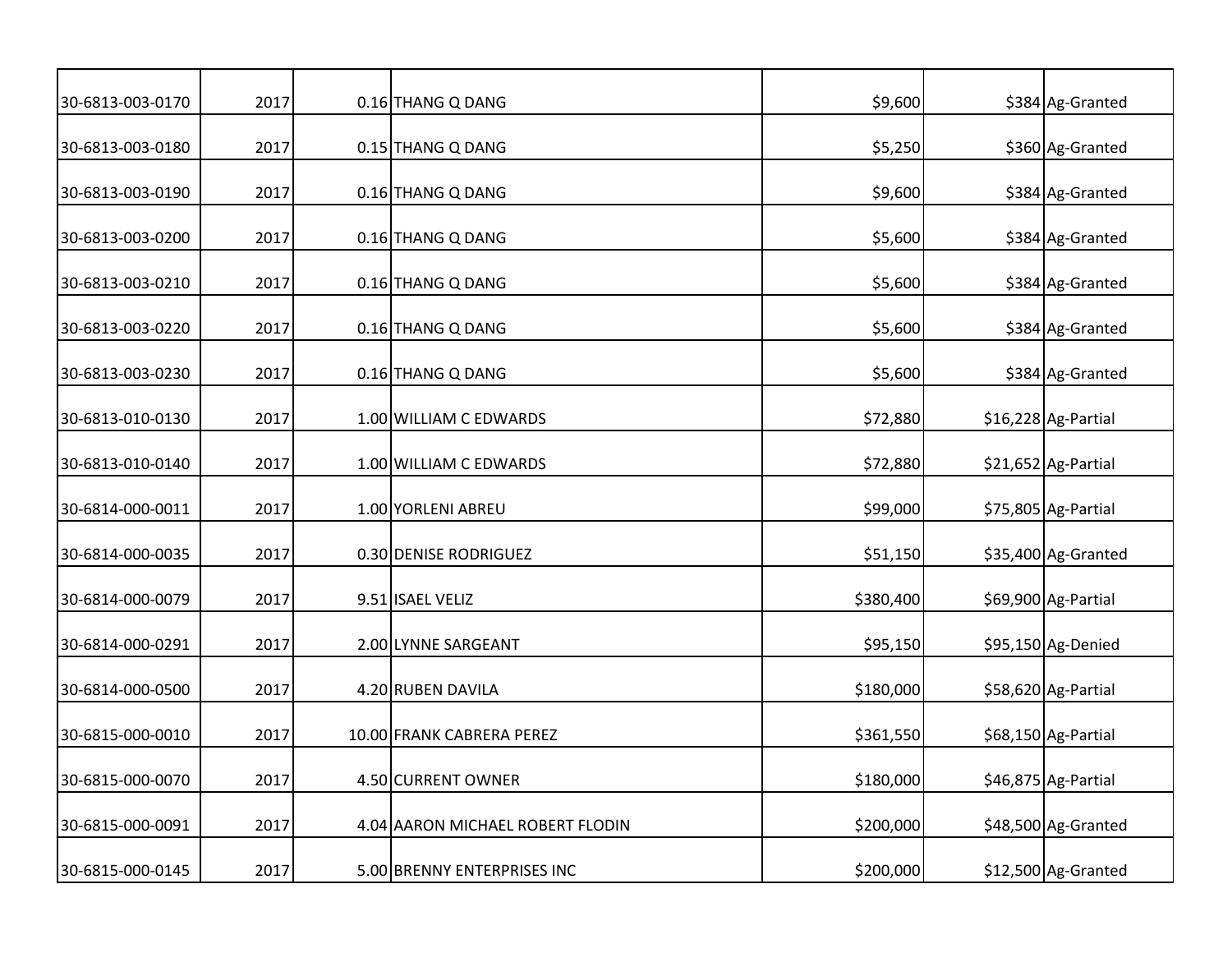| 30-6816-000-0320 | 2017 | 4.81 FARM NETWORKS LLC            | \$192,400   |                       | \$18,759 Ag-Granted  |
|------------------|------|-----------------------------------|-------------|-----------------------|----------------------|
| 30-6816-000-0620 | 2017 | 4.80 LIVAN MARQUEZ                | \$192,000   |                       | \$30,750 Ag-Partial  |
| 30-6816-000-1570 | 2017 | 2.50 FRUTERIA LA HACIENDA INC     | \$200,000   |                       | \$200,000 Ag-Denied  |
| 30-6816-000-2350 | 2017 | 1.81 CURRENT OWNER                | \$90,500    |                       | \$68,420 Ag-Granted  |
| 30-6816-000-2410 | 2017 | 1.00 LUIS S AGUIAR                | \$175,000   |                       | \$28,435 Ag-Granted  |
| 30-6817-000-0021 | 2017 | 4.00 MARK ALVARENGA               | \$200,400   |                       | \$155,025 Ag-Partial |
| 30-6817-000-0090 | 2017 | 40.00 TX FLORIDA REALTY LLC       | \$1,000,000 | \$1,000,000 Ag-Denied |                      |
| 30-6817-000-0150 | 2017 | 6.36 LANDKE HOLDINGS LLC          | \$216,172   |                       | \$17,065 Ag-Granted  |
| 30-6817-000-0180 | 2017 | 19.24 TX FLORIDA REALTY LLC       | \$481,075   |                       | \$481,075 Ag-Denied  |
| 30-6817-000-0190 | 2017 | 20.04 TX FLORIDA REALTY LLC       | \$501,000   |                       | \$501,000 Ag-Denied  |
| 30-6817-000-0200 | 2017 | 32.00 MARTIN J DUREIKO            | \$824,750   |                       | \$824,750 Ag-Denied  |
| 30-6819-000-0020 | 2017 | 17.00 NAST AT QN FARM LLC         | \$610,925   |                       | \$493,925 Ag-Partial |
| 30-6819-000-0490 | 2017 | 5.34 MAYRA PEREZ                  | \$186,725   |                       | \$42,588 Ag-Partial  |
| 30-6821-000-0380 | 2017 | 1.37 CARMELO DE LA OSA & W ESTHER | \$82,200    |                       | \$9,831 Ag-Partial   |
| 30-6821-000-0620 | 2017 | 1.25 RUTH A ALPERIN TRS           | \$75,000    |                       | \$2,750 Ag-Granted   |
| 30-6821-000-0680 | 2017 | 1.26 KALIMANE LLC                 | \$75,600    |                       | \$75,600 Ag-Denied   |
| 30-6821-000-0960 | 2017 | 0.60 RICARDO DURAN                | \$75,000    |                       | \$46,000 Ag-Partial  |
| 30-6821-000-1050 | 2017 | 0.50 CURRENT OWNER                | \$75,000    |                       | \$49,700 Ag-Partial  |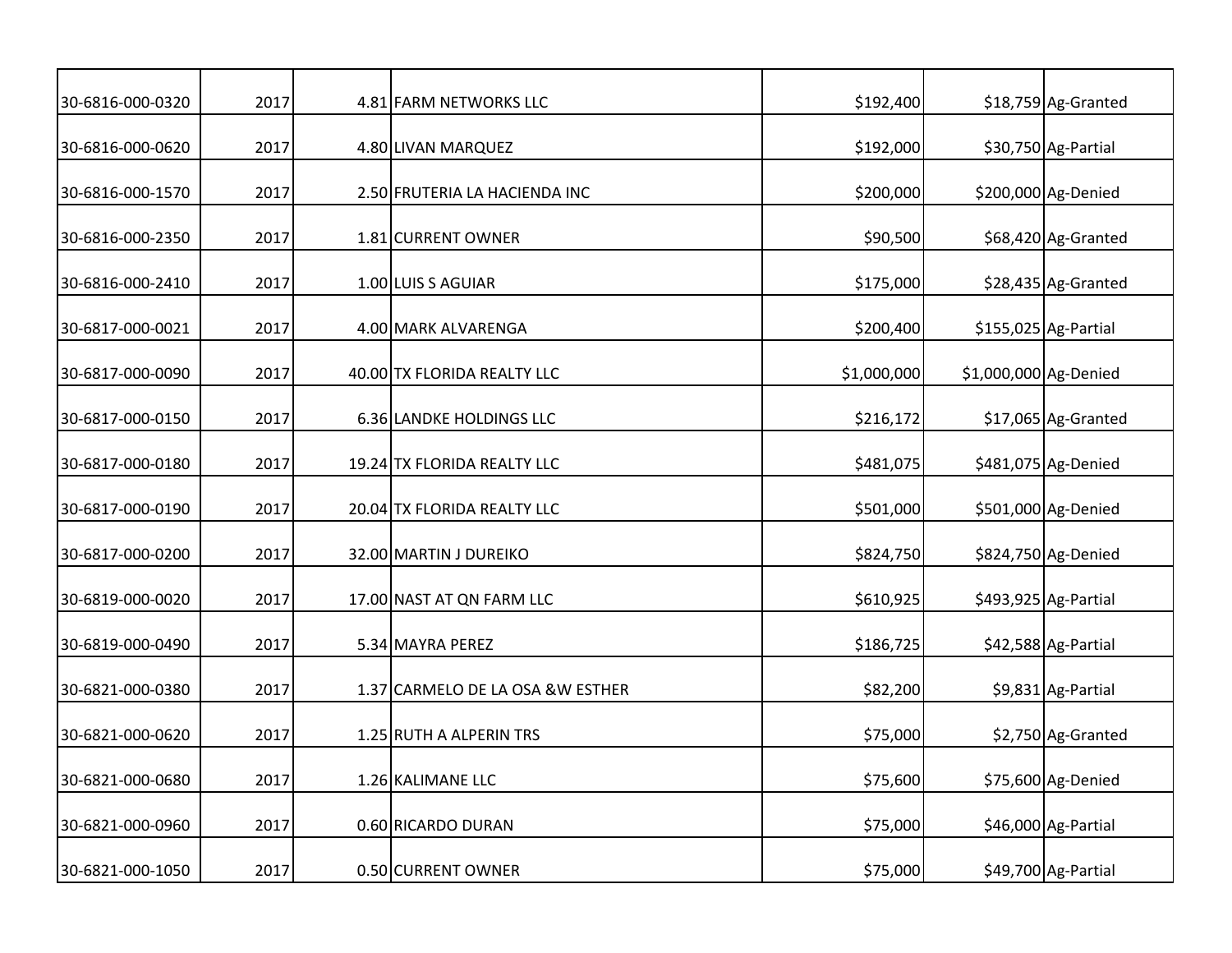| 30-6821-000-1080 | 2017 | 1.25 HERIBERTO J ALVAREZ  | \$75,000  | \$26,125 Ag-Partial |
|------------------|------|---------------------------|-----------|---------------------|
| 30-6821-000-1580 | 2017 | 1.25 CLAVO CALIENTE LLC   | \$75,000  | \$75,000 Ag-Denied  |
| 30-6821-000-1750 | 2017 | 1.25 DIOSDADO C MARIN     | \$75,000  | \$75,000 Ag-Denied  |
| 30-6821-000-2020 | 2017 | 1.00 ANTONIO SILVA        | \$75,000  | \$17,000 Ag-Granted |
| 30-6821-000-2050 | 2017 | 1.00 MILLARD JOHN WALTERS | \$75,000  | \$75,000 Ag-Denied  |
| 30-6821-000-2290 | 2017 | 1.25 GERARD MARACHE       | \$75,000  | \$75,000 Ag-Denied  |
| 30-6821-000-2810 | 2017 | 1.25 RUTH ALPERIN         | \$75,000  | \$4,875 Ag-Granted  |
| 30-6821-000-3170 | 2017 | 1.25 JORGE J HERNANDEZ    | \$75,000  | \$11,200 Ag-Partial |
| 30-6821-000-3200 | 2017 | 2.75 MARTHA GONZALEZ      | \$75,000  | \$51,875 Ag-Partial |
| 30-6821-000-3610 | 2017 | 0.22 YARIBEL CUERVO       | \$75,000  | \$62,350 Ag-Granted |
| 30-6821-000-3690 | 2017 | 1.25 RUTH A ALPERIN TRS   | \$75,000  | \$4,875 Ag-Granted  |
| 30-6821-000-3750 | 2017 | 1.25 ORLANDO GUZMAN       | \$77,400  | \$30,837 Ag-Partial |
| 30-6821-000-4470 | 2017 | 1.25 REINALDO CABRERIZA   | \$75,000  | \$75,000 Ag-Denied  |
| 30-6821-000-4480 | 2017 | 1.25 REINALDO CABRERIZA   | \$75,000  | \$75,000 Ag-Denied  |
| 30-6821-000-4500 | 2017 | 1.25 JOSE L FRANCO        | \$75,000  | \$75,000 Ag-Denied  |
| 30-6821-000-4810 | 2017 | 1.29 SAMAY ALVAREZ        | \$77,400  | \$44,050 Ag-Partial |
| 30-6822-000-0070 | 2017 | 5.00 VIET LE              | \$200,000 | \$12,500 Ag-Granted |
| 30-6822-000-0143 | 2017 | 4.00 HUGO RENDON          | \$189,400 | \$189,400 Ag-Denied |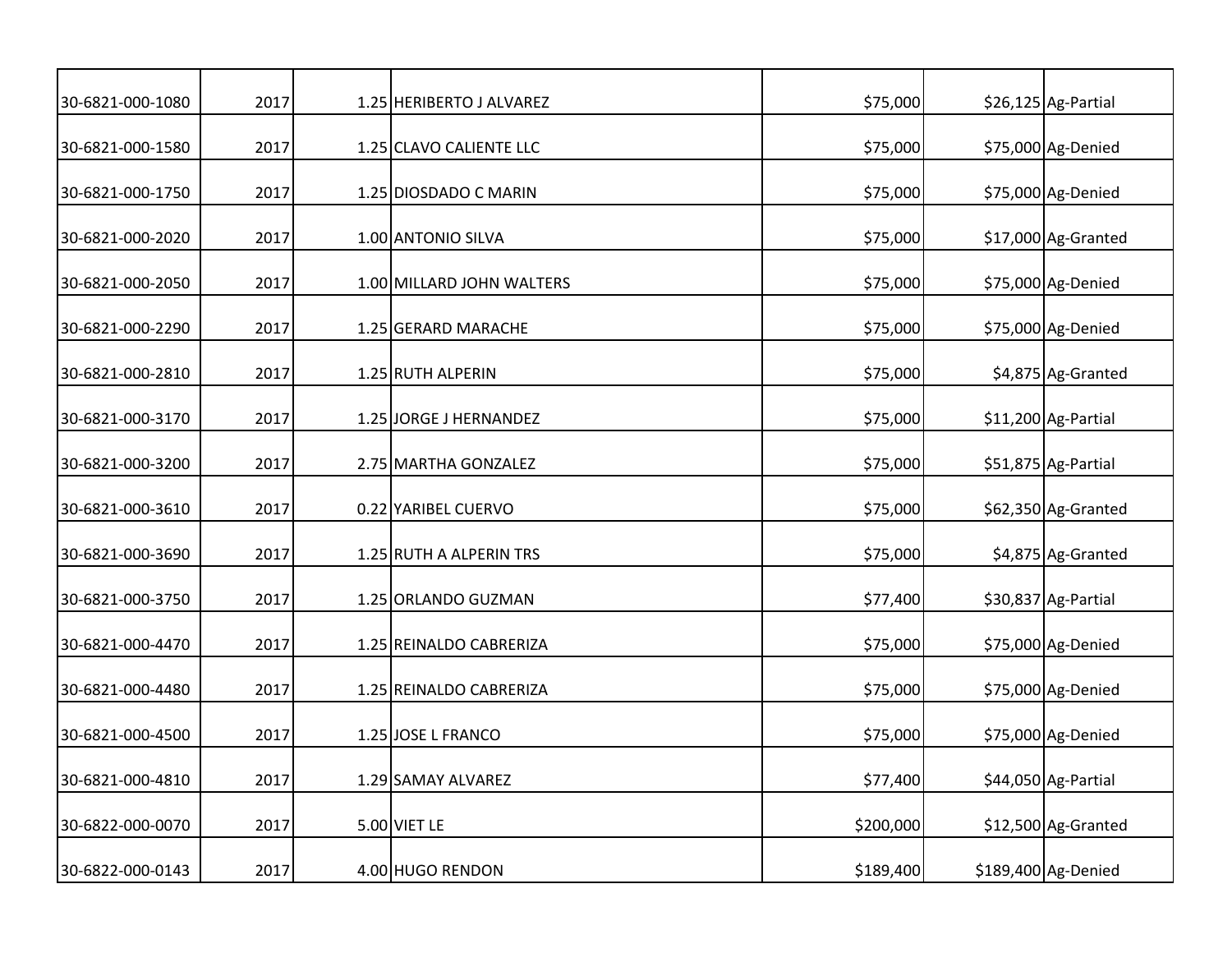| 30-6822-000-0240 | 2017 | 4.62 CHANTAL DEWIT         | \$184,800 | \$43,800 Ag-Partial  |
|------------------|------|----------------------------|-----------|----------------------|
| 30-6823-000-0045 | 2017 | 10.00 RAILROAD FARM LLC    | \$397,600 | \$23,856 Ag-Granted  |
| 30-6823-000-0212 | 2017 | 5.00 GOOD TIMES FARMS      | \$225,000 | \$19,500 Ag-Granted  |
| 30-6823-000-0220 | 2017 | 2.00 ERIK TIETIG           | \$124,300 | \$124,300 Ag-Denied  |
| 30-6823-000-0310 | 2017 | 30.00 FINCA MIA INC        | \$752,500 | \$75,250 Ag-Granted  |
| 30-6823-000-0340 | 2017 | 7.00 JAMES D MELTON TRS    | \$306,400 | \$88,150 Ag-Partial  |
| 30-6823-000-0371 | 2017 | 4.38 ELIZABETH LOZANO      | \$197,100 | \$87,025 Ag-Partial  |
| 30-6823-000-0561 | 2017 | 5.00 DAISY FARM LLC        | \$225,000 | \$225,000 Ag-Denied  |
| 30-6823-000-0660 | 2017 | 2.40 HENRY PELLICER        | \$141,350 | \$132,425 Ag-Partial |
| 30-6824-000-0030 | 2017 | 0.00 ISAAC FARMS INC       | \$384,800 | \$384,800 Ag-Denied  |
| 30-6824-000-0240 | 2017 | 10.00 VIET LE              | \$350,000 | \$350,000 Ag-Denied  |
| 30-6824-000-0280 | 2017 | 10.00 LA CAVA DEL CAFE LLC | \$350,000 | \$350,000 Ag-Denied  |
| 30-6824-000-0370 | 2017 | 4.63 BLAIR M BYNUM         | \$190,350 | \$130,850 Ag-Partial |
| 30-6824-000-0450 | 2017 | 3.02 17525 FARM LLC        | \$151,000 | \$7,550 Ag-Granted   |
| 30-6824-000-0454 | 2017 | 3.76 17525 FARM LLC        | \$84,600  | \$3,525 Ag-Granted   |
| 30-6825-000-0492 | 2017 | 1.82 JUAN CARLOS DIAZ      | \$91,000  | \$54,900 Ag-Partial  |
| 30-6825-000-0657 | 2017 | 2.60 DAISY NUNEZ           | \$424,508 | \$10,140 Ag-Granted  |
| 30-6826-000-0114 | 2017 | 2.20 KATIE E DAVIS         | \$104,850 | \$47,660 Ag-Partial  |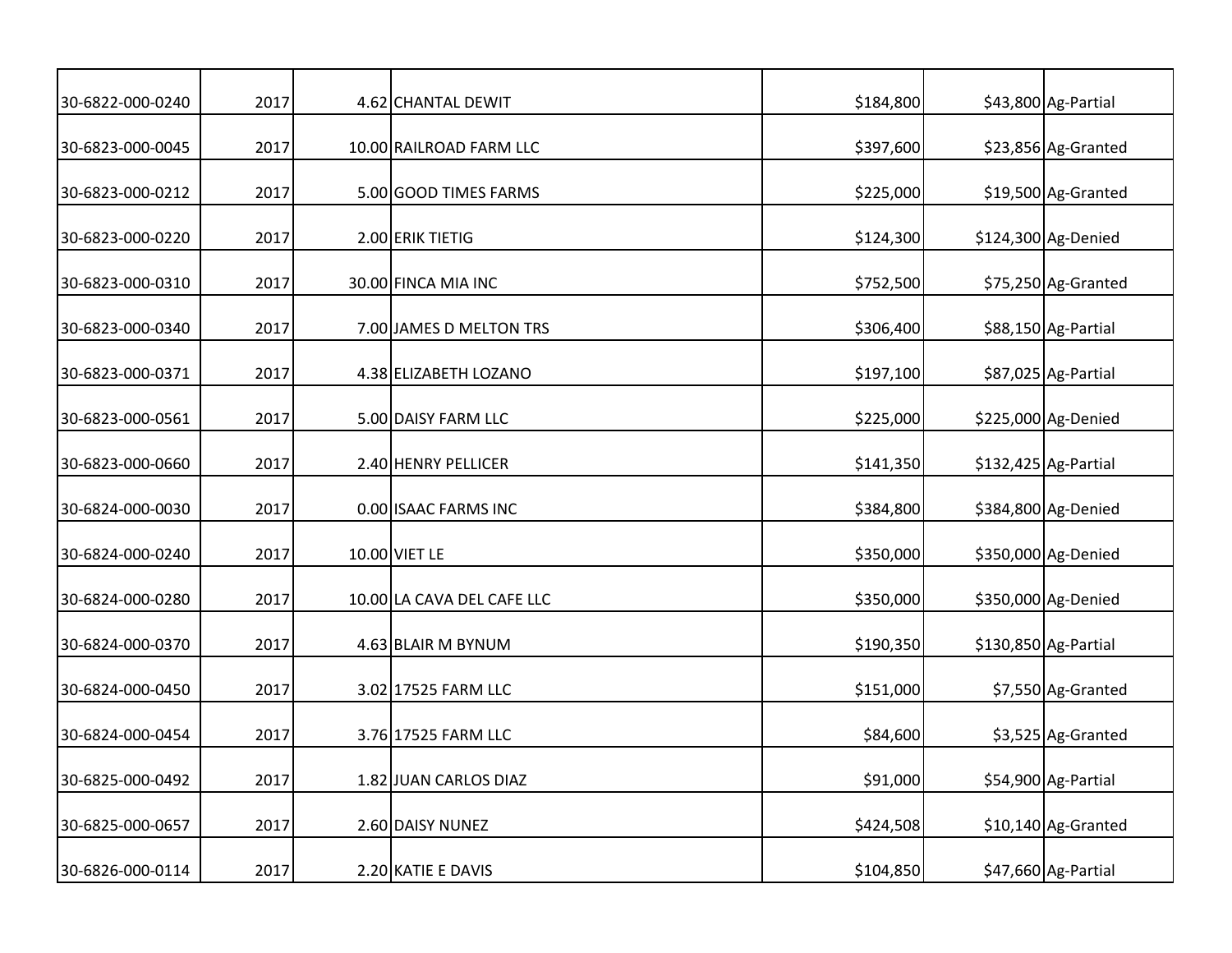| 30-6826-000-0137 | 2017 | 2.41 JUNE C WARD                    | \$119,295 | \$25,815 Ag-Partial  |
|------------------|------|-------------------------------------|-----------|----------------------|
| 30-6826-000-0149 | 2017 | 2.36 RUINEMANS AQUARIUM INC         | \$106,425 | \$73,315 Ag-Partial  |
| 30-6826-000-0241 | 2017 | 4.10 JAIMINI MEHTA                  | \$145,495 | \$63,595 Ag-Partial  |
| 30-6826-000-0560 | 2017 | 2.50 26275 SW 197TH AVE LLC         | \$100,000 | \$80,405 Ag-Partial  |
| 30-6826-000-0653 | 2017 | 4.60 OKICHE HERNANDEZ               | \$161,000 | \$161,000 Ag-Denied  |
| 30-6826-000-0656 | 2017 | 5.00 DUENAS FAMILY CORP             | \$175,000 | \$136,000 Ag-Partial |
| 30-6826-000-0658 | 2017 | 10.00 RANCHO FLORES LLC             | \$250,000 | \$250,000 Ag-Denied  |
| 30-6826-000-0702 | 2017 | 1.10 MICHAEL J DESMOND              | \$66,000  | \$17,700 Ag-Partial  |
| 30-6826-000-0970 | 2017 | 4.75 COMFORT ORGANIC LLC            | \$166,250 | \$63,961 Ag-Partial  |
| 30-6826-001-0020 | 2017 | 1.97 J AND K LAND INVESTMENTS LLC   | \$88,650  | \$7,683 Ag-Granted   |
| 30-6826-001-0030 | 2017 | 0.66 J AND K LAND INVESTMENTS LLC   | \$29,700  | \$2,574 Ag-Granted   |
| 30-6826-001-0040 | 2017 | 1.30 J AND K LAND INVESTMENTS LLC   | \$58,500  | \$5,070 Ag-Granted   |
| 30-6827-000-0020 | 2017 | 2.50 SING MING LIU                  | \$106,250 | \$106,250 Ag-Denied  |
| 30-6827-000-0193 | 2017 | 5.00 LNVTROPICAL LLC                | \$175,000 | \$12,500 Ag-Granted  |
| 30-6827-000-0600 | 2017 | 3.81 REYNALDO R CHINEA              | \$168,350 | \$44,525 Ag-Granted  |
| 30-6828-000-0010 | 2017 | 5.08 JOHN W LEON                    | \$175,000 | \$63,850 Ag-Partial  |
| 30-6828-000-0091 | 2017 | 2.50 GUTIERREZ PRODUCES FARMER CORP | \$100,000 | \$6,000 Ag-Granted   |
| 30-6828-000-0120 | 2017 | 5.10 ERENDIRA MENDEZ GARCIA         | \$175,000 | \$89,475 Ag-Partial  |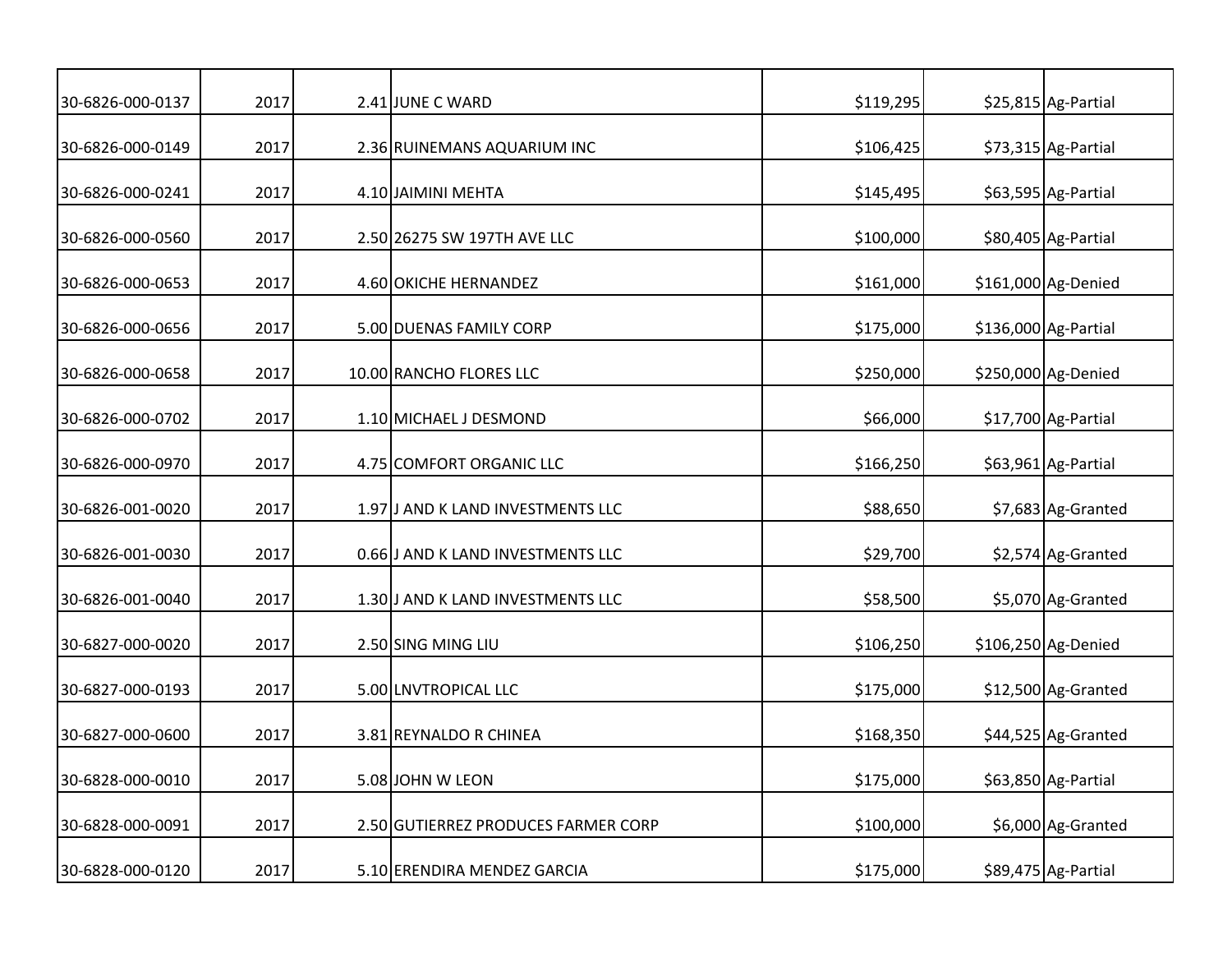| 30-6828-000-1800 | 2017 | 5.00 GUSTAVO RAVELO DIAZ          | \$145,600 | \$145,600 Ag-Denied  |
|------------------|------|-----------------------------------|-----------|----------------------|
|                  |      |                                   |           |                      |
| 30-6829-000-0020 | 2017 | 2.50 MCF LAND HOLDINGS LLP        | \$93,750  | \$9,750 Ag-Granted   |
| 30-6829-000-0040 | 2017 | 5.00 MCF LAND HOLDINGS LLP        | \$150,000 | \$19,500 Ag-Granted  |
| 30-6829-000-0050 | 2017 | 2.50 MCF LAND HOLDINGS LLP        | \$87,500  | \$9,750 Ag-Granted   |
| 30-6829-000-0051 | 2017 | 2.31 MCF LAND HOLDINGS LLP        | \$80,850  | \$9,009 Ag-Granted   |
| 30-6829-000-0052 | 2017 | 2.03 MCF LAND HOLDINGS LLP        | \$71,050  | \$7,917 Ag-Granted   |
| 30-6829-000-0170 | 2017 | 5.00 JIMMIE FOREMAN               | \$162,500 | \$27,200 Ag-Partial  |
| 30-6829-000-0210 | 2017 | 2.03 MCF LAND HOLDINGS LLP        | \$71,050  | \$7,917 Ag-Granted   |
| 30-6829-000-0230 | 2017 | 2.03 MCF LAND HOLDINGS LLC        | \$71,050  | \$7,917 Ag-Granted   |
| 30-6829-000-0350 | 2017 | 5.00 GREEN ISLAND FICUS GROUP LLC | \$162,500 | \$19,500 Ag-Granted  |
| 30-6829-000-0361 | 2017 | 2.06 FARA B VIAMONTES             | \$77,250  | \$26,500 Ag-Partial  |
| 30-6829-000-0405 | 2017 | 2.00 MAURICIO JARA                | \$86,625  | \$86,625 Ag-Denied   |
| 30-6829-000-0451 | 2017 | 5.00 DENISE DESILVA               | \$162,500 | \$107,600 Ag-Partial |
| 30-6829-000-0460 | 2017 | 2.39 JOEL K MURRAY                | \$89,775  | \$89,775 Ag-Denied   |
| 30-6829-000-0490 | 2017 | 2.50 JOSE M GOMEZ                 | \$93,750  | \$93,750 Ag-Denied   |
| 30-6829-000-0501 | 2017 | 2.50 ESMERALDA GARZA              | \$93,750  | \$6,000 Ag-Granted   |
| 30-6829-000-0571 | 2017 | 5.00 LUIS MARQUEZ                 | \$162,500 | \$19,500 Ag-Granted  |
| 30-6829-000-0611 | 2017 | 2.50 CURRENT OWNER                | \$93,750  | \$93,750 Ag-Denied   |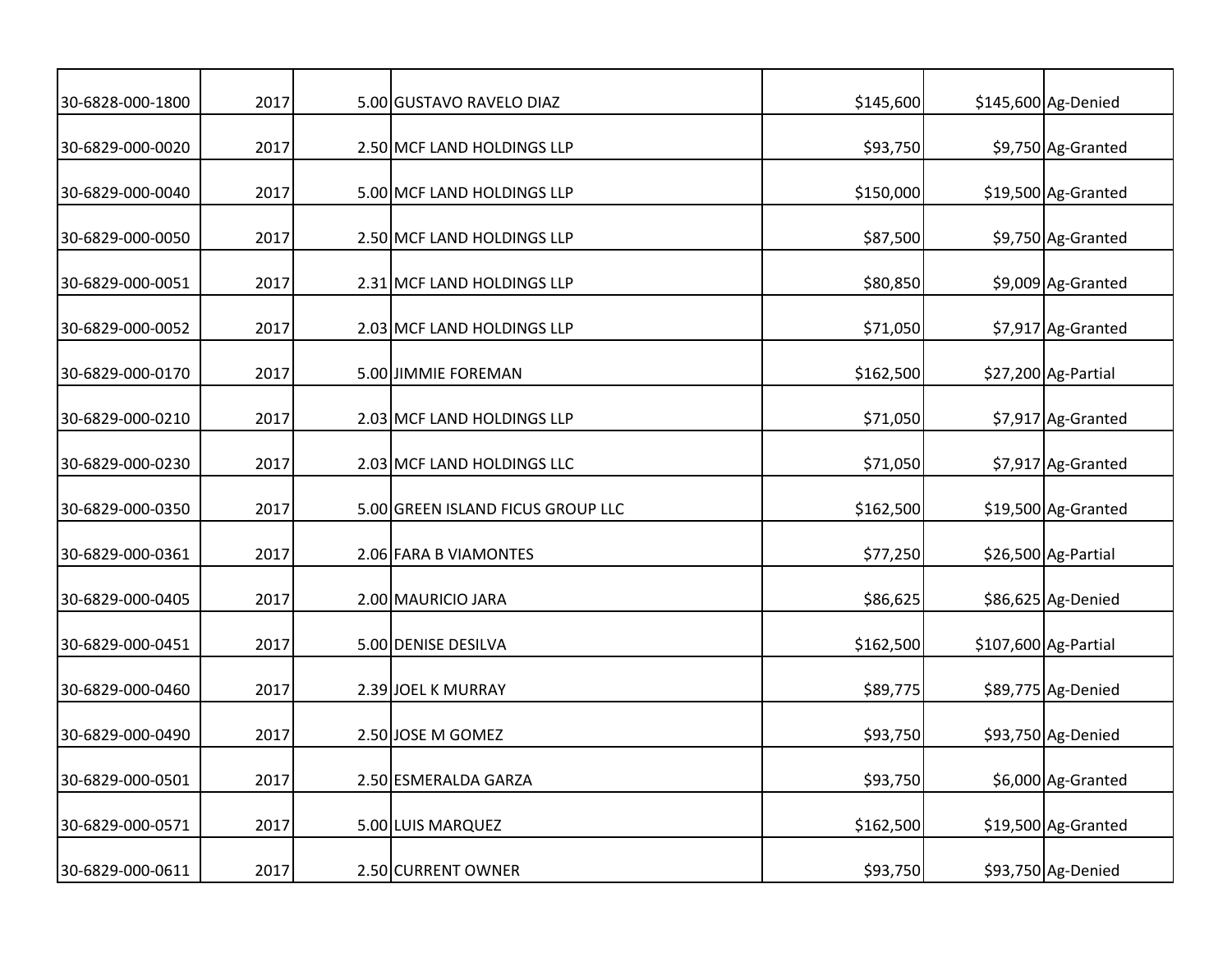| 30-6829-000-0612 | 2017 | 4.62 GUTIERREZ PRODUCES FARMER CORP   | \$150,150 | \$150,150 Ag-Denied |
|------------------|------|---------------------------------------|-----------|---------------------|
|                  |      |                                       |           |                     |
| 30-6829-000-0635 | 2017 | 2.50 GGH 35 LLC                       | \$93,750  | \$18,822 Ag-Partial |
| 30-6832-000-0325 | 2017 | 20.00 S.F. DEVELOPMENT LLC            | \$605,730 | \$605,730 Ag-Denied |
| 30-6832-000-0330 | 2017 | 20.00 SF DEVELOPMENT LLC A FL LLC     | \$600,000 | \$48,000 Ag-Granted |
| 30-6833-000-0080 | 2017 | 10.00 THANG Q DANG                    | \$297,300 | \$23,784 Ag-Granted |
| 30-6833-000-0100 | 2017 | 10.00 ARZIKI HOLDINGS LLC             | \$300,000 | \$39,000 Ag-Granted |
| 30-6833-001-0010 | 2017 | 10.00 R AND A BROTHERS GROUP LLC      | \$300,000 | \$39,000 Ag-Granted |
| 30-6833-001-0020 | 2017 | 10.00 R AND A BROTHERS GROUP LLC      | \$300,000 | \$39,000 Ag-Granted |
| 30-6833-001-0030 | 2017 | 10.00 R AND A BROTHERS GROUP LLC      | \$300,000 | \$39,000 Ag-Granted |
| 30-6834-000-0040 | 2017 | 2.50 WILLIS FARMS LLC                 | \$129,600 | \$129,600 Ag-Denied |
| 30-6834-000-0051 | 2017 | 4.79 DEV DISTRIBUTORS LLC             | \$167,650 | \$73,762 Ag-Partial |
| 30-6834-000-0052 | 2017 | 4.79 DEV DISTRIBUTORS LLC             | \$167,650 | \$48,008 Ag-Partial |
| 30-6834-000-0080 | 2017 | 6.84 SENEN GARCIA & W CAROLINA        | \$239,400 | \$239,400 Ag-Denied |
| 30-6834-000-0161 | 2017 | 20.00 CRYSTAL VILLAS LLC              | \$494,750 | \$49,475 Ag-Granted |
| 30-6834-000-0162 | 2017 | 20.00 CRYSTAL VILLAS LLC              | \$494,750 | \$49,475 Ag-Granted |
| 30-6834-000-0230 | 2017 | 17.16 BROOKS TROPICALS LLC            | \$429,050 | \$42,905 Ag-Granted |
| 30-6834-000-0234 | 2017 | <b>6.04 BROOKS TROPICALS LLC</b>      | \$211,400 | \$15,100 Ag-Granted |
| 30-6835-000-0120 | 2017 | 4.82 KITOKI INVESTMENT AND REALTY LLC | \$168,700 | \$72,500 Ag-Partial |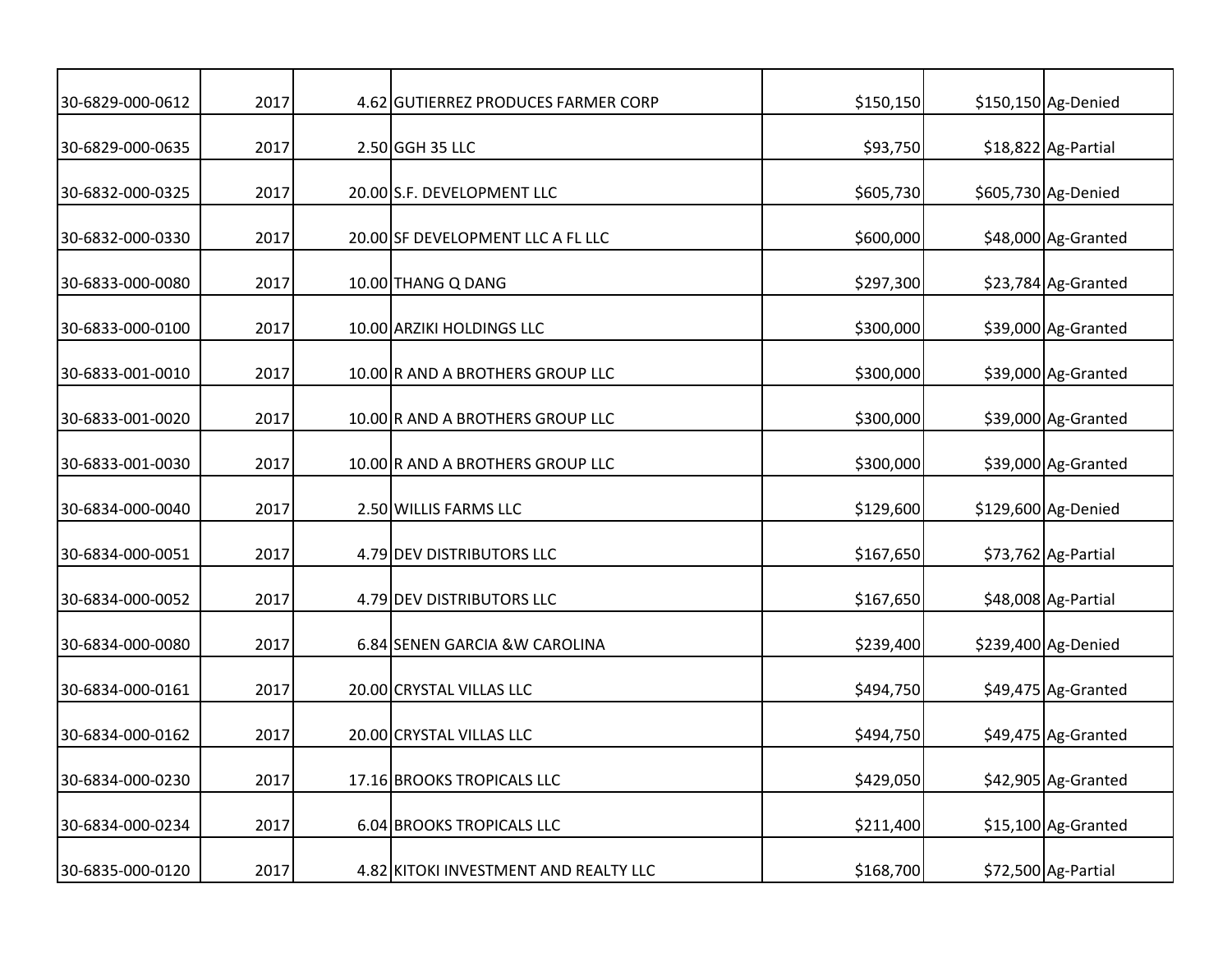| 30-6835-000-0331 | 2017 | 1.00 ERIC PETERSEN                 | \$67,200    | \$38,450 Ag-Partial   |
|------------------|------|------------------------------------|-------------|-----------------------|
| 30-6835-000-0361 | 2017 | 1.75 OFELIA CASTILLO               | \$102,600   | \$88,574 Ag-Partial   |
| 30-6835-000-0430 | 2017 | 37.90 TCE 60 LLC                   | \$1,250,700 | $$147,810$ Ag-Granted |
| 30-6836-000-0030 | 2017 | 1.00 DAVID A AZAN                  | \$106,200   | \$106,200 Ag-Denied   |
| 30-6836-000-0170 | 2017 | 8.50 REDLAND HOUSE AND FARM LLC    | \$180,375   | \$180,375 Ag-Denied   |
| 30-6836-000-0321 | 2017 | 4.90 ANA MAGDALENA HERRERA         | \$159,250   | \$45,994 Ag-Partial   |
| 30-6836-000-0443 | 2017 | 1.25 JOSE LOMBARDO LE              | \$93,750    | \$93,750 Ag-Denied    |
| 30-6836-000-0490 | 2017 | 19.57 MURRAY I MANTELL LE          | \$684,950   | \$684,950 Ag-Partial  |
| 30-6836-000-0501 | 2017 | 12.40 MARC J ELLENBY TRS           | \$342,180   | \$28,014 Ag-Granted   |
| 30-6902-001-0250 | 2017 | 2.50 DEAN MIQUEO                   | \$209,100   | \$209,100 Ag-Denied   |
| 30-6902-001-0252 | 2017 | 2.50 ASSOCIATED GROUP OF MIAMI LLC | \$212,500   | \$212,500 Ag-Denied   |
| 30-6903-002-0010 | 2017 | 0.06 CHRISTA WRIGHT INGRAM         | \$6,960     | \$6,960 Ag-Denied     |
| 30-6903-002-0020 | 2017 | 0.06 CHRISTA WRIGHT INGRAM         | \$6,960     | \$6,960 Ag-Denied     |
| 30-6903-002-0050 | 2017 | 0.06 CHRISTA WRIGHT INGRAM         | \$6,960     | \$6,960 Ag-Denied     |
| 30-6903-002-0060 | 2017 | 0.06 CHRISTA WRIGHT INGRAM         | \$6,960     | \$6,960 Ag-Denied     |
| 30-6904-000-0200 | 2017 | 22.23 EL RANCHO GRANDE LLC         | \$669,600   | \$413,840 Ag-Partial  |
| 30-6905-000-0023 | 2017 | 2.50 CARLOS A LOPEZ                | \$252,500   | \$133,750 Ag-Granted  |
| 30-6905-000-0215 | 2017 | 4.75 ARMANDO P ROJAS               | \$237,500   | \$59,375 Ag-Partial   |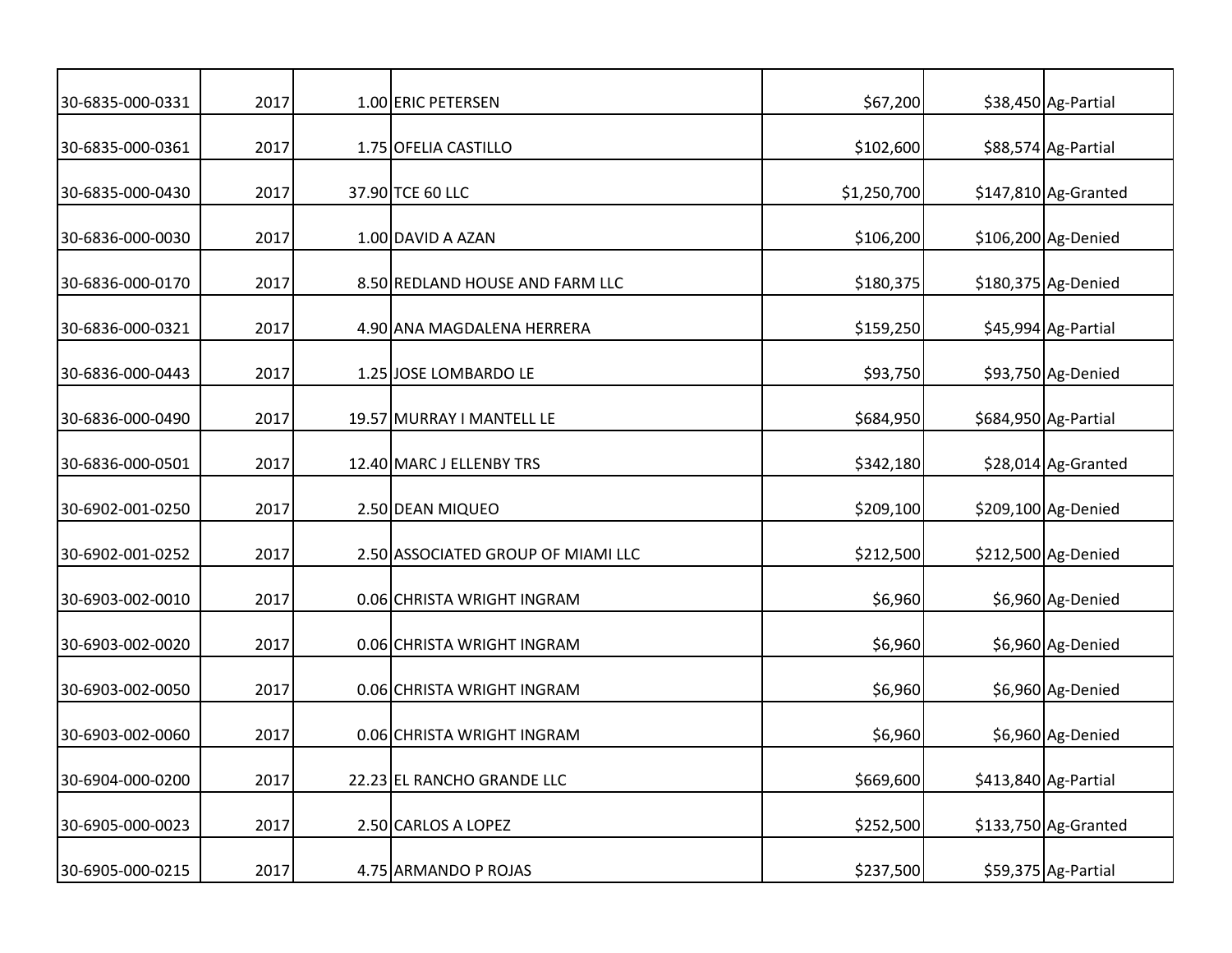| 30-6905-000-0225 | 2017 | 5.00 CEIBA FARMS LLC                 | \$250,000 | \$250,000 Ag-Denied  |
|------------------|------|--------------------------------------|-----------|----------------------|
| 30-6905-000-1810 | 2017 | 5.00 ISAURA CAPOTE                   | \$200,000 | \$19,500 Ag-Granted  |
| 30-6906-000-0133 | 2017 | 5.11 ENRIQUE BELLO                   | \$255,400 | \$12,770 Ag-Granted  |
| 30-6906-000-0240 | 2017 | 9.15 EQUITAS MANAGEMENT GROUP LLC    | \$411,750 | \$411,750 Ag-Denied  |
| 30-6906-000-0350 | 2017 | 4.75 J AND J MIRANDA INVESTMENTS LLC | \$227,040 | \$165,210 Ag-Partial |
| 30-6906-000-3960 | 2017 | 1.00 ALEJANDRO DELGADO               | \$91,000  | \$35,375 Ag-Partial  |
| 30-6906-000-3970 | 2017 | 1.67 ALEJANDRO DELGADO               | \$108,290 | \$4,165 Ag-Granted   |
| 30-6906-000-3980 | 2017 | 0.88 ALEJANDRO DELGADO               | \$91,650  | \$53,525 Ag-Partial  |
| 30-6907-000-0013 | 2017 | 4.00 EASTERN FINANCE CORP            | \$245,500 | \$245,500 Ag-Denied  |
| 30-6907-000-0025 | 2017 | 5.00 VICTORIA FARMS ORNAMENTAL       | \$159,250 | \$19,110 Ag-Granted  |
| 30-6907-000-0151 | 2017 | 9.73 MATTHEW S COOL                  | \$437,850 | \$437,850 Ag-Denied  |
| 30-6907-000-0161 | 2017 | 4.22 VA PROPERTY INVESTMENTS INC     | \$211,000 | \$16,458 Ag-Granted  |
| 30-6907-000-0210 | 2017 | 10.00 FREDERICK U ROCK II            | \$450,720 | \$450,720 Ag-Denied  |
| 30-6907-000-1130 | 2017 | 4.30 VA PROPERTY INVESTMENTS INC     | \$215,000 | \$16,770 Ag-Granted  |
| 30-6907-000-1150 | 2017 | 4.71 VA PROPERTY INVESTMENTS INC     | \$235,650 | \$18,381 Ag-Granted  |
| 30-6907-000-1180 | 2017 | 4.97 GILDER OTONIEL DIAZ             | \$248,350 | \$19,371 Ag-Granted  |
| 30-6907-000-1190 | 2017 | 4.97 GILDER OTONIEL DIAZ             | \$248,350 | \$124,341 Ag-Partial |
| 30-6908-000-0062 | 2017 | 1.10 JEREMIAS GIL                    | \$33,000  | \$9,350 Ag-Partial   |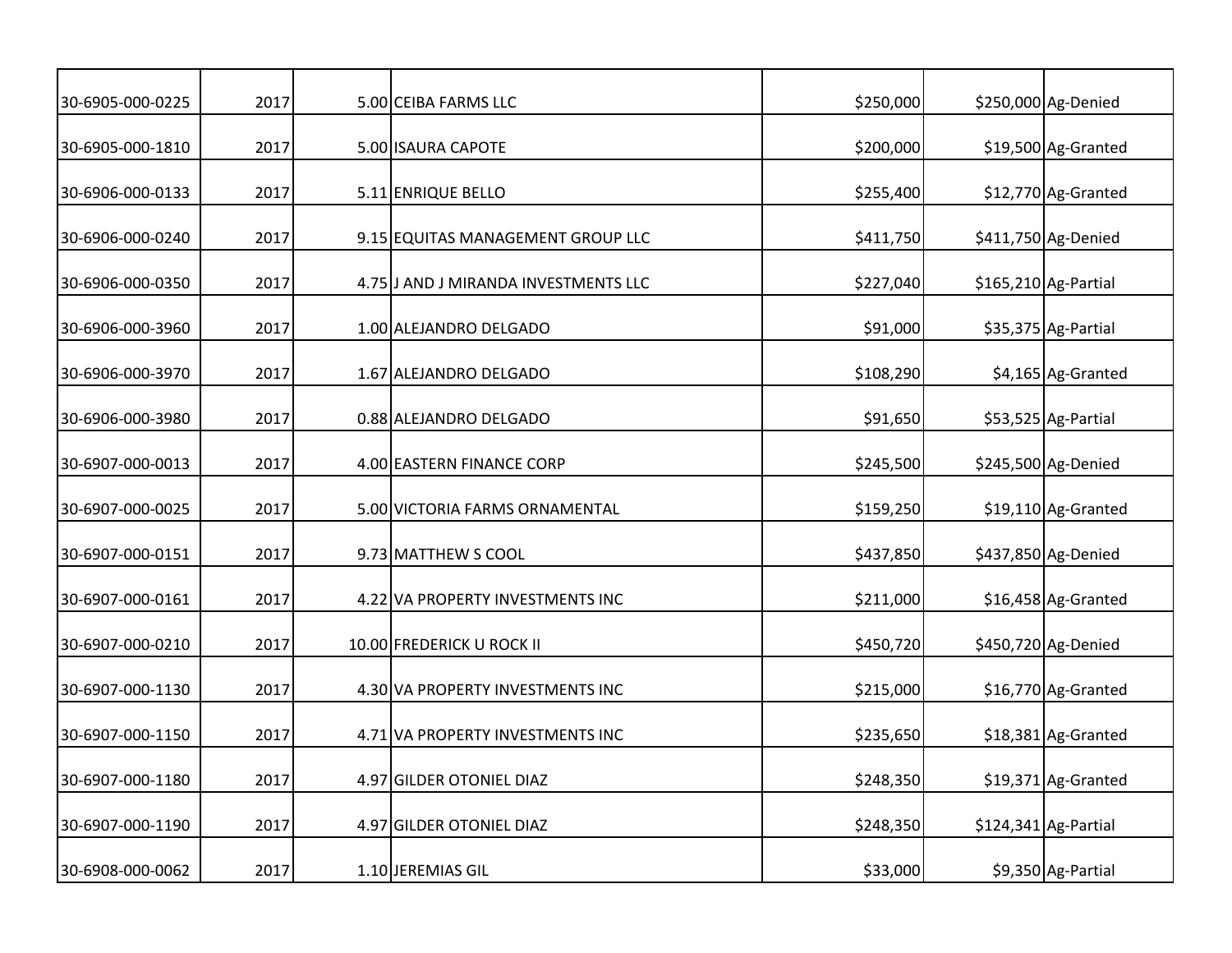| 30-6908-000-0063 | 2017 | 1.40 JEREMIAS GIL                | \$42,000    |                       | \$15,875 Ag-Partial  |
|------------------|------|----------------------------------|-------------|-----------------------|----------------------|
| 30-6908-000-0070 | 2017 | 4.46 BASIM SABRI                 | \$200,700   |                       | \$200,700 Ag-Denied  |
| 30-6908-000-0075 | 2017 | 4.46 BASIM SABRI                 | \$200,700   |                       | \$200,700 Ag-Denied  |
| 30-6908-000-0111 | 2017 | 9.48 BASIM SABRI                 | \$335,405   |                       | \$122,835 Ag-Granted |
| 30-6908-000-0210 | 2017 | 18.70 FLOWER LAND GROUP II LLC   | \$2,648,350 | \$2,648,350 Ag-Denied |                      |
| 30-6908-001-0050 | 2017 | 1.50 JUANA MERCEDES DIAZ         | \$128,250   |                       | \$78,930 Ag-Partial  |
| 30-6908-001-0150 | 2017 | 1.00 TAMICAP CORP                | \$104,125   |                       | \$47,175 Ag-Partial  |
| 30-6908-002-0151 | 2017 | 1.40 NAZARIO E SOTOLONGO         | \$105,000   |                       | \$4,928 Ag-Granted   |
| 30-6908-028-0010 | 2017 | 22.81 REDLAND PALMS HAMMOCK INC  | \$3,229,213 |                       | \$45,620 Ag-Granted  |
| 30-6909-000-0070 | 2017 | 10.00 ARCHIMEDES IV LLC          | \$450,000   |                       | \$28,851 Ag-Granted  |
| 30-6909-000-0092 | 2017 | 8.30 MICHAEL CHOW                | \$373,500   |                       | \$20,750 Ag-Granted  |
| 30-6909-000-0109 | 2017 | 1.90 LUCERO MORENO CARRADA       | \$79,800    |                       | \$7,410 Ag-Granted   |
| 30-6909-000-0151 | 2017 | 4.74 SUE A LANCE TRS             | \$237,000   |                       | \$19,450 Ag-Granted  |
| 30-6910-000-0011 | 2017 | 8.63 FLORIDA POWER & LIGHT CO    | \$1,008,600 | \$1,008,600 Ag-Denied |                      |
| 30-6910-000-0081 | 2017 | 5.13 AN PRODUCES LLC             | \$230,850   |                       | \$22,962 Ag-Partial  |
| 30-6910-000-0193 | 2017 | 4.33 MCF LAND HOLDINGS LLP       | \$194,850   |                       | \$9,526 Ag-Granted   |
| 30-6910-000-0220 | 2017 | 5.00 JUNCO S NURSERY CORPORATION | \$225,000   |                       | \$19,500 Ag-Granted  |
| 30-6911-000-0101 | 2017 | 1.38 MARIO RUBIO LOVEIRA         | \$276,000   |                       | \$94,300 Ag-Partial  |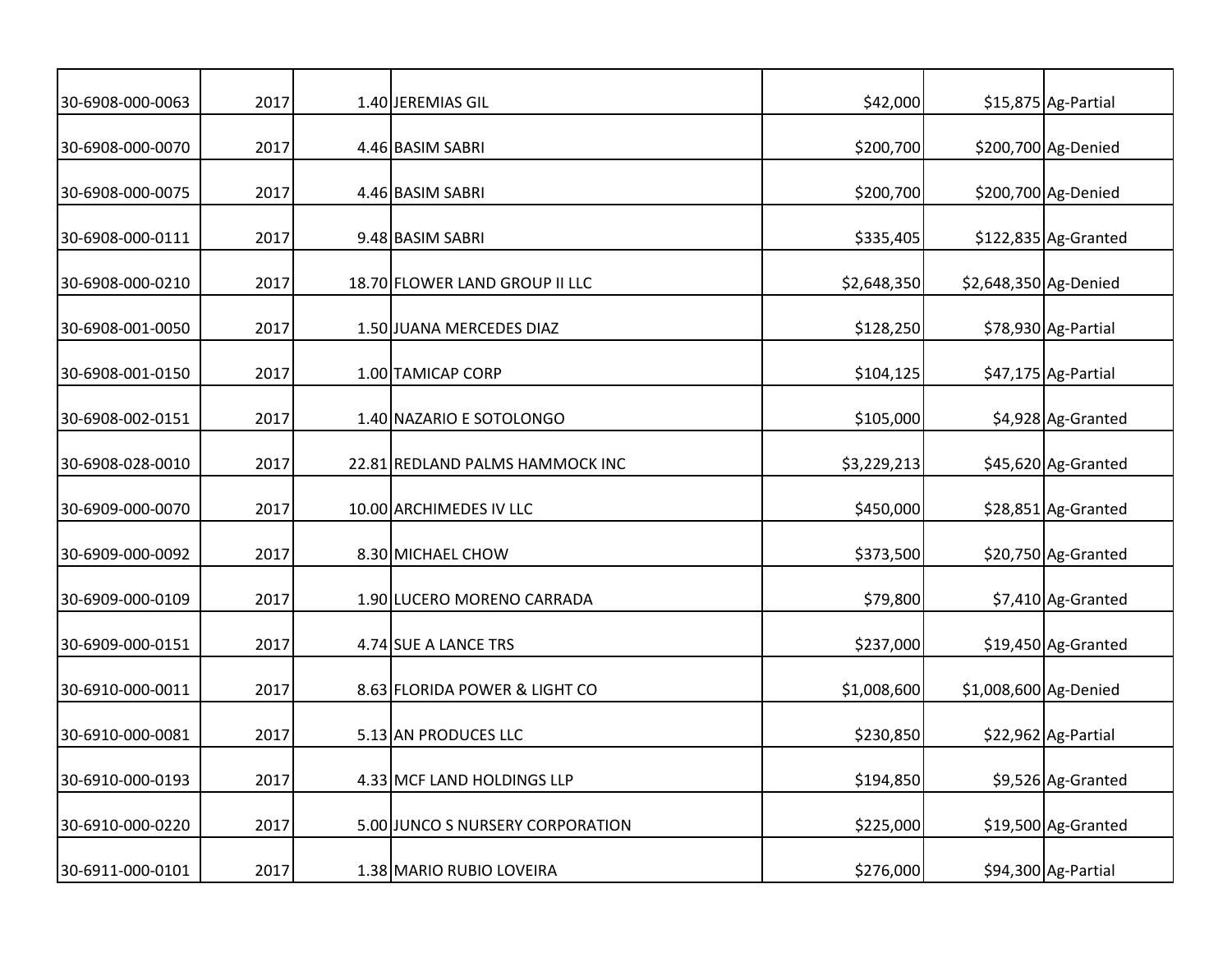| 30-6911-000-0210 | 2017 | 5.00 MBW ONE LLC                     | \$175,000 | \$12,000 Ag-Granted |
|------------------|------|--------------------------------------|-----------|---------------------|
| 30-6914-000-0033 | 2017 | 1.76 CHRISTOPHER PEREZ               | \$176,000 | \$176,000 Ag-Denied |
| 30-6914-000-0287 | 2017 | 1.35 GARDEN CLUB LLC                 | \$180,880 | \$17,227 Ag-Partial |
| 30-6914-000-0300 | 2017 | 3.50 ROBERTO MORENO                  | \$361,725 | \$225,236 Ag-Denied |
| 30-6914-000-0350 | 2017 | 9.98 SOUTHERN ESTATES HOMES LLC      | \$698,880 | \$62,734 Ag-Partial |
| 30-6914-000-0360 | 2017 | 9.92 SOUTHERN ESTATE HOMES INC       | \$694,470 | \$38,692 Ag-Granted |
| 30-6915-000-0040 | 2017 | 15.00 PATRICK J & RONALD C READ JTRS | \$525,000 | \$44,500 Ag-Granted |
| 30-6915-000-0090 | 2017 | 5.00 LANA GLASBERG                   | \$200,000 | \$43,960 Ag-Partial |
| 30-6915-000-0401 | 2017 | 5.00 FELIX CABRERA                   | \$200,000 | \$12,500 Ag-Granted |
| 30-6915-000-0670 | 2017 | 3.10 LINDOLAND LLC                   | \$163,800 | \$42,090 Ag-Partial |
| 30-6916-001-0280 | 2017 | 5.00 NIEVCO INC                      | \$200,000 | \$19,500 Ag-Granted |
| 30-6916-001-0730 | 2017 | 1.50 KEITHIAN ENTERPRISES GROUP LLC  | \$83,050  | \$83,050 Ag-Denied  |
| 30-6917-000-0391 | 2017 | 2.50 ARTURO VALADEZ                  | \$107,550 | \$47,625 Ag-Partial |
| 30-6918-000-0170 | 2017 | 3.09 CIRRUS AGRICULTURAL PROP LLC    | \$154,500 | \$7,725 Ag-Granted  |
| 30-6918-000-0227 | 2017 | 1.02 FEDERICO I LOPEZ                | \$86,700  | \$50,400 Ag-Partial |
| 30-6918-000-0254 | 2017 | 4.50 NOEL RAMIREZ                    | \$193,520 | \$64,282 Ag-Partial |
| 30-6918-000-0271 | 2017 | 10.30 WILLIAM F RAVEN III            | \$309,000 | \$309,000 Ag-Denied |
| 30-6918-000-0280 | 2017 | 1.65 WILLIAM F RAVEN III             | \$107,250 | \$107,250 Ag-Denied |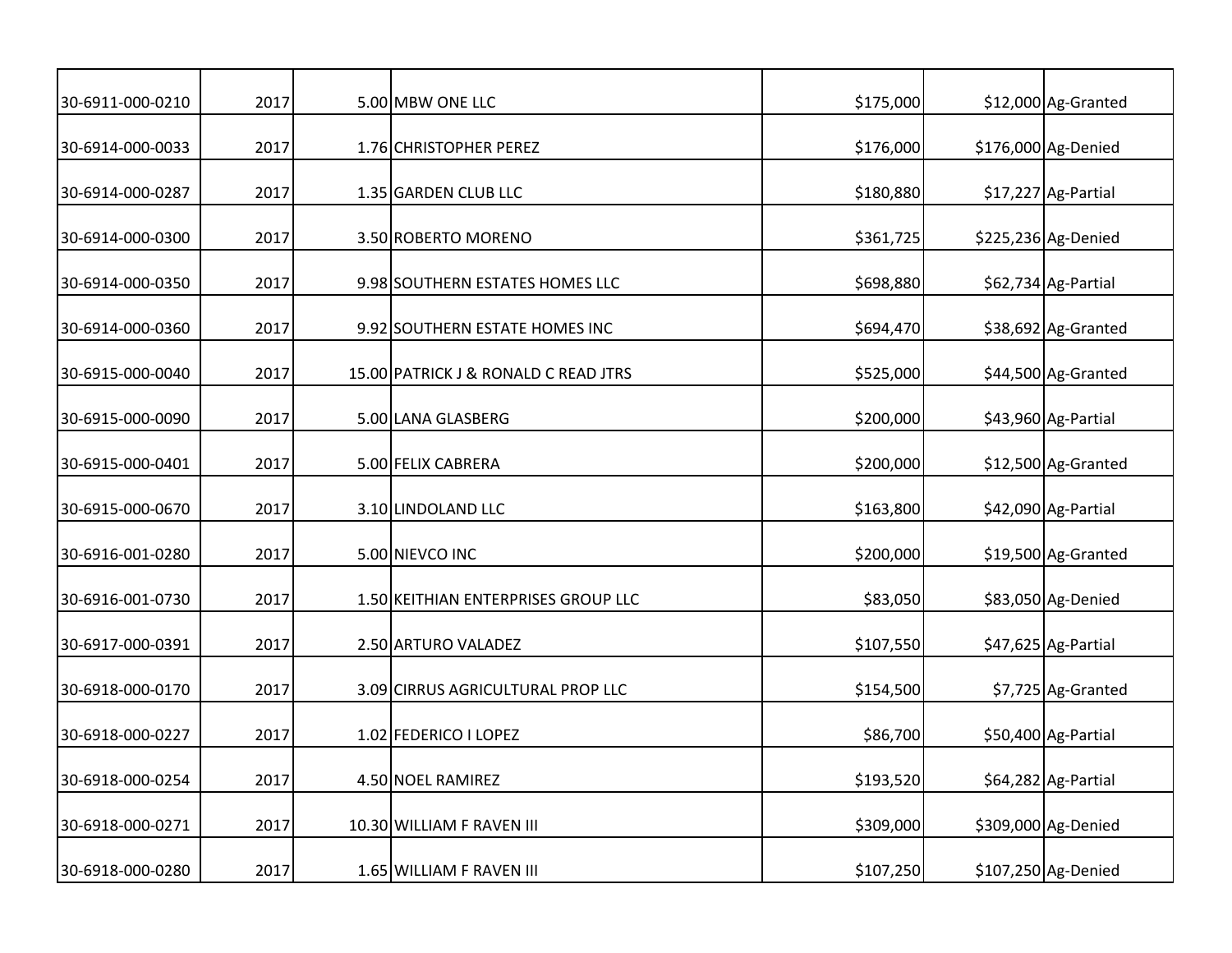| 30-6918-000-0360 | 2017 | 4.35 BRIAN E BAKKE                     | \$188,000   | \$42,500 Ag-Partial  |
|------------------|------|----------------------------------------|-------------|----------------------|
| 30-6919-000-0071 | 2017 | 4.01 TIMOTHY BOWENS                    | \$239,600   | \$89,225 Ag-Granted  |
| 30-6919-000-0131 | 2017 | 10.37 HOMESTEAD BUSINESS ASSET         | \$363,055   | \$24,895 Ag-Granted  |
| 30-6919-000-0174 | 2017 | 5.60 V A PROPERTY INVESTMENTS          | \$224,000   | \$21,840 Ag-Granted  |
| 30-6919-000-0175 | 2017 | 4.57 V A PROPERTY INVESTMENTS INC      | \$182,800   | \$17,823 Ag-Granted  |
| 30-6919-000-0190 | 2017 | 5.88 MARCIA S ERSOFF TRS               | \$235,200   | \$62,263 Ag-Partial  |
| 30-6919-000-0260 | 2017 | 100.00 RICHLAND TOWERS HOLDCO LLC      | \$1,300,860 | \$202,686 Ag-Partial |
| 30-6919-000-0340 | 2017 | 2.50 FELIX D DUQUE                     | \$112,500   | \$56,604 Ag-Partial  |
| 30-6919-000-0370 | 2017 | 14.70 FELIX DUQUE                      | \$441,900   | \$118,782 Ag-Partial |
| 30-6919-000-0380 | 2017 | 100.00 RICHLAND TOWERS HOLDCO LLC      | \$1,496,866 | \$325,829 Ag-Partial |
| 30-6920-000-0071 | 2017 | 8.36 HOMESTEAD COMPOUND MANAGEMET LLC  | \$292,600   | \$32,604 Ag-Granted  |
| 30-6920-000-0072 | 2017 | 4.62 HOMESTEAD COMPOUND MANAGEMET LLC  | \$207,900   | \$18,018 Ag-Granted  |
| 30-6920-000-0073 | 2017 | 3.88 HOMESTEAD COMPOUND MANAGEMET LLC  | \$194,000   | \$15,132 Ag-Granted  |
| 30-6920-000-0080 | 2017 | 1.16 ADDIEL ORTEGA                     | \$69,720    | \$13,924 Ag-Partial  |
| 30-6920-000-0081 | 2017 | 8.17 ADDIEL ORTEGA                     | \$285,600   | \$17,970 Ag-Partial  |
| 30-6920-000-0140 | 2017 | 1.25 PEDRO NELSON RAYA                 | \$75,000    | \$75,000 Ag-Denied   |
| 30-6920-000-0151 | 2017 | 5.00 HOMESTEAD COMPOUND MANAGEMENT LLC | \$225,000   | \$11,000 Ag-Granted  |
| 30-6920-000-0190 | 2017 | 5.00 HOMESTEAD COMPOUND MANAGEMENT LLC | \$225,000   | \$11,000 Ag-Granted  |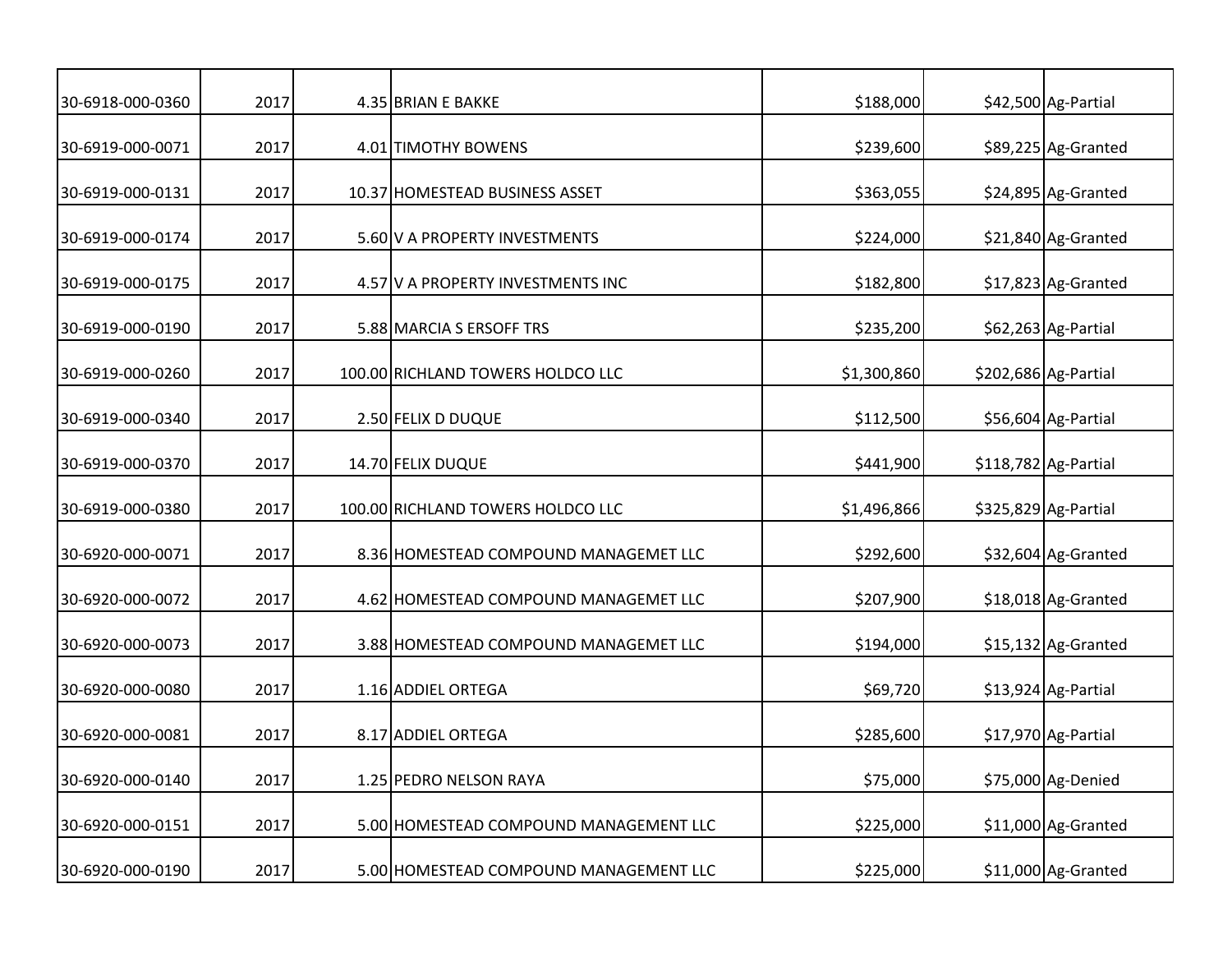| 30-6920-000-0201 | 2017 | 16.47 HOMESTEAD COMPOUND MANAGEMENT LLC | \$737,150 | \$60,199 Ag-Partial  |
|------------------|------|-----------------------------------------|-----------|----------------------|
| 30-6920-000-0530 | 2017 | 5.00 JOHN S WEBB                        | \$225,000 | \$12,500 Ag-Granted  |
| 30-6920-000-0571 | 2017 | 5.22 WINSTON JOHNSON                    | \$234,900 | \$234,900 Ag-Denied  |
| 30-6920-000-0635 | 2017 | 5.00 QUALITY WALL &                     | \$225,000 | \$126,760 Ag-Partial |
| 30-6920-002-0170 | 2017 | 0.93 LOURDES ESNARD                     | \$106,375 | \$106,375 Ag-Denied  |
| 30-6920-003-0032 | 2017 | 2.47 HOMESTEAD COMPUND                  | \$111,150 | \$5,755 Ag-Granted   |
| 30-6920-003-0033 | 2017 | 1.66 HOMESTEAD COMPUND                  | \$132,800 | \$4,150 Ag-Granted   |
| 30-6920-003-0040 | 2017 | 5.00 HOMESTEAD COMPOUND MANAGEMENT LLC  | \$200,800 | \$74,926 Ag-Partial  |
| 30-6920-003-0050 | 2017 | 3.29 HOMESTEAD COMPOUND                 | \$148,050 | \$7,238 Ag-Granted   |
| 30-6921-000-0022 | 2017 | 10.29 GREEN ACRES EAST CORP             | \$360,150 | \$25,725 Ag-Granted  |
| 30-6921-000-0050 | 2017 | 2.46 MIGUEL GARCIA RIVAS                | \$110,700 | \$74,575 Ag-Partial  |
| 30-6921-000-0340 | 2017 | 2.46 HARVEY R BULLIS III                | \$110,700 | \$55,025 Ag-Partial  |
| 30-6921-000-0465 | 2017 | 16.20 BULLIS BROMELIADS INC             | \$537,240 | \$63,492 Ag-Granted  |
| 30-6921-000-0491 | 2017 | 5.00 BULLIS BROMELIADS INC              | \$200,000 | \$16,224 Ag-Granted  |
| 30-6921-000-0492 | 2017 | 5.00 BULLIS BROMELIADS INC              | \$200,000 | \$12,500 Ag-Granted  |
| 30-6921-000-0494 | 2017 | 5.00 JEFFREY K ROBERTS                  | \$200,000 | \$12,500 Ag-Granted  |
| 30-6921-000-0496 | 2017 | 5.00 BULLIS BROMELIADS INC              | \$200,000 | \$24,516 Ag-Partial  |
| 30-6921-000-0500 | 2017 | 5.00 TAMARA L TRIANA                    | \$200,000 | \$24,500 Ag-Partial  |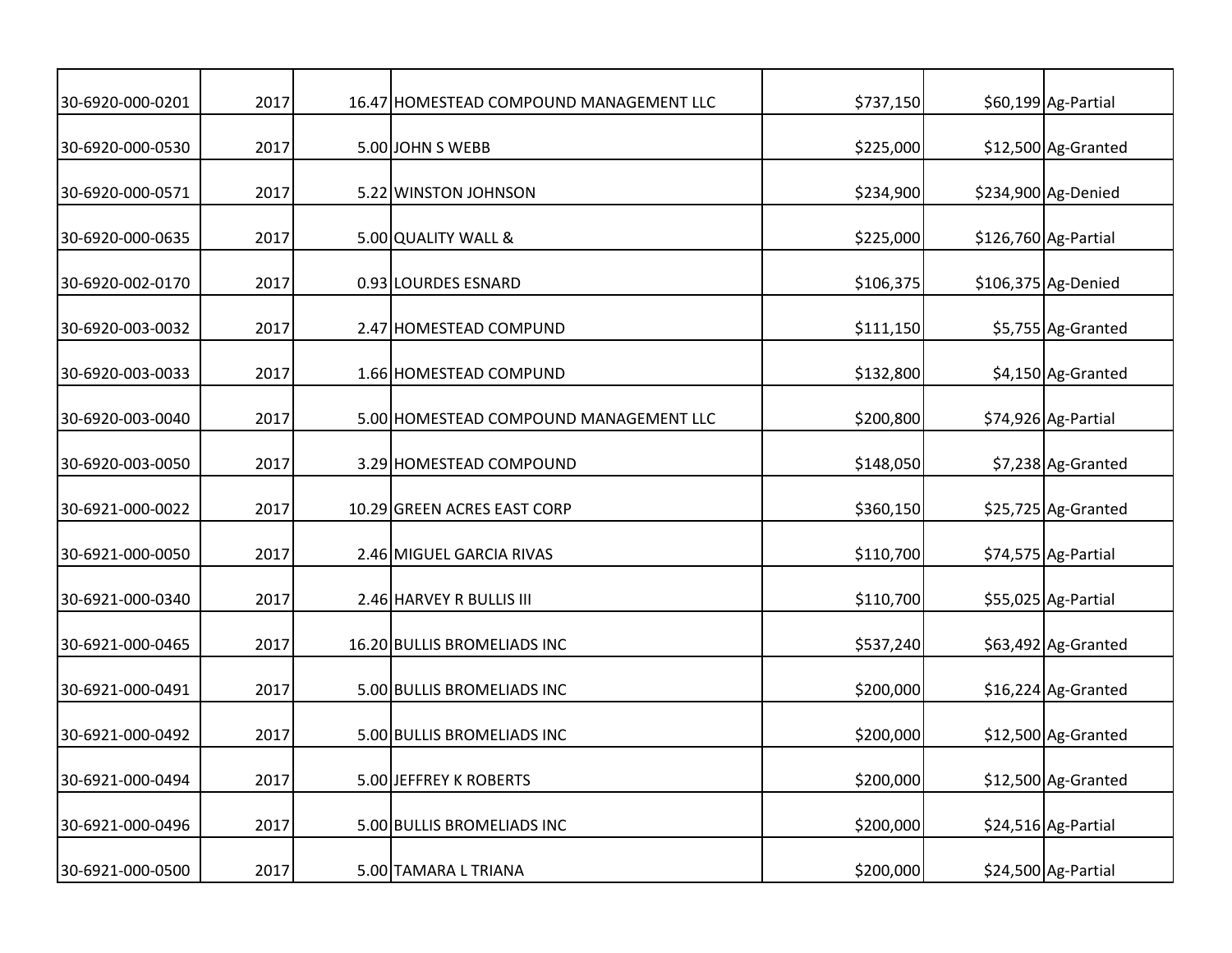| 30-6921-001-0380 | 2017 | 0.77 MIRTHA ESBER                   | \$50,456    | \$23,435 Ag-Partial     |
|------------------|------|-------------------------------------|-------------|-------------------------|
| 30-6922-000-0161 | 2017 | 3.00 JOEL VALLE                     | \$200,000   | \$113,750 Ag-Partial    |
| 30-6922-000-0162 | 2017 | 4.72 MARIO L DIAZ                   | \$188,800   | \$62,800 Ag-Partial     |
| 30-6922-000-0280 | 2017 | 3.50 TONY NOVOA & W                 | \$172,800   | \$172,800 Ag-Denied     |
| 30-6922-000-0321 | 2017 | 0.99 CORBEA NURSERY                 | \$74,250    | \$74,250 Ag-Denied      |
| 30-6922-000-0345 | 2017 | 1.29 CORBEA NURSERY LLC             | \$96,750    | \$96,750 Ag-Denied      |
| 30-6922-000-0560 | 2017 | 4.82 EVAN E EVANS                   | \$192,800   | \$90,425 Ag-Partial     |
| 30-6922-001-0010 | 2017 | 2.00 FRANCISCO PALACIOS LE & REM    | \$85,500    | \$85,500 Ag-Denied      |
| 30-6923-000-0151 | 2017 | 0.88 CHARLES F MARTIN TRS           | \$57,200    | \$3,432 Ag-Granted      |
| 30-6923-000-0810 | 2017 | 2.47 H R REALTY AND INVESTMENTS INC | \$408,854   | \$6,175 Ag-Granted      |
| 30-6923-000-0870 | 2017 | 10.00 PRINCETON LAND INVEST LLC     | \$550,000   | \$12,500 Ag-Granted     |
| 30-6923-000-0880 | 2017 | 10.00 PRINCETON LAND INVEST LLC     | \$550,000   | \$12,500 Ag-Granted     |
| 30-6923-000-0932 | 2017 | 2.33 MLL ONE LLC                    | \$151,450   | \$5,592 Ag-Granted      |
| 30-6923-000-1040 | 2017 | 31.00 FLORIDA POWER & LIGHT CO      | \$4,645,238 | $$1,344,984$ Ag-Granted |
| 30-6924-000-0010 | 2017 | 2.00 LLOYD E BROWN                  | \$207,000   | \$200,168 Ag-Partial    |
| 30-6924-000-0980 | 2017 | 1.07 OUR ENTERPRISES LLC            | \$107,000   | \$107,000 Ag-Denied     |
| 30-6924-000-1030 | 2017 | 1.25 LUIS QUINTERO                  | \$68,750    | \$60,270 Ag-Partial     |
| 30-6924-000-1481 | 2017 | 1.12 JUAN CARLOS KALLWEIT           | \$112,000   | \$82,750 Ag-Partial     |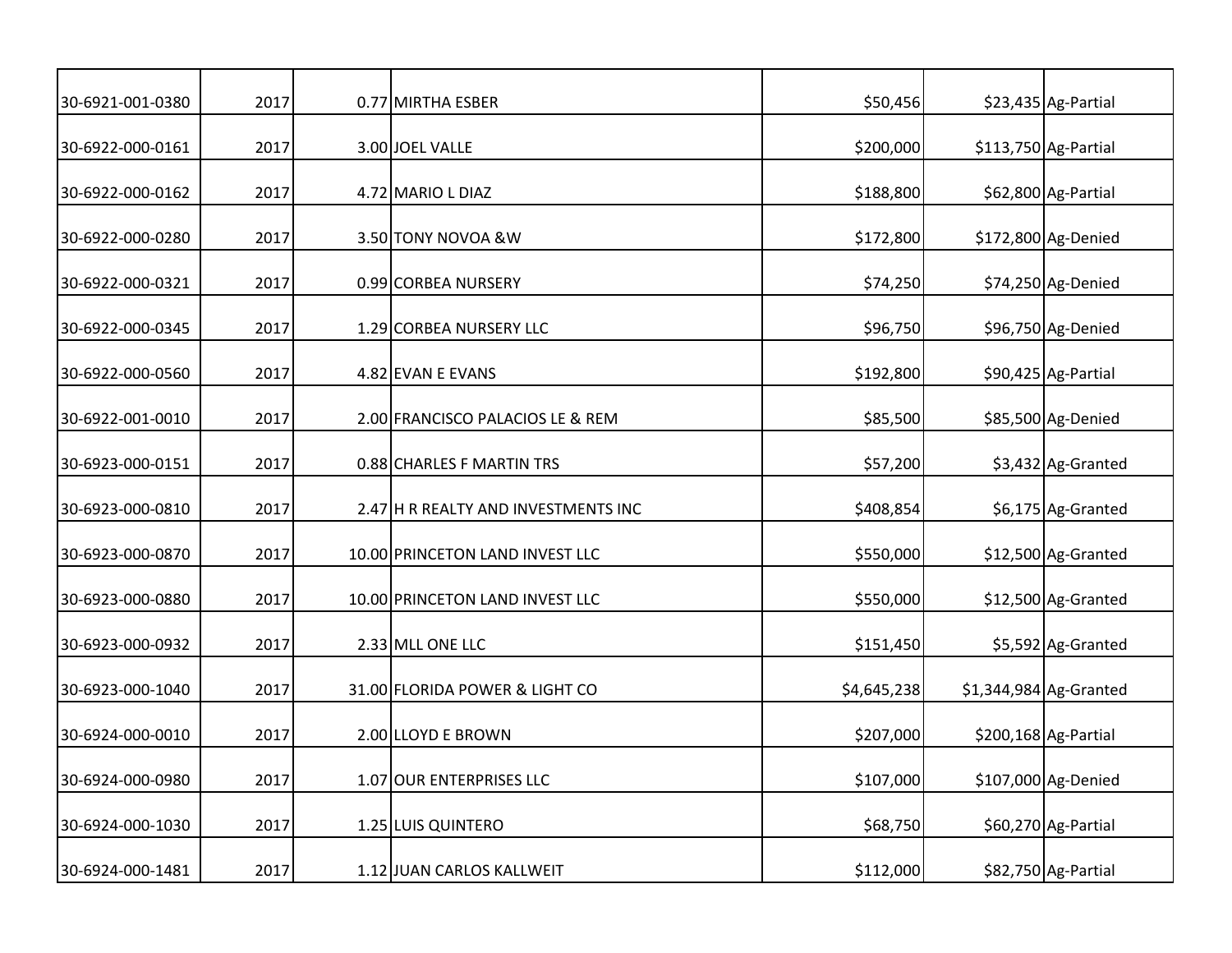| 30-6924-000-1750 | 2017 | 15.00 INCA INVESTMENTS INC             | \$1,401,000 |                       | \$30,822 Ag-Granted |
|------------------|------|----------------------------------------|-------------|-----------------------|---------------------|
| 30-6924-000-1980 | 2017 | 2.31 SOUTH RIVERA INVESTMENTS NO 2 INC | \$231,000   |                       | \$231,000 Ag-Denied |
| 30-6924-000-2010 | 2017 | 1.25 SOUTH RIVIERA INVESTMENTS NO 2    | \$125,000   |                       | \$125,000 Ag-Denied |
| 30-6924-000-2011 | 2017 | 1.25 SOUTH RIVIERA INVESTMENTS NO 2    | \$125,000   |                       | \$125,000 Ag-Denied |
| 30-6926-000-0391 | 2017 | 1.25 ABDOLSAMAD YADKOURI               | \$106,250   |                       | \$19,625 Ag-Partial |
| 30-6927-000-0180 | 2017 | 5.10 25005 SW 142 AVENUE LLC           | \$833,085   |                       | \$12,240 Ag-Granted |
| 30-6927-000-0310 | 2017 | 3.78 M JOYCE HICKSON SZTEN EST OF      | \$406,300   |                       | \$94,450 Ag-Granted |
| 30-6927-000-0540 | 2017 | 19.00 BAUER PARC SOUTH LLC             | \$1,862,190 | \$1,862,190 Ag-Denied |                     |
| 30-6927-001-0200 | 2017 | 5.00 ASUKA H MASHAV                    | \$183,600   |                       | \$16,325 Ag-Partial |
| 30-6927-001-0210 | 2017 | 3.22 JOHN W KULUZ                      | \$182,000   |                       | \$61,250 Ag-Granted |
| 30-6928-000-0030 | 2017 | 5.00 ANIBAL VELEZ JR                   | \$200,000   |                       | \$30,875 Ag-Partial |
| 30-6928-000-0111 | 2017 | 10.00 RENAL FLP                        | \$360,000   |                       | \$37,060 Ag-Partial |
| 30-6928-000-0317 | 2017 | 0.64 ORLANDO PEREZ                     | \$76,950    |                       | \$29,943 Ag-Partial |
| 30-6928-000-0320 | 2017 | 4.00 RAUL MUNILLA                      | \$160,000   |                       | \$34,011 Ag-Partial |
| 30-6928-000-0325 | 2017 | 1.01 REDLAND LLC                       | \$60,600    |                       | \$60,600 Ag-Denied  |
| 30-6928-000-0344 | 2017 | 1.01 REDLAND LLC                       | \$60,600    |                       | \$60,600 Ag-Denied  |
| 30-6928-000-0412 | 2017 | 7.50 JOHN R HICKSON LE                 | \$298,400   |                       | \$45,525 Ag-Partial |
| 30-6928-000-0421 | 2017 | 7.15 MASJID UL MUMINEEN INC            | \$286,000   |                       | \$286,000 Ag-Denied |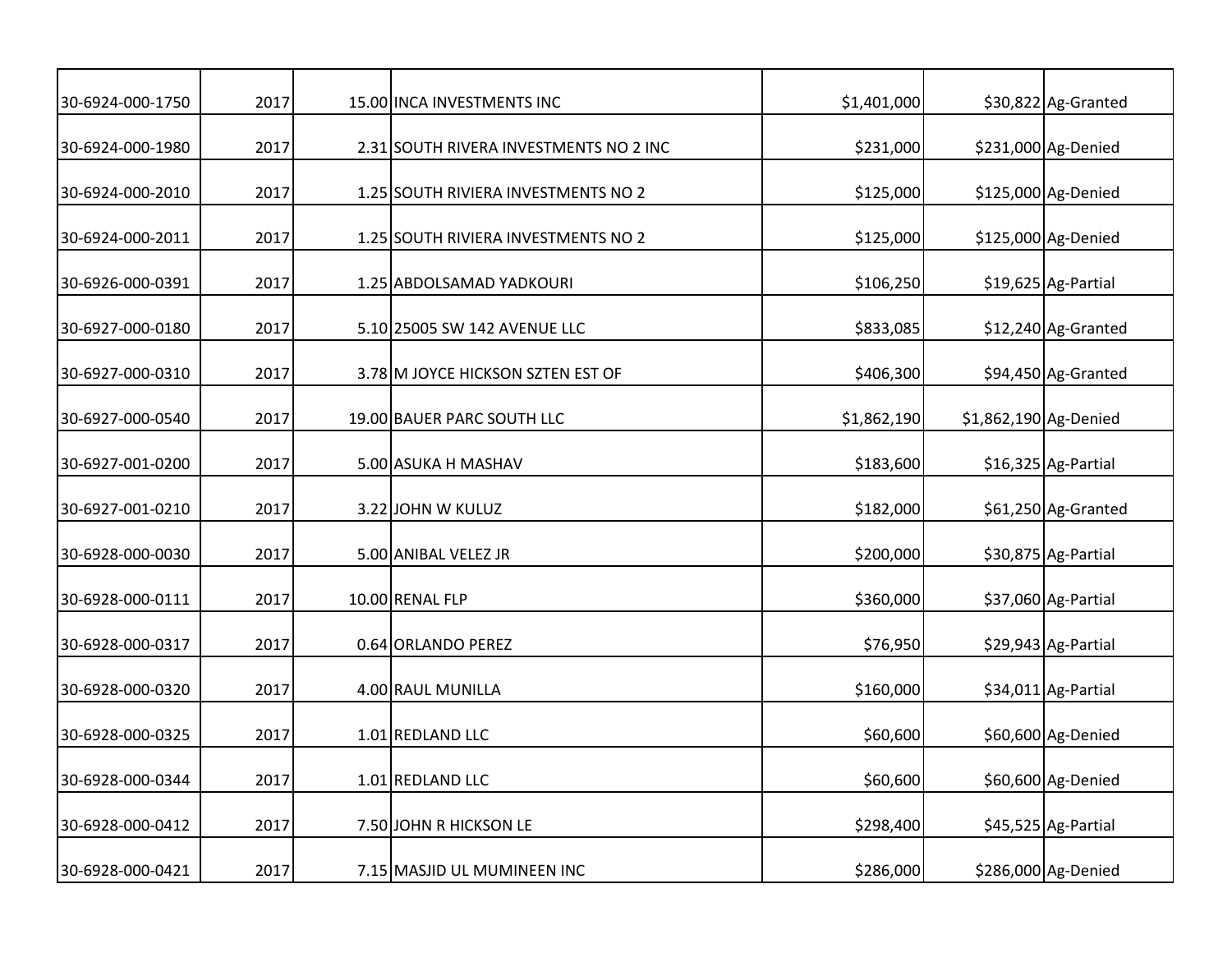| 30-6928-000-0440 | 2017 | 10.00 GOLDSTAR NURSERY LLC         | \$360,000 | \$82,977 Ag-Partial  |
|------------------|------|------------------------------------|-----------|----------------------|
| 30-6928-002-0042 | 2017 | 1.95 R PLANTS INC                  | \$62,265  | \$7,529 Ag-Granted   |
| 30-6929-000-0120 | 2017 | 19.73 REDLAND 252 LLC              | \$651,090 | \$43,406 Ag-Granted  |
| 30-6929-000-0273 | 2017 | 5.00 V A PROPERTY INVESTMENTS INC  | \$200,000 | \$19,500 Ag-Granted  |
| 30-6929-000-0300 | 2017 | 1.35 V A PROPERTY INVESTMENTS INC  | \$101,250 | \$5,265 Ag-Granted   |
| 30-6929-000-0302 | 2017 | 16.94 V A PROPERTY INVESTMENTS INC | \$559,020 | \$66,066 Ag-Granted  |
| 30-6929-000-0310 | 2017 | 9.01 V A PROPERTY INVESTMENTS INC  | \$324,468 | \$284,985 Ag-Partial |
| 30-6929-000-0390 | 2017 | 6.00 RGM FAMILY HOLDINGS LLLP      | \$222,000 | \$86,800 Ag-Granted  |
| 30-6929-000-0405 | 2017 | 5.00 RGM FAMILY HOLDINGS LLP       | \$188,000 | \$86,600 Ag-Granted  |
| 30-6929-002-0290 | 2017 | 1.13 TERESA AGUSTINE               | \$101,700 | \$101,700 Ag-Denied  |
| 30-6929-002-0300 | 2017 | 1.30 ANDY ORELLANA                 | \$117,000 | \$76,750 Ag-Partial  |
| 30-6930-000-0070 | 2017 | 5.00 STEVE JEAN-PHILLIPE           | \$189,360 | \$34,474 Ag-Partial  |
| 30-6930-000-0082 | 2017 | 2.50 JAMES J MURPHY                | \$187,600 | \$144,100 Ag-Partial |
| 30-6930-000-0085 | 2017 | 5.00 QUE MEX NURSERY BROKERS LLC   | \$200,000 | \$19,500 Ag-Granted  |
| 30-6930-000-0230 | 2017 | 5.00 CAROLYN G SPRINKLE TRS        | \$233,650 | \$48,190 Ag-Partial  |
| 30-6930-000-0320 | 2017 | 4.68 CAROLYN G SPRINKLE TRS        | \$234,000 | \$18,252 Ag-Granted  |
| 30-6930-000-0351 | 2017 | 6.00 ADAM J BASS                   | \$252,895 | \$252,895 Ag-Denied  |
| 30-6931-000-0069 | 2017 | 4.92 TCE 60 LLC                    | \$196,840 | \$19,192 Ag-Granted  |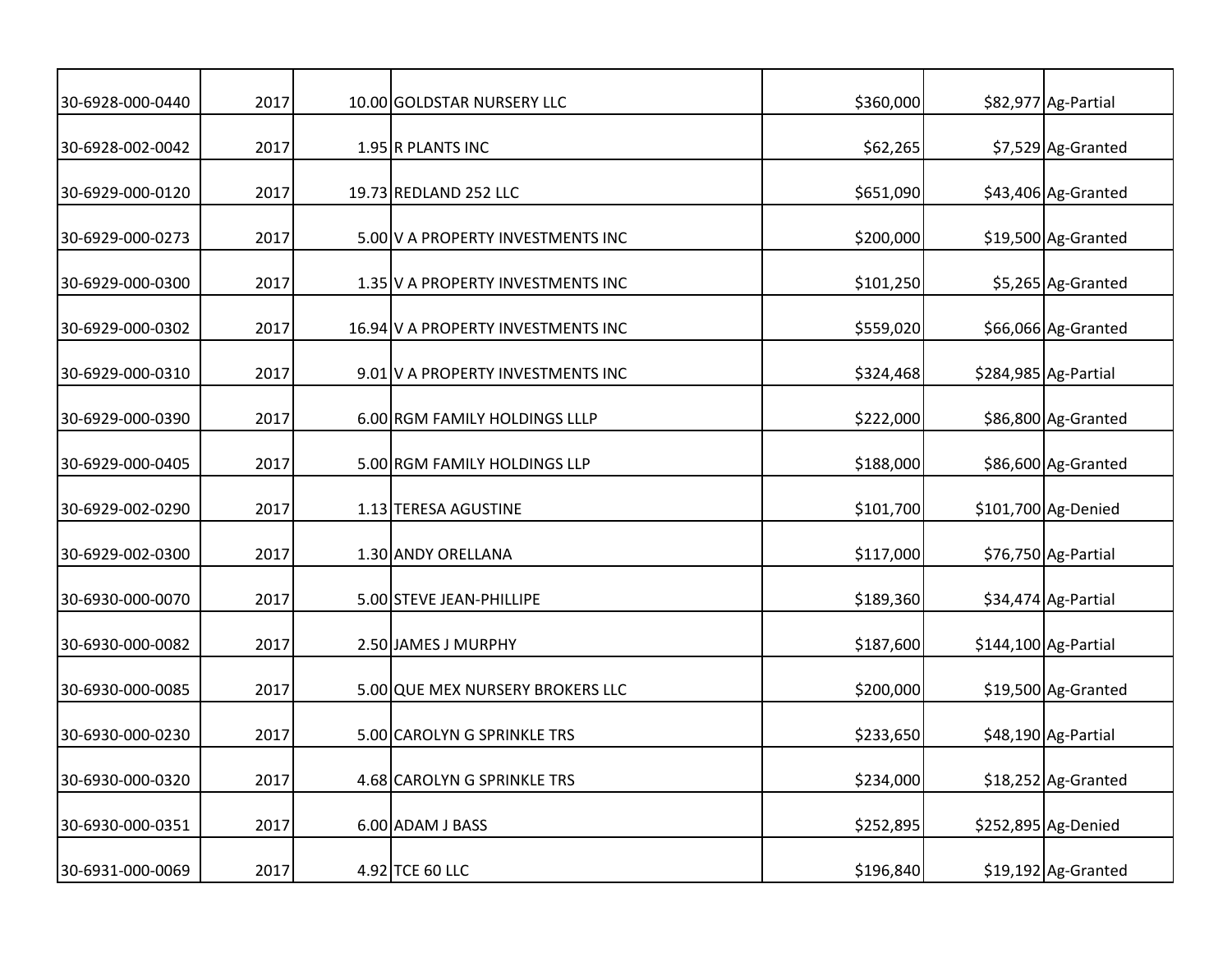| 30-6931-000-0089 | 2017 | 3.50 EZZARD ALVES                     | \$200,000 | \$109,750 Ag-Partial |
|------------------|------|---------------------------------------|-----------|----------------------|
| 30-6931-000-0090 | 2017 | 5.00 TCE 60 LLC                       | \$200,000 | \$19,500 Ag-Granted  |
| 30-6931-000-0097 | 2017 | 5.00 JOSE LUIS GALDAMEZ               | \$175,000 | \$19,500 Ag-Granted  |
| 30-6931-000-0106 | 2017 | 9.59 TCE 60 LLC                       | \$311,675 | \$37,401 Ag-Granted  |
| 30-6931-000-0221 | 2017 | 10.00 CET FARMS LLC                   | \$200,400 | \$19,539 Ag-Granted  |
| 30-6931-000-0222 | 2017 | 10.00 CET FARMS LLC                   | \$200,120 | \$19,512 Ag-Granted  |
| 30-6931-000-0270 | 2017 | 5.00 JESUS ROCHA JR                   | \$275,000 | \$42,425 Ag-Partial  |
| 30-6932-000-0141 | 2017 | 9.40 TCE 60 LLC                       | \$329,000 | \$36,660 Ag-Granted  |
| 30-6932-000-0142 | 2017 | 3.00 JIMMY J WHITAKER                 | \$161,000 | \$98,335 Ag-Partial  |
| 30-6932-000-0380 | 2017 | 3.65 BRYAN E INGRAM JR & W CHRISTA G  | \$234,840 | \$34,990 Ag-Partial  |
| 30-6932-000-0381 | 2017 | 5.75 JADCA HOLDINGS LLC               | \$342,000 | \$342,000 Ag-Denied  |
| 30-6932-000-0401 | 2017 | 1.00 JADCA HOLDINGS LLC               | \$81,900  | \$81,900 Ag-Denied   |
| 30-6933-000-0241 | 2017 | 4.00 ALBERT WILLIAM RODRIGUEZ         | \$260,000 | \$260,000 Ag-Denied  |
| 30-6933-000-0321 | 2017 | 5.00 V AND V FARM AND NURSERY INC     | \$315,900 | \$12,150 Ag-Granted  |
| 30-6933-000-0561 | 2017 | 1.10 ALEXANDRO CENTOFANTI             | \$71,500  | \$59,625 Ag-Granted  |
| 30-6933-004-0230 | 2017 | 0.50 RICHARD J CAMPBELL               | \$116,427 | \$52,274 Ag-Partial  |
| 30-6933-004-0280 | 2017 | 0.38 RICHARD J CAMPBELL & W CECILIA G | \$116,418 | \$68,225 Ag-Partial  |
| 30-7007-000-0050 | 2017 | 17.68 ERNESTO ABREU                   | \$353,660 | \$61,182 Ag-Partial  |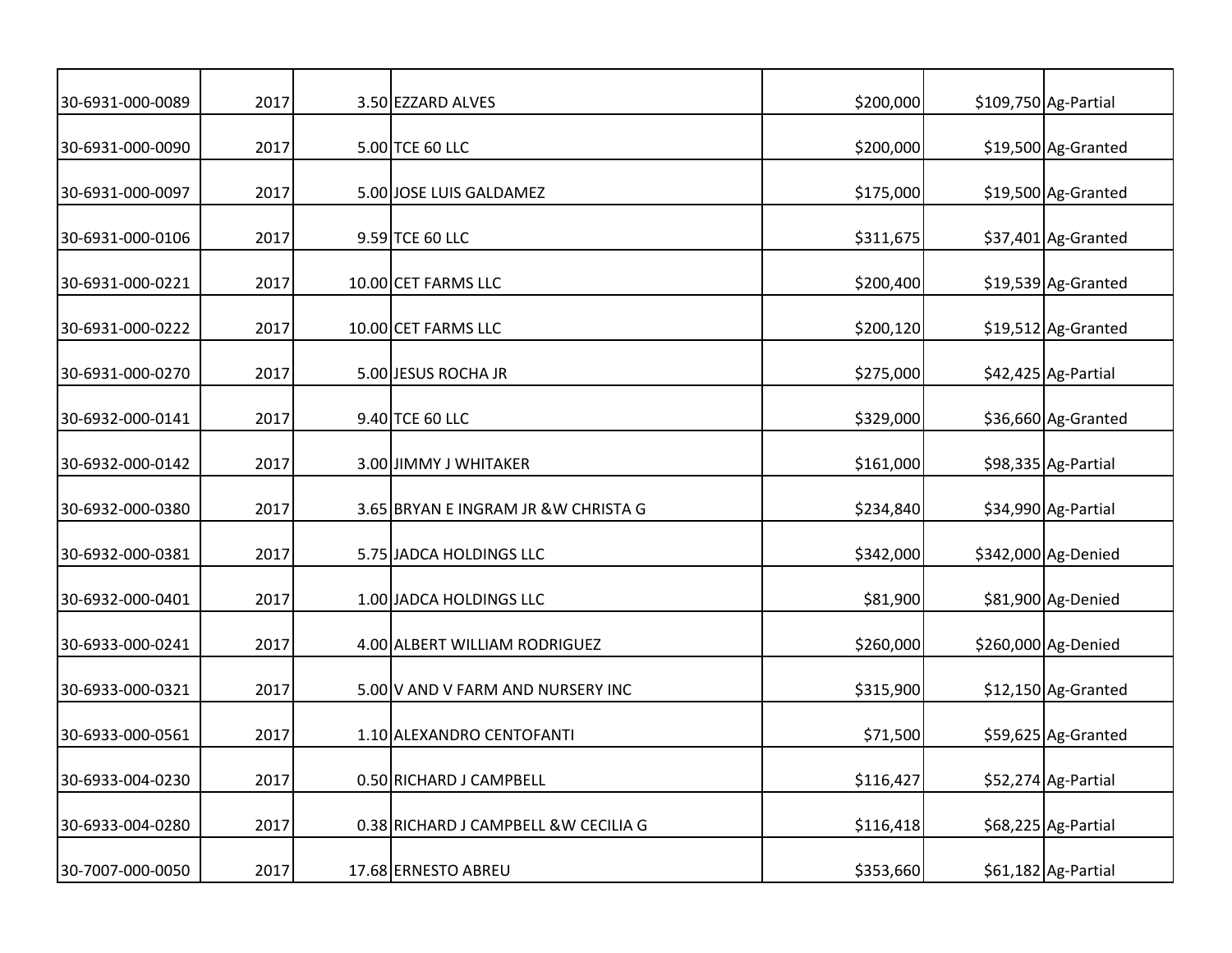| 30-7007-000-0053 | 2017 | 10.00 BRIAN R SMITH                | \$250,000 | \$22,000 Ag-Granted |
|------------------|------|------------------------------------|-----------|---------------------|
| 30-7007-000-0160 | 2017 | 7.62 S P HOLDINGS GROUP LLC        | \$190,425 | \$19,042 Ag-Granted |
| 30-7007-000-0170 | 2017 | 2.50 BRIAN R SMITH                 | \$62,500  | \$62,500 Ag-Denied  |
| 30-7801-000-0110 | 2017 | 3.50 BAUDILIO AGUIAR               | \$148,050 | \$60,950 Ag-Partial |
| 30-7801-000-0190 | 2017 | 4.60 REMSEAOLIV II LLC             | \$161,000 | \$161,000 Ag-Denied |
| 30-7801-000-0211 | 2017 | 2.90 REMSEAOLIV II LLC             | \$145,000 | \$145,000 Ag-Denied |
| 30-7801-000-0370 | 2017 | 10.00 WENDELL H EASON JTRS         | \$331,450 | \$23,675 Ag-Granted |
| 30-7801-000-0396 | 2017 | 2.18 SARA E ARIAS                  | \$157,200 | \$42,775 Ag-Partial |
| 30-7801-000-0750 | 2017 | 5.00 STEAL PROPERTIES LLC          | \$300,000 | \$19,500 Ag-Granted |
| 30-7801-001-0026 | 2017 | 0.50 JACKELYNE DIEGUEZ             | \$43,960  | \$25,344 Ag-Partial |
| 30-7801-001-0111 | 2017 | 1.00 STEPHEN DEGRAVE               | \$61,740  | \$55,992 Ag-Partial |
| 30-7802-000-0315 | 2017 | 1.25 BARTHOLOMEW M MOTES & ALICE M | \$59,430  | \$2,123 Ag-Granted  |
| 30-7802-000-0323 | 2017 | 5.00 BLUE CAPITAL PARTNERS LLC     | \$315,000 | \$13,500 Ag-Partial |
| 30-7802-001-0020 | 2017 | 4.00 GUADALUPE GUTIERREZ           | \$159,600 | \$54,753 Ag-Partial |
| 30-7802-002-0460 | 2017 | 1.50 MATHEW CYRIAC KIDANGAYIL      | \$110,332 | \$110,332 Ag-Denied |
| 30-7803-000-0236 | 2017 | 5.00 MANG SON LE                   | \$200,000 | \$21,125 Ag-Partial |
| 30-7803-000-0304 | 2017 | 1.14 JUAN M DELGADO                | \$86,800  | \$84,817 Ag-Partial |
| 30-7803-000-0310 | 2017 | 3.00 BRANDON ST GERMAIN            | \$200,000 | \$200,000 Ag-Denied |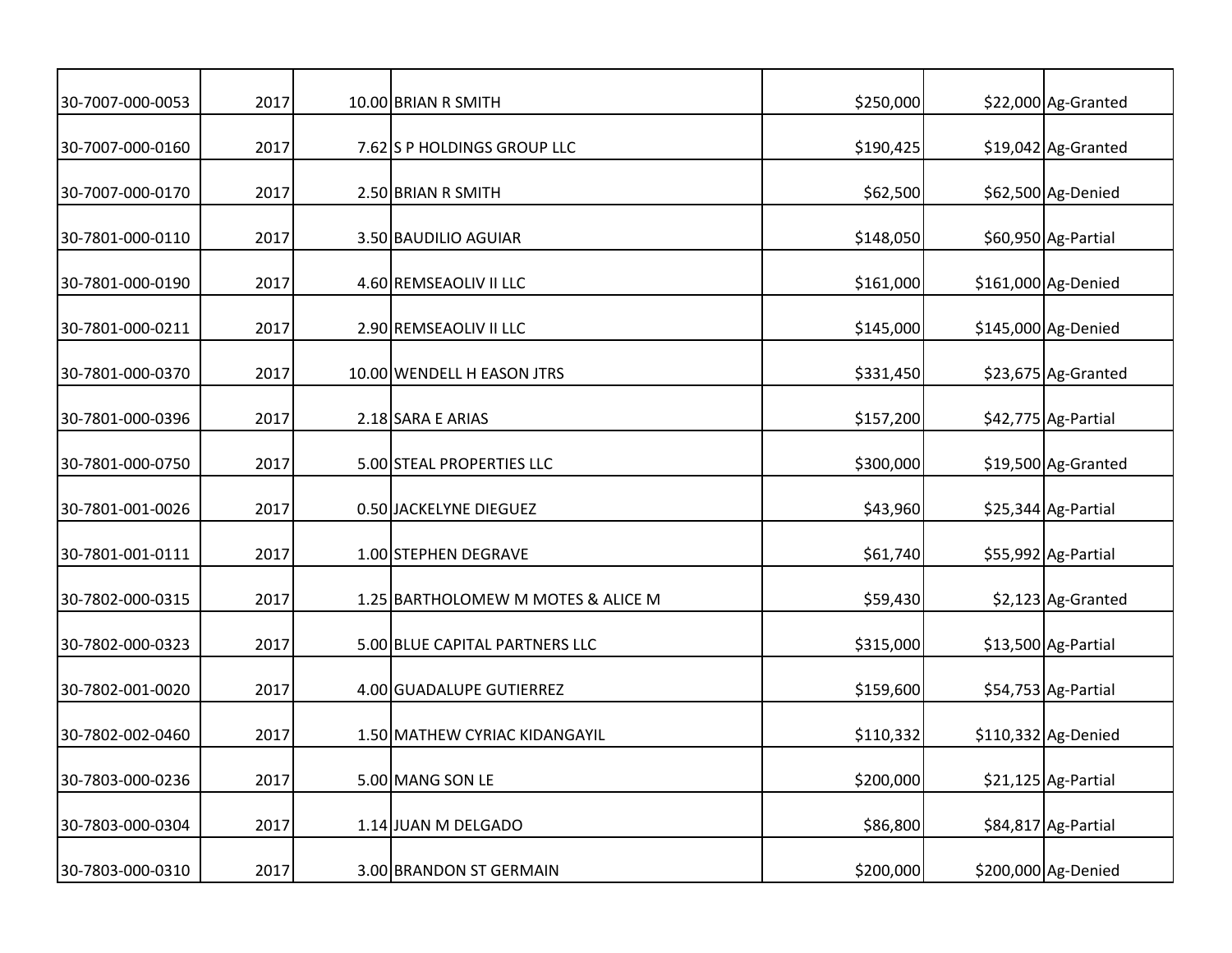| 30-7803-000-0351 | 2017 | 1.00 JOSEPH REDONDO        | \$75,250  | \$36,912 Ag-Partial  |
|------------------|------|----------------------------|-----------|----------------------|
| 30-7803-000-0353 | 2017 | 1.08 SELENE SUAREZ         | \$75,320  | \$75,320 Ag-Denied   |
| 30-7803-000-0610 | 2017 | 4.88 RICARDO VIERA         | \$195,200 | \$12,200 Ag-Granted  |
| 30-7803-000-0810 | 2017 | 1.25 CELESTINO J ALONSO JR | \$87,500  | \$69,950 Ag-Partial  |
| 30-7803-000-0820 | 2017 | 1.25 RICHARD PALACIOS      | \$87,500  | \$87,500 Ag-Denied   |
| 30-7804-000-0022 | 2017 | 9.74 DEV DISTRIBUTORS LLC  | \$316,388 | \$23,364 Ag-Granted  |
| 30-7804-000-0091 | 2017 | 9.74 DEV DISTRIBUTORS LLC  | \$316,388 | \$23,364 Ag-Granted  |
| 30-7804-001-0200 | 2017 | 5.00 NGIM SOK TAING        | \$175,000 | \$12,500 Ag-Granted  |
| 30-7807-000-0036 | 2017 | 2.51 EZZARD ALVES LE       | \$75,300  | \$6,024 Ag-Granted   |
| 30-7808-000-1750 | 2017 | 5.00 JOSE FEDERICO ROCHA   | \$200,000 | \$12,500 Ag-Granted  |
| 30-7808-000-1760 | 2017 | 5.00 JOSE FEDERICO ROCHA   | \$200,000 | \$12,500 Ag-Granted  |
| 30-7808-000-2170 | 2017 | 1.89 JADE ECHAGARRUA       | \$85,050  | \$85,050 Ag-Denied   |
| 30-7808-000-2530 | 2017 | 2.35 NEMECIO VILLANUEVA    | \$105,750 | \$105,750 Ag-Denied  |
| 30-7809-000-0080 | 2017 | 40.00 BROOKS TROPICALS LLC | \$840,000 | \$100,000 Ag-Granted |
| 30-7809-000-0150 | 2017 | 2.50 PORHOUT TAING         | \$97,500  | \$6,250 Ag-Granted   |
| 30-7809-000-0151 | 2017 | 2.50 PORHOUT TAING         | \$97,500  | \$6,250 Ag-Granted   |
| 30-7809-000-0187 | 2017 | 5.00 JOHN ZYGMUNTOWICZ     | \$175,000 | \$45,000 Ag-Partial  |
| 30-7810-000-0190 | 2017 | 5.00 JUAN B ORTIZ          | \$200,000 | \$74,215 Ag-Partial  |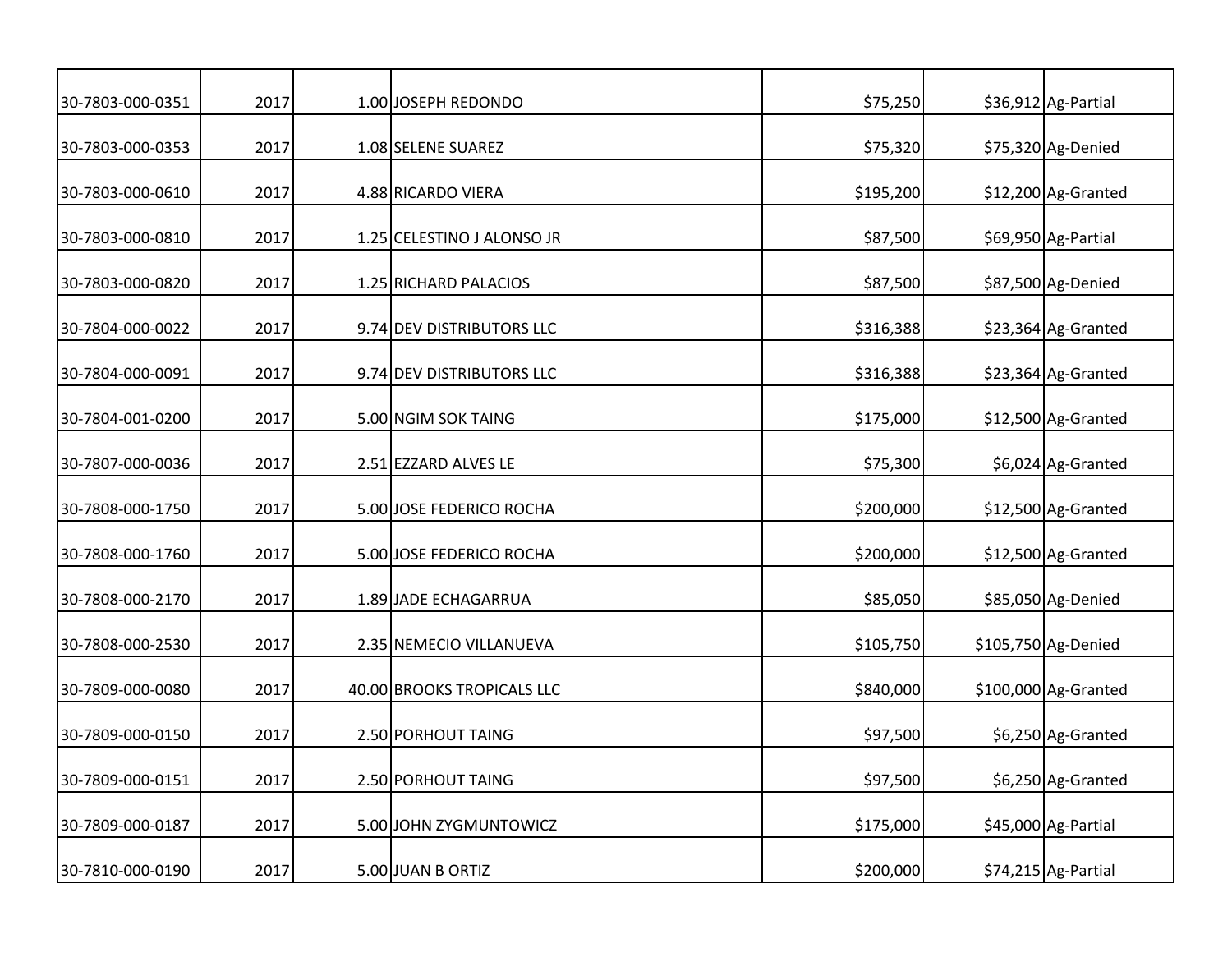| 30-7810-000-0240 | 2017 | 5.00 FRANCISCO ANDRES PEDRO FRANCISCO | \$200,000   |                       | \$200,000 Ag-Denied  |
|------------------|------|---------------------------------------|-------------|-----------------------|----------------------|
| 30-7810-000-0340 | 2017 | 40.00 NEW HORIZONS FRUIT FARM INC     | \$1,100,000 |                       | \$100,000 Ag-Granted |
| 30-7810-000-1660 | 2017 | 4.39 ANTONIO M MARTIN JTRS            | \$142,960   |                       | \$80,335 Ag-Partial  |
| 30-7810-001-0100 | 2017 | 0.78 JOE FERRERO                      | \$66,105    |                       | \$66,105 Ag-Denied   |
| 30-7814-000-0750 | 2017 | 0.75 JENNI P VALLE                    | \$54,450    |                       | \$54,450 Ag-Denied   |
| 30-7814-000-1110 | 2017 | 2.05 PAVEL LORENZO                    | \$111,100   |                       | \$61,022 Ag-Granted  |
| 30-7815-000-0101 | 2017 | 5.00 PABLO TEPOOT & W LINDA           | \$142,100   |                       | \$142,100 Ag-Denied  |
| 30-7815-002-0010 | 2017 | 1.90 FLORIDA POWER & LIGHT CO         | \$207,842   |                       | \$207,842 Ag-Denied  |
| 30-7816-000-0020 | 2017 | 9.00 QUEENS FRESH FARMS INC           | \$247,500   |                       | \$41,500 Ag-Granted  |
| 30-7816-000-0053 | 2017 | 4.50 RAKESH D PATEL                   | \$150,000   |                       | \$150,000 Ag-Denied  |
| 30-7816-000-0100 | 2017 | 5.14 F & J HOLDINGS INTERNATIONAL LLC | \$154,200   |                       | \$53,825 Ag-Partial  |
| 30-7816-000-0170 | 2017 | 1.38 F & J HOLDINGS INTL LLC          | \$62,100    |                       | \$3,450 Ag-Granted   |
| 30-7817-000-0010 | 2017 | 5.00 WANG WANG FARM INC               | \$177,170   |                       | \$26,045 Ag-Partial  |
| 30-7818-000-0007 | 2017 | 15.00 WONDER FARM LLC                 | \$456,300   |                       | \$38,025 Ag-Granted  |
| 30-7818-000-0070 | 2017 | 5.00 RAMON L CEBALLOS                 | \$150,000   |                       | \$83,280 Ag-Partial  |
| 30-7818-000-0071 | 2017 | 5.00 JOSE A MARTELL &W CARMEN I       | \$150,000   |                       | \$31,294 Ag-Partial  |
| 30-7818-000-0080 | 2017 | 4.96 EZZARD ALVES                     | \$148,800   |                       | \$66,324 Ag-Partial  |
| 30-7820-000-0017 | 2017 | 40.00 SUNSHINE TROPICALS FARM INC     | \$1,006,500 | \$1,006,500 Ag-Denied |                      |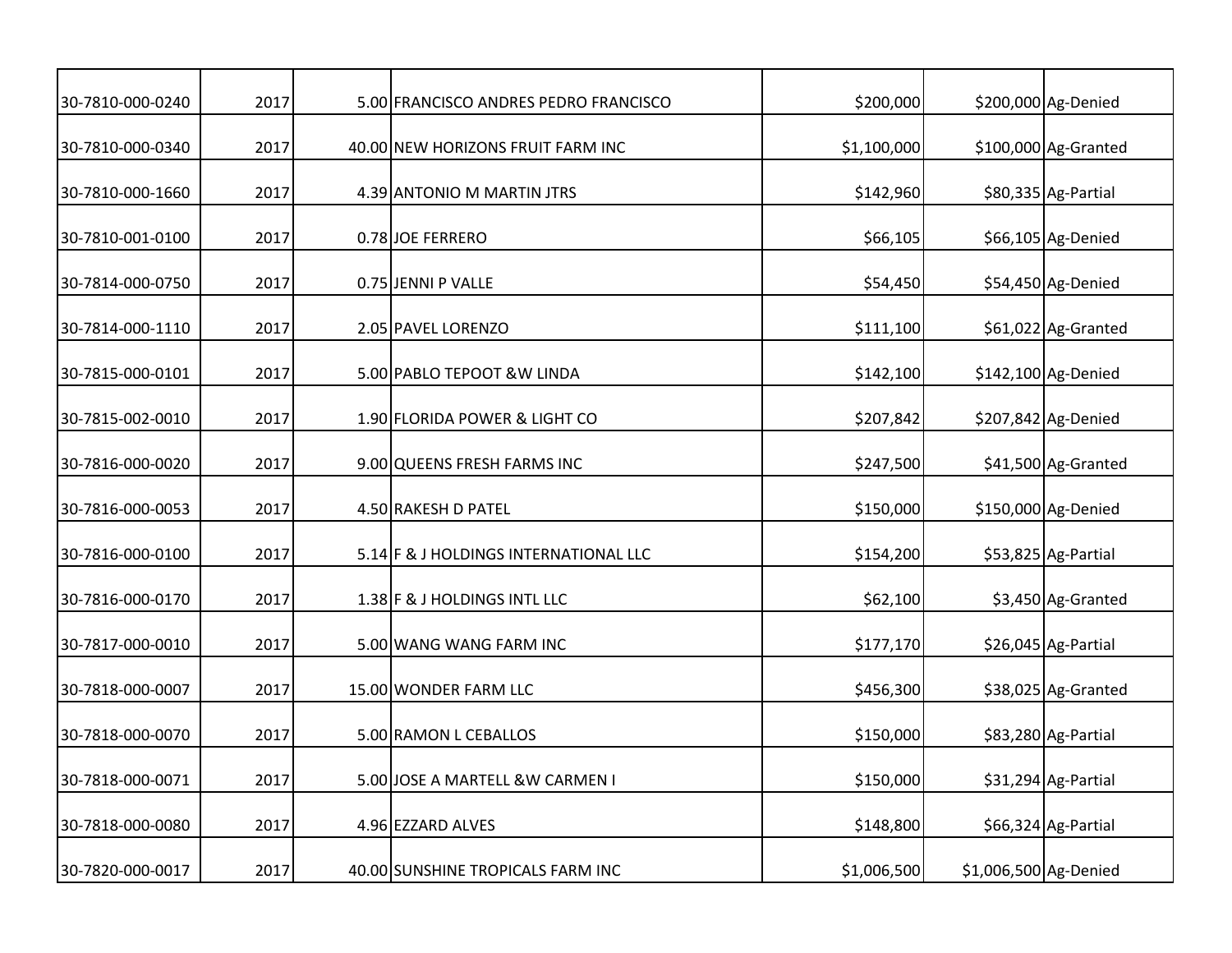| 30-7820-000-0690 | 2017 | 5.08 RUDY THACH                      | \$177,905 | \$12,708 Ag-Granted  |
|------------------|------|--------------------------------------|-----------|----------------------|
| 30-7821-000-0035 | 2017 | 5.00 OSVANY RODRIGUEZ                | \$106,312 | \$106,312 Ag-Denied  |
| 30-7821-000-0120 | 2017 | 10.00 CHATUR J BABARIA               | \$300,000 | \$25,000 Ag-Granted  |
| 30-7821-000-0150 | 2017 | 9.29 REDLANDS BEST PFM LLC           | \$278,910 | \$278,910 Ag-Partial |
| 30-7822-000-0021 | 2017 | 1.00 PABLO S HERNANDEZ RAMIREZ       | \$50,000  | \$29,575 Ag-Partial  |
| 30-7822-000-0040 | 2017 | 1.01 PABLO S HERNANDEZ RAMIREZ       | \$50,500  | \$2,525 Ag-Granted   |
| 30-7822-000-0050 | 2017 | 1.05 PABLO S HERNANDEZ RAMIREZ       | \$52,500  | \$2,625 Ag-Granted   |
| 30-7825-001-0010 | 2017 | 4.14 PEDIATRIC ALTERNATIVE TREATMENT | \$207,000 | \$207,000 Ag-Denied  |
| 30-7826-000-0020 | 2017 | 10.00 RITHY MEAN                     | \$450,000 | \$95,550 Ag-Partial  |
| 30-7826-002-0042 | 2017 | 5.00 F&J HOLDINGS INTERNATIONAL LLC  | \$225,000 | \$225,000 Ag-Denied  |
| 30-7826-007-0490 | 2017 | 0.16 BLUE CAPITAL PARTNERS LLC       | \$13,688  | \$345 Ag-Granted     |
| 30-7826-007-0500 | 2017 | 0.14 BLUE CAPITAL PARTNERS LLC       | \$11,800  | \$297 Ag-Granted     |
| 30-7826-007-0510 | 2017 | 0.14 BLUE CAPITAL PARTNERS LLC       | \$11,800  | \$297 Ag-Granted     |
| 30-7826-007-0520 | 2017 | 0.14 BLUE CAPITAL PARTNERS LLC       | \$11,800  | \$297 Ag-Granted     |
| 30-7826-007-0530 | 2017 | 0.14 BLUE CAPITAL PARTNERS LLC       | \$11,800  | \$297 Ag-Granted     |
| 30-7826-007-0540 | 2017 | 0.14 BLUE CAPITAL PARTNERS LLC       | \$11,800  | \$297 Ag-Granted     |
| 30-7826-007-0550 | 2017 | 0.14 BLUE CAPITAL PARTNERS LLC       | \$11,800  | \$297 Ag-Granted     |
| 30-7826-007-0560 | 2017 | 0.14 BLUE CAPITAL PARTNERS LLC       | \$11,800  | \$297 Ag-Granted     |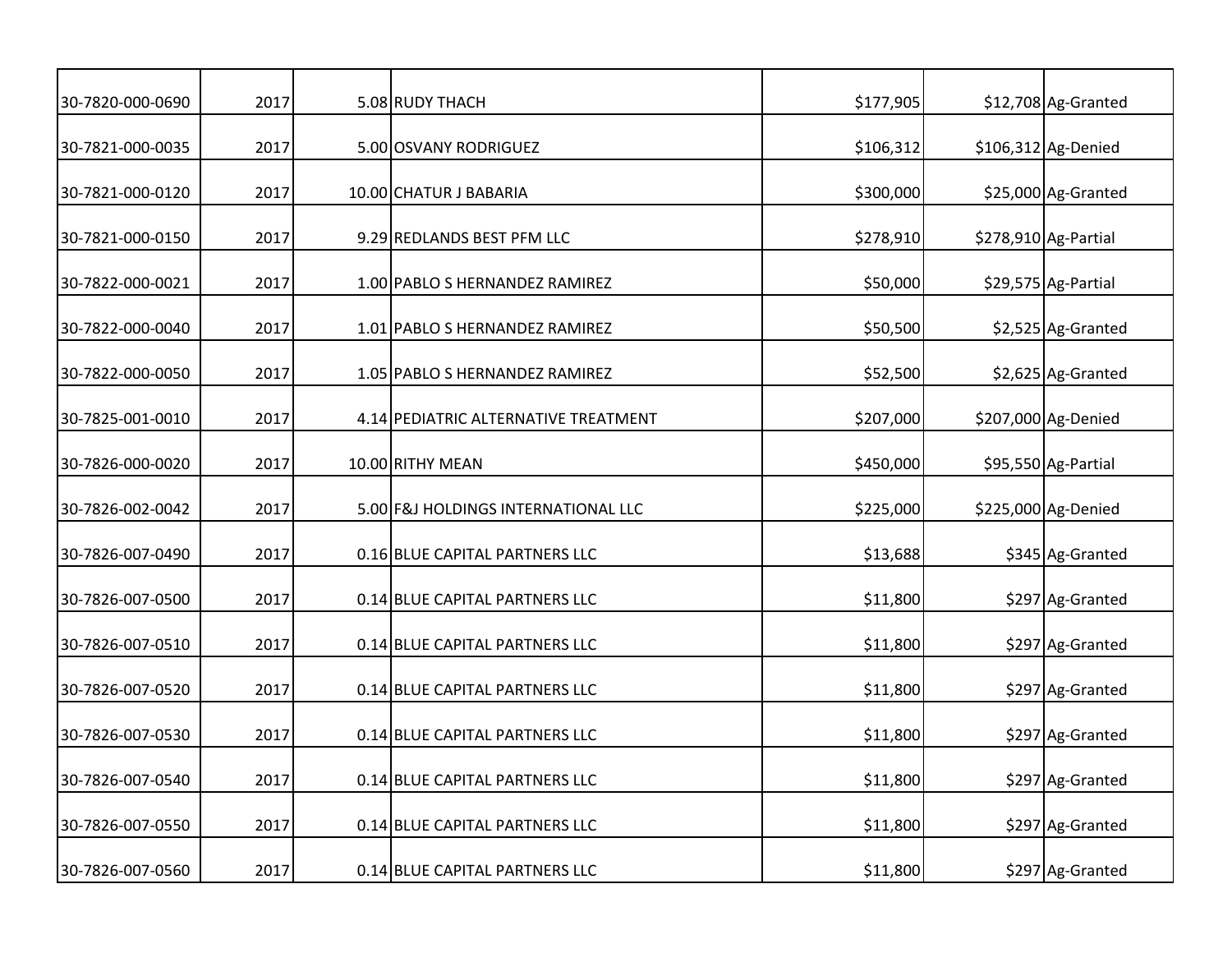| 30-7826-007-0570 | 2017 | 0.14 BLUE CAPITAL PARTNERS LLC | \$11,800  | \$297 Ag-Granted    |
|------------------|------|--------------------------------|-----------|---------------------|
| 30-7826-007-0580 | 2017 | 0.14 BLUE CAPITAL PARTNERS LLC | \$11,800  | \$297 Ag-Granted    |
| 30-7826-007-0590 | 2017 | 0.14 BLUE CAPITAL PARTNERS LLC | \$11,800  | \$297 Ag-Granted    |
| 30-7826-007-0600 | 2017 | 0.16 BLUE CAPITAL PARTNERS LLC | \$13,688  | \$345 Ag-Granted    |
| 30-7826-007-0610 | 2017 | 0.16 BLUE CAPITAL PARTNERS LLC | \$13,688  | \$345 Ag-Granted    |
| 30-7826-007-0620 | 2017 | 0.14 BLUE CAPITAL PARTNERS LLC | \$11,800  | \$297 Ag-Granted    |
| 30-7826-007-0630 | 2017 | 0.14 BLUE CAPITAL PARTNERS LLC | \$11,800  | \$297 Ag-Granted    |
| 30-7826-007-0640 | 2017 | 0.14 BLUE CAPITAL PARTNERS LLC | \$11,800  | \$297 Ag-Granted    |
| 30-7826-007-0650 | 2017 | 0.14 BLUE CAPITAL PARTNERS LLC | \$11,800  | \$297 Ag-Granted    |
| 30-7826-007-0660 | 2017 | 0.14 BLUE CAPITAL PARTNERS LLC | \$11,800  | \$297 Ag-Granted    |
| 30-7826-007-0670 | 2017 | 0.14 BLUE CAPITAL PARTNERS LLC | \$11,800  | \$297 Ag-Granted    |
| 30-7826-007-0680 | 2017 | 0.14 BLUE CAPITAL PARTNERS LLC | \$11,800  | \$297 Ag-Granted    |
| 30-7826-007-0690 | 2017 | 0.14 BLUE CAPITAL PARTNERS LLC | \$11,800  | \$297 Ag-Granted    |
| 30-7826-007-0700 | 2017 | 0.14 BLUE CAPITAL PARTNERS LLC | \$11,800  | \$297 Ag-Granted    |
| 30-7826-007-0710 | 2017 | 0.14 BLUE CAPITAL PARTNERS LLC | \$11,800  | \$297 Ag-Granted    |
| 30-7826-007-0720 | 2017 | 0.16 BLUE CAPITAL PARTNERS LLC | \$13,688  | \$345 Ag-Granted    |
| 30-7827-000-0410 | 2017 | 5.00 JN FRUITS LLC             | \$162,500 | \$162,500 Ag-Denied |
| 30-7828-000-0610 | 2017 | 1.40 RICARDO AGUIRRE           | \$63,000  | \$24,777 Ag-Partial |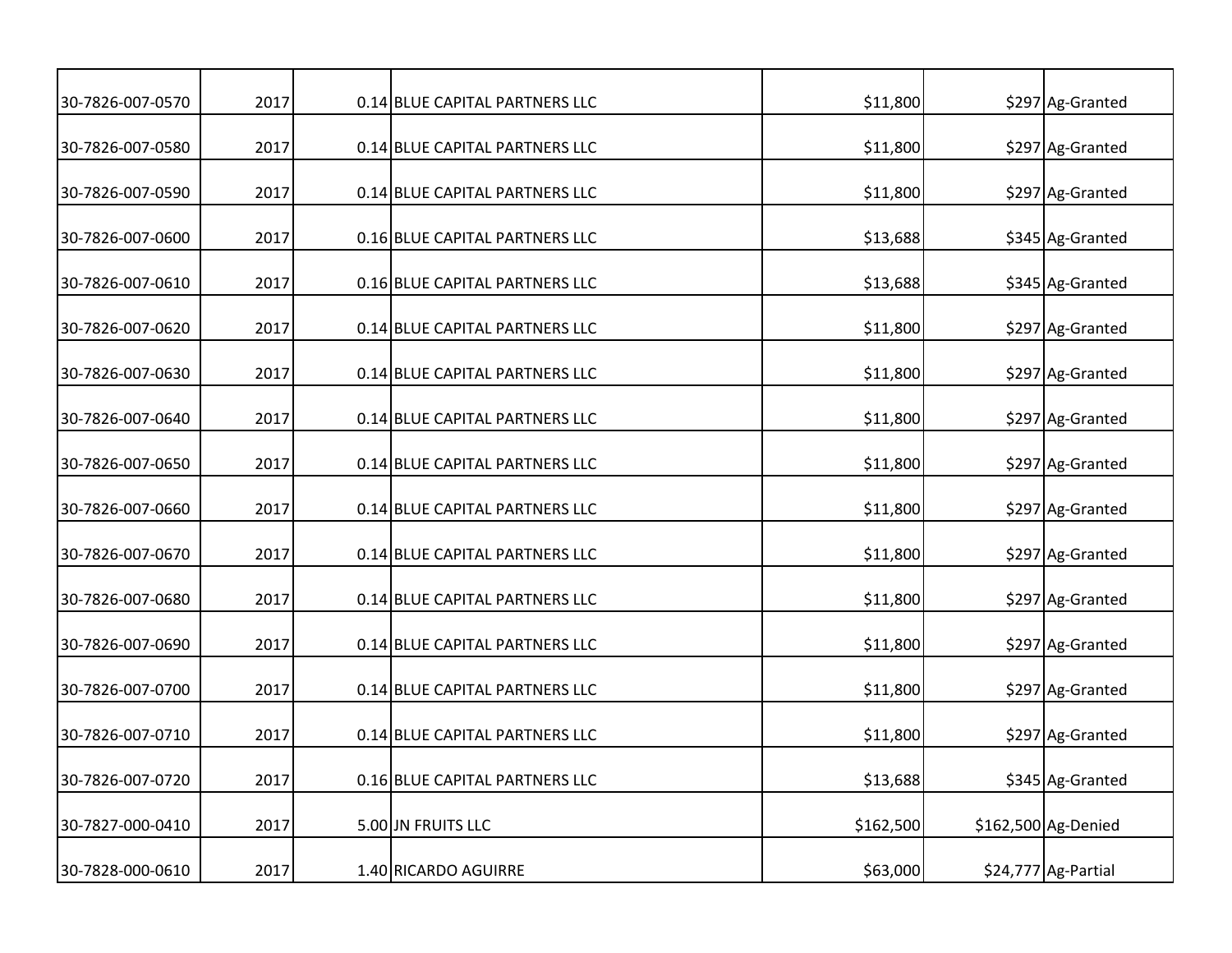| 30-7828-000-0840 | 2017 | 1.23 MATTHEW FLOYD                     | \$66,900  | \$33,075 Ag-Granted  |
|------------------|------|----------------------------------------|-----------|----------------------|
| 30-7829-000-0430 | 2017 | 5.00 ROBERT PITH JTRS                  | \$148,750 | \$28,500 Ag-Partial  |
| 30-7829-000-0440 | 2017 | 5.00 ROBERT PITH                       | \$169,050 | \$12,075 Ag-Granted  |
| 30-7829-000-0620 | 2017 | 5.00 LARRY JAMES HUTCHENS JR           | \$100,000 | \$100,000 Ag-Denied  |
| 30-7829-000-0640 | 2017 | 4.16 HERIBERTO CAZANAS                 | \$166,400 | \$166,400 Ag-Denied  |
| 30-7829-000-0650 | 2017 | 4.16 GLOBAL REAL ESTATE AND INVESTMENT | \$166,400 | \$166,400 Ag-Denied  |
| 30-7829-000-0680 | 2017 | 4.49 HECTOR HERRERA                    | \$179,600 | \$90,112 Ag-Partial  |
| 30-7829-000-0700 | 2017 | 4.70 DAVID R GRAF                      | \$190,800 | \$114,800 Ag-Partial |
| 30-7833-000-0061 | 2017 | 10.00 PORHOUT TAING                    | \$230,000 | \$25,000 Ag-Granted  |
| 30-7833-000-0410 | 2017 | 4.89 CONCEPCION FUENTES CASTANEDA      | \$146,700 | \$84,324 Ag-Partial  |
| 30-7833-000-0470 | 2017 | 2.35 AEG 28 INVESTMENTS LLC            | \$94,000  | \$5,875 Ag-Granted   |
| 30-7833-000-0480 | 2017 | 2.35 AEG 28 INVESTMENTS LLC            | \$94,000  | \$5,875 Ag-Granted   |
| 30-7833-000-0750 | 2017 | 2.37 TONY WAH YOU HAH                  | \$82,950  | \$5,925 Ag-Granted   |
| 30-7833-000-0751 | 2017 | 2.01 TONY WAH YOU HAH                  | \$70,350  | \$5,025 Ag-Granted   |
| 30-7833-000-0820 | 2017 | 2.37 JUAN CARLOS CLEMENTE              | \$82,950  | \$5,925 Ag-Granted   |
| 30-7833-000-0840 | 2017 | 2.10 ELIE RIZKALLAH                    | \$72,450  | \$72,450 Ag-Denied   |
| 30-7833-000-0860 | 2017 | 2.30 ELIE RIZKALLAH                    | \$80,850  | \$80,850 Ag-Denied   |
| 30-7833-000-0960 | 2017 | 4.81 AEG 28 INVESTMENTS LLC            | \$120,250 | \$120,250 Ag-Denied  |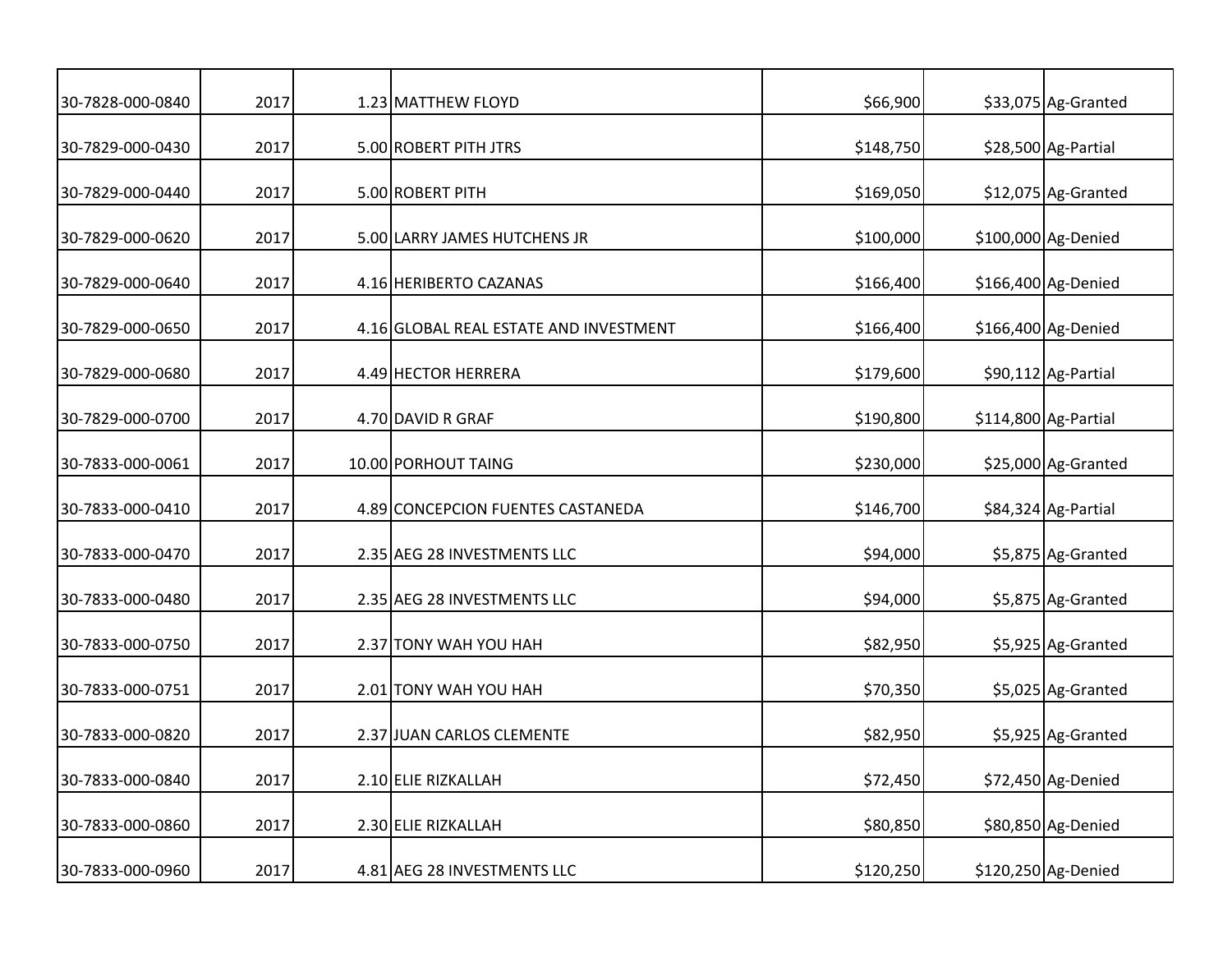| 30-7833-000-1140 | 2017 | 2.50 LUMAR FERNANDO MOTTA             | \$84,350  | \$21,300 Ag-Partial |
|------------------|------|---------------------------------------|-----------|---------------------|
| 30-7833-000-1980 | 2017 | 1.27 WILSON BOLANOS                   | \$44,450  | \$28,525 Ag-Partial |
| 30-7833-000-1990 | 2017 | 1.27 WILSON BOLANOS                   | \$44,450  | \$15,525 Ag-Partial |
| 30-7833-000-2040 | 2017 | 2.32 HERNANDO JARAMILLO               | \$81,200  | \$65,246 Ag-Partial |
| 30-7835-000-0215 | 2017 | 5.00 HUON CHOI                        | \$125,000 | \$12,000 Ag-Granted |
| 30-7836-000-0100 | 2017 | 29.31 HOMESTEAD BUSINESS ASSET        | \$631,912 | \$73,275 Ag-Granted |
| 30-7836-000-0290 | 2017 | 15.00 HOMESTEAD BUSINESS ASSET        | \$337,500 | \$37,500 Ag-Granted |
| 30-7836-000-0300 | 2017 | 5.00 INVESTMENTS BENZ INC             | \$22,500  | \$21,396 Ag-Partial |
| 30-7836-000-0352 | 2017 | 15.00 INVESTMENTS BENZ INC            | \$225,000 | \$63,336 Ag-Partial |
| 30-7906-000-0220 | 2017 | 2.37 INGRAM AND INGRAM PROPERTY LLC   | \$177,750 | \$9,243 Ag-Granted  |
| 30-7906-000-0221 | 2017 | 2.37 INGRAM AND INGRAM PROPERTY LLC   | \$177,750 | \$19,908 Ag-Partial |
| 30-7906-000-0230 | 2017 | 2.37 INGRAM AND INGRAM PROPERTY LLC   | \$177,750 | \$17,064 Ag-Partial |
| 30-7906-000-0231 | 2017 | 2.37 INGRAM AND INGRAM PROPERTY LLC   | \$177,750 | \$62,568 Ag-Partial |
| 30-7906-007-0010 | 2017 | 1.03 FERNANDRA PROPERTIES LLC         | \$87,210  | \$87,210 Ag-Denied  |
| 30-7908-000-0531 | 2017 | 1.00 GERONIMO G PEDRAZA               | \$84,000  | \$84,000 Ag-Denied  |
| 30-7913-001-0020 | 2017 | 15.00 TCE FARMS LLC                   | \$300,000 | \$33,000 Ag-Granted |
| 30-7913-001-0130 | 2017 | 10.00 TCE FARMS LLC                   | \$200,000 | \$22,000 Ag-Granted |
| 30-7913-001-0169 | 2017 | 9.84 SALAZARS TWO SISTERS NURSERY INC | \$149,568 | \$21,648 Ag-Granted |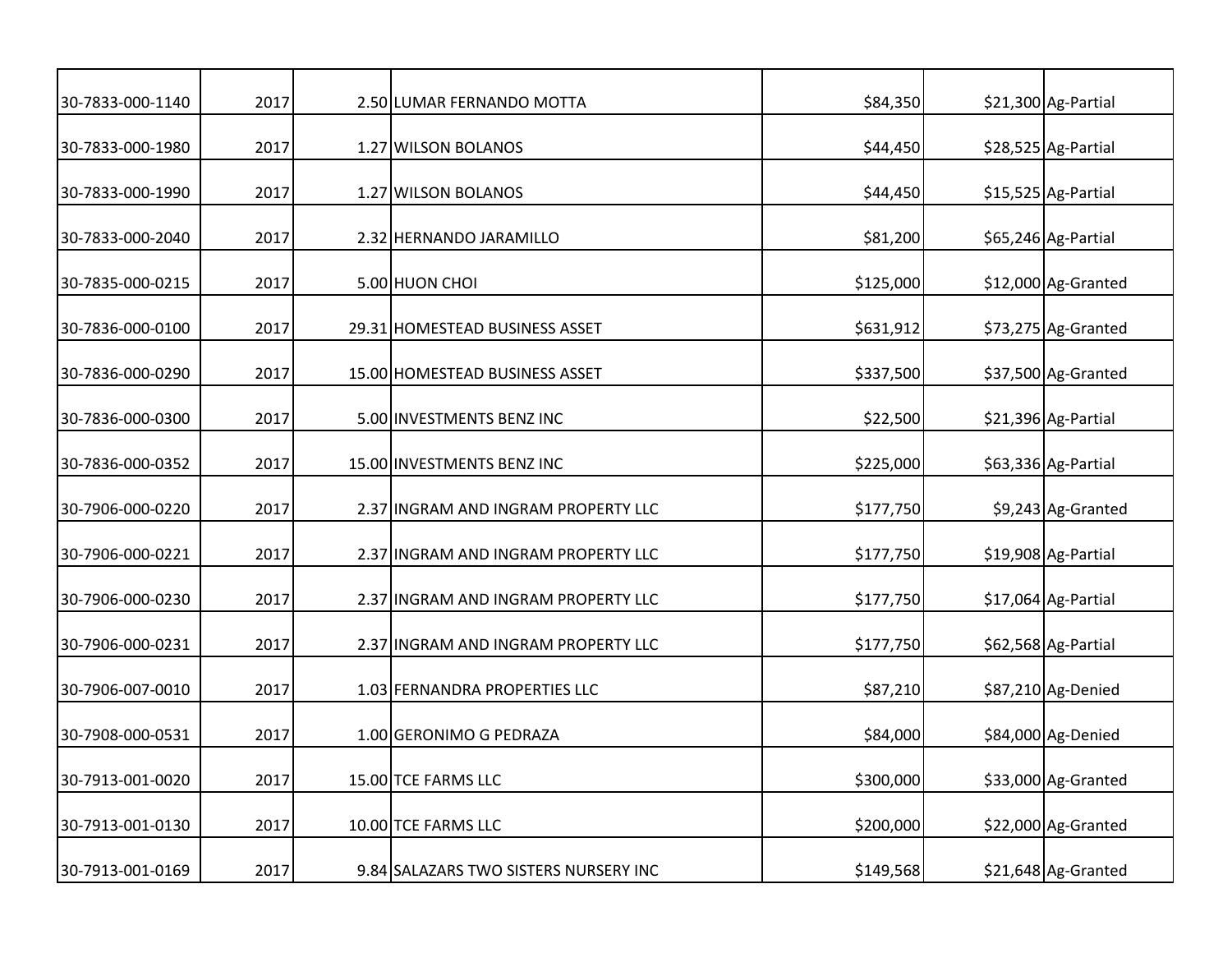| 30-7913-001-0171 | 2017 | 9.29 JEM RESORTS HOMESTEAD LLC  | \$141,238 | \$20,442 Ag-Granted   |
|------------------|------|---------------------------------|-----------|-----------------------|
| 30-7913-001-0172 | 2017 | 20.00 JEM RESORTS HOMESTEAD LLC | \$304,000 | \$44,000 Ag-Granted   |
| 30-8803-000-0040 | 2017 | 12.00 DANY KEAT                 | \$113,400 | \$15,750 Ag-Granted   |
| 30-8803-000-0110 | 2017 | 12.60 DRAGON FRUIT FARM II LLC  | \$189,150 | $$111,775$ Ag-Partial |
| 30-8803-000-0111 | 2017 | 6.31 DRAGON FRUIT FARM II LLC   | \$113,580 | \$15,775 Ag-Granted   |
| 30-8803-000-0120 | 2017 | 10.00 CHANTHY CHEA              | \$150,000 | \$87,375 Ag-Partial   |
| 30-8803-000-0170 | 2017 | 1.54 DRAGON FRUIT FARM II LLC   | \$38,500  | \$3,850 Ag-Granted    |
| 30-8803-000-0280 | 2017 | 35.46 DRAGON FRUIT FARM II LLC  | \$496,440 | \$87,070 Ag-Granted   |
| 30-8803-000-0281 | 2017 | 5.00 THEARA VUTH                | \$90,000  | \$62,875 Ag-Partial   |
| 30-8803-004-0090 | 2017 | 3.92 BRIAN NGUYEN               | \$75,800  | \$9,475 Ag-Granted    |
| 30-8804-000-0130 | 2017 | 2.36 CHRISTIAN J DIAZ           | \$59,000  | \$9,204 Ag-Granted    |
| 30-8804-000-0190 | 2017 | 1.27 AVOCADO Y MAMEY LLC        | \$69,850  | \$3,175 Ag-Granted    |
| 30-8804-000-0200 | 2017 | 1.48 AVOCADO Y MAMEY LLC        | \$81,400  | \$3,700 Ag-Granted    |
| 30-8804-000-0201 | 2017 | 2.41 AVOCADO Y MAMEY LLC        | \$60,250  | \$6,025 Ag-Granted    |
| 30-8804-000-1340 | 2017 | 2.37 JUAN J PARTIDA MALDONADO   | \$59,250  | \$26,400 Ag-Partial   |
| 30-8804-000-1790 | 2017 | 2.36 EDITH DE LA TORRE          | \$59,000  | \$59,000 Ag-Denied    |
| 30-8804-000-1800 | 2017 | 4.40 EDITH DE LA TORRE          | \$59,000  | \$59,000 Ag-Denied    |
| 30-8809-000-0020 | 2017 | 2.66 JAIME PONCE                | \$66,500  | \$5,852 Ag-Granted    |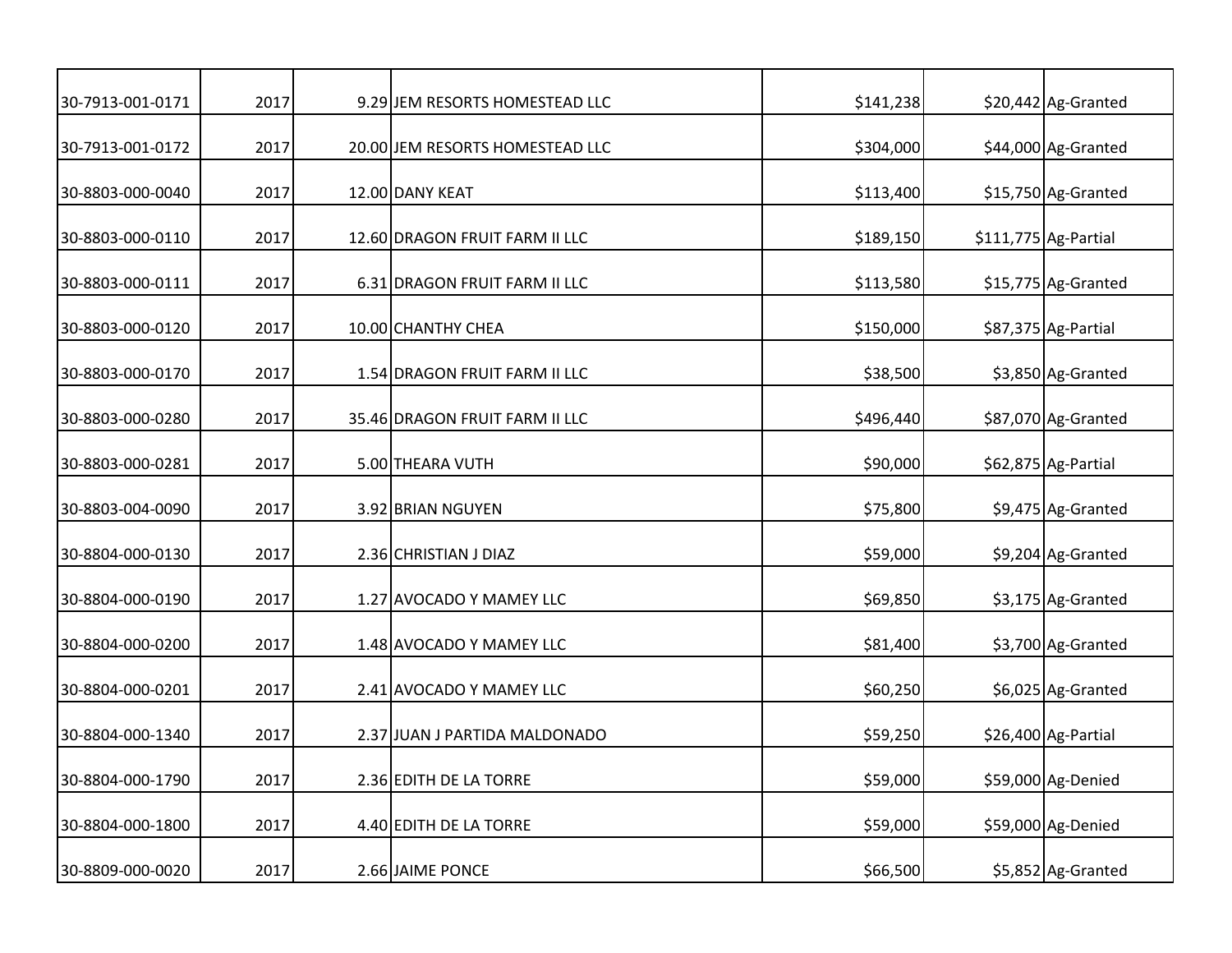| 30-8809-000-0082 | 2017 | 5.00 EL DIVINO NINO DE PRAGA CHURCH   | \$106,890   |                        | \$22,102 Ag-Partial |
|------------------|------|---------------------------------------|-------------|------------------------|---------------------|
| 30-8809-000-0090 | 2017 | 2.54 JAIME PONCE                      | \$63,500    |                        | \$5,588 Ag-Granted  |
| 30-8809-000-0270 | 2017 | 1.25 JAIME CERVANTES                  | \$56,250    |                        | \$56,250 Ag-Denied  |
| 30-8809-000-1100 | 2017 | 2.44 ALBINO VILLANUEVA                | \$61,000    |                        | \$61,000 Ag-Denied  |
| 30-8809-000-1230 | 2017 | 1.41 EMILIANO DE LA TORRE             | \$45,825    |                        | \$45,825 Ag-Denied  |
| 30-8809-000-1240 | 2017 | 1.64 GONZALO DE LA TORRE              | \$53,300    |                        | \$4,100 Ag-Granted  |
| 30-8809-000-1570 | 2017 | 7.33 YENISLEYDI GALBAN                | \$153,930   |                        | \$87,825 Ag-Partial |
| 30-8810-000-0042 | 2017 | 1.33 PORTUGUEZ FIELD LLC              | \$19,950    |                        | \$2,926 Ag-Granted  |
| 32-2022-001-0220 | 2017 | 1.43 THE GRAHAM COMPANIES             | \$710,297   |                        | \$2,279 Ag-Granted  |
| 32-2022-001-0520 | 2017 | 7.84 TGC BPW SOUTH LLC                | \$3,759,008 |                        | \$15,680 Ag-Granted |
| 32-2022-001-0530 | 2017 | 4.60 TGC BPW SOUTH LLC                | \$2,217,600 |                        | \$9,256 Ag-Granted  |
| 32-2022-001-0650 | 2017 | 0.74 TGC BPW SOUTH LLC                | \$257,176   |                        | \$73,540 Ag-Partial |
| 32-2022-008-0015 | 2017 | 7.35 TGC GOVERNORS SQUARE LLC         | \$3,519,769 |                        | \$14,692 Ag-Granted |
| 32-2022-009-0025 | 2017 | 2.43 TGC 15201 OFFICE LLC             | \$4,088,315 | \$3,133,995 Ag-Partial |                     |
| 32-2022-040-0010 | 2017 | 2.07 TGC BPW SOUTH LLC                | \$1,261,778 |                        | \$4,138 Ag-Granted  |
| 33-5027-032-0090 | 2017 | 0.50 JEAN ROBERT PROSPER & W JOCELYNE | \$239,750   |                        | \$239,750 Ag-Denied |
| 34-2102-000-0070 | 2017 | 3.34 FRED DIXON EST OF                | \$135,777   |                        | \$21,693 Ag-Partial |
| 34-2102-000-0072 | 2017 | 0.79 FRED DIXON &W MATTIE             | \$52,029    |                        | \$22,908 Ag-Partial |